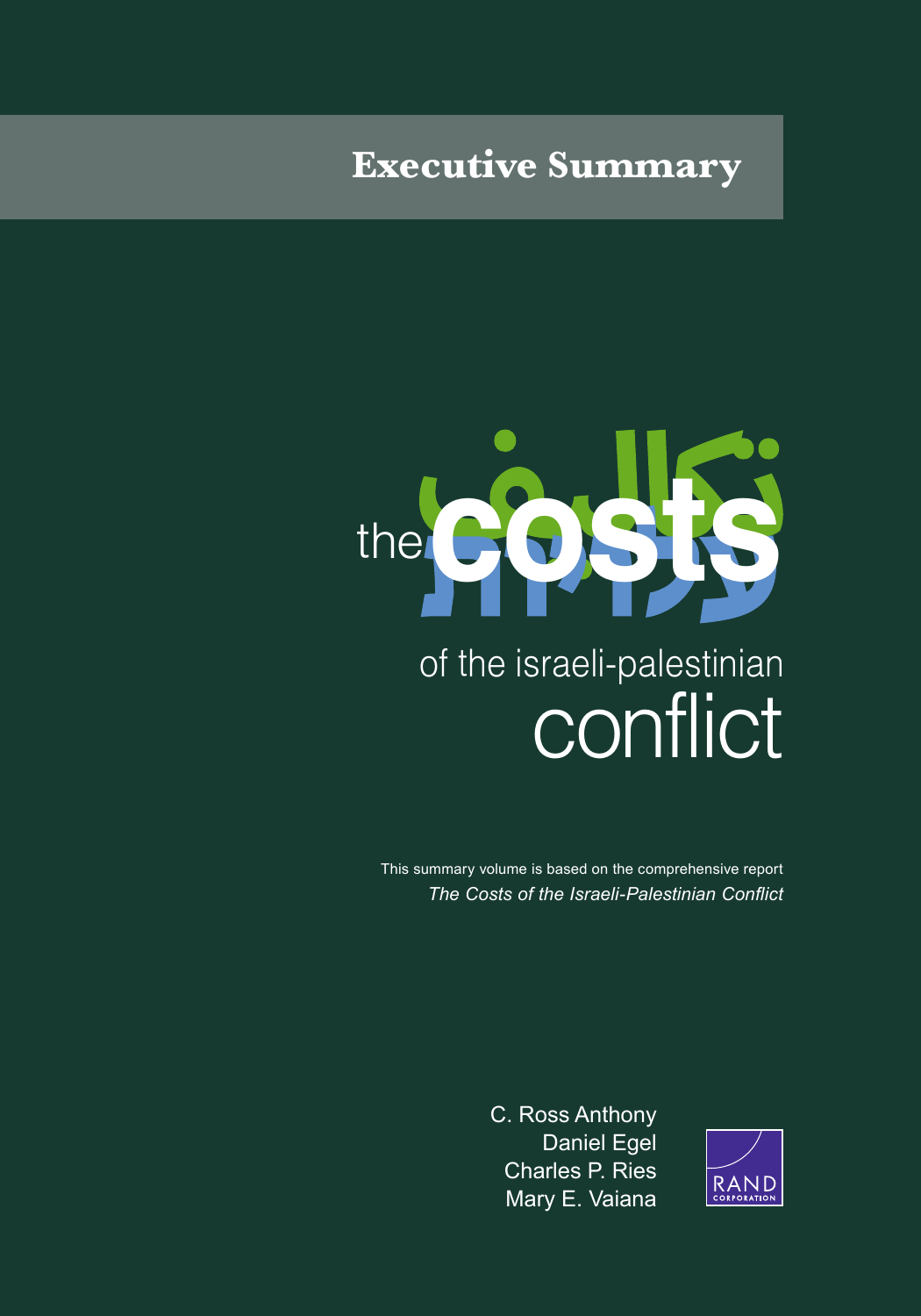For more information on this publication, visit [www.rand.org/t/rr740z1-1](http://www.rand.org/t/rr740z1-1)

This revised edition incorporates minor editorial changes and includes some additional data from the comprehensive report, *The Costs of the Israeli-Palestinian Conflict*.

#### **The Costs-of-Conflict Study Team**

C. Ross Anthony, Daniel Egel, Charles P. Ries Craig A. Bond, Andrew M. Liepman, Jeffrey Martini Steven Simon, Shira Efron, Bradley D. Stein Lynsay Ayer, Mary E. Vaiana

**Library of Congress Cataloging-in-Publication Data** is available for this publication. ISBN: 978-0-8330-9034-8

> Published by the RAND Corporation, Santa Monica, Calif. © Copyright 2015 RAND Corporation RAND<sup>®</sup> is a registered trademark.

*Cover design: Sean Christensen and Doug Suisman*

#### Limited Print and Electronic Distribution Rights

This document and trademark(s) contained herein are protected by law. This representation of RAND intellectual property is provided for noncommercial use only. Unauthorized posting of this publication online is prohibited. Permission is given to duplicate this document for personal use only, as long as it is unaltered and complete. Permission is required from RAND to reproduce, or reuse in another form, any of its research documents for commercial use. For information on reprint and linking permissions, please visit [www.rand.org/pubs/permissions.html.](http://www.rand.org/pubs/permissions.html)

The RAND Corporation is a research organization that develops solutions to public policy challenges to help make communities throughout the world safer and more secure, healthier and more prosperous. RAND is nonprofit, nonpartisan, and committed to the public interest.

RAND's publications do not necessarily reflect the opinions of its research clients and sponsors.

Support RAND Make a tax-deductible charitable contribution at [www.rand.org/giving/contribute](http://www.rand.org/giving/contribute)

[www.rand.org](http://www.rand.org)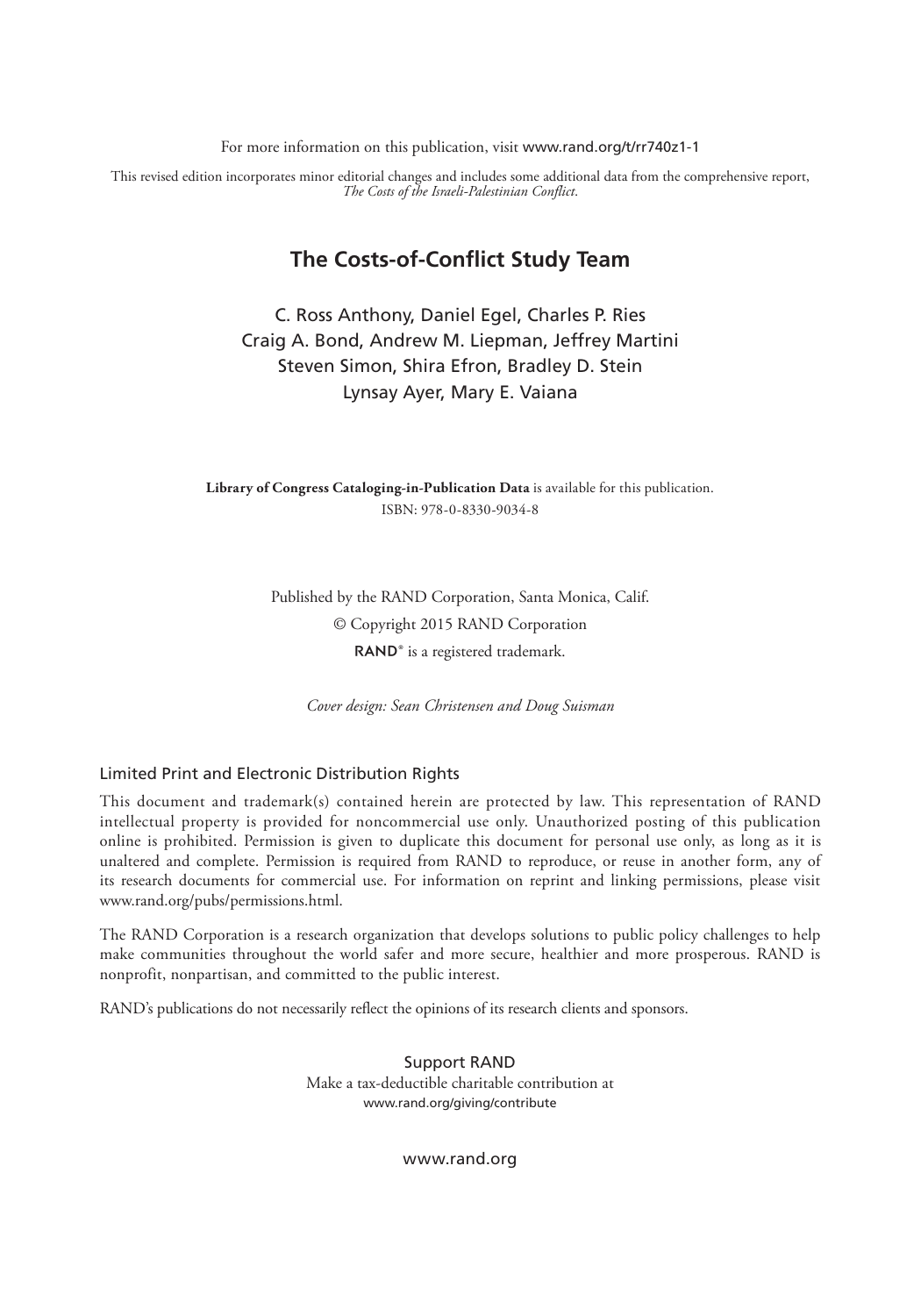To David K. Richards

His courage, vision, and humanity inspired all of us who had the great privilege of knowing him.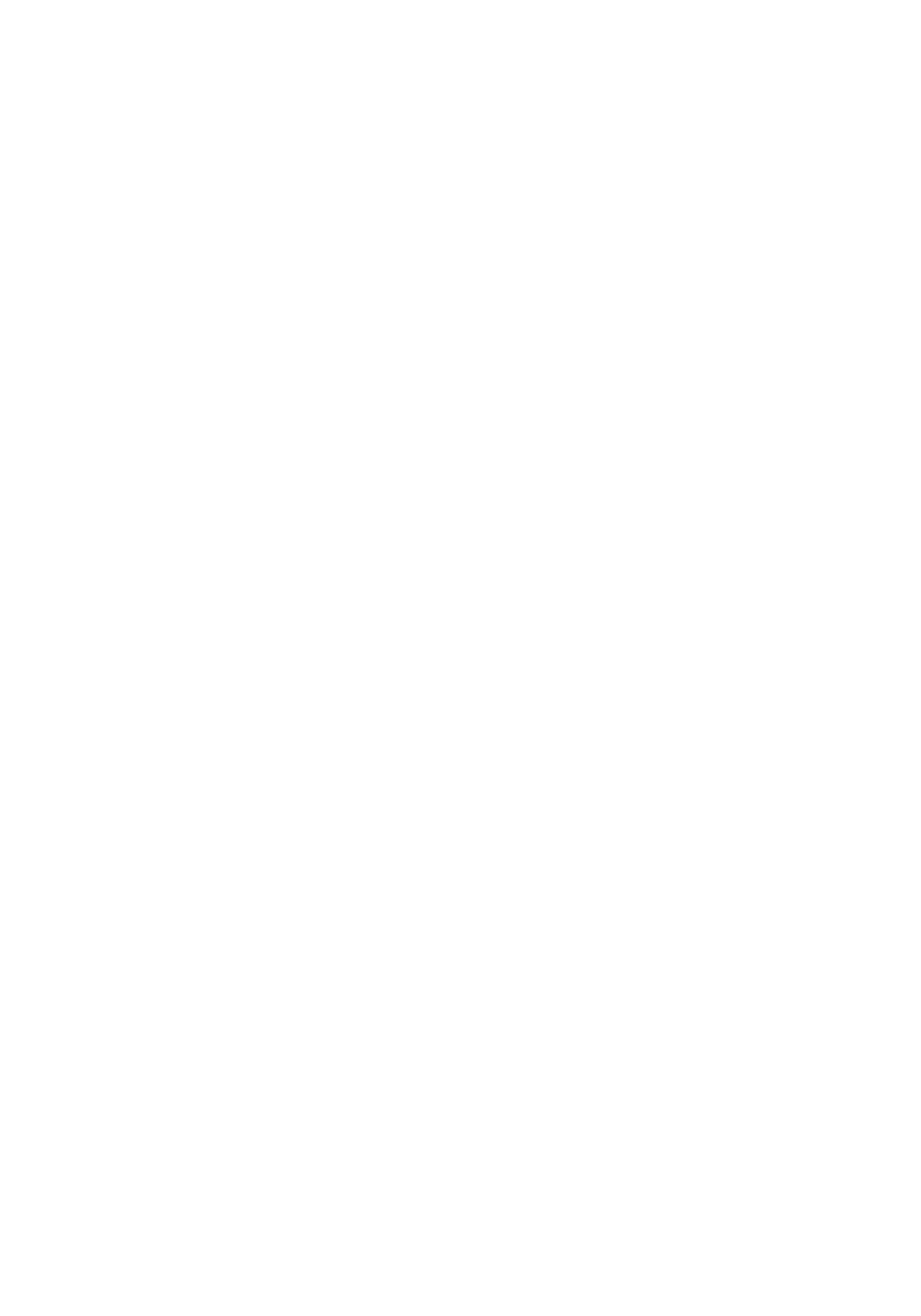# **Maps**

#### **Map 1 Israel, the West Bank, and Gaza**



SOURCE: Adapted from United Nations Office for the Coordination of Humanitarian Affairs (OCHA) Occupied Palestinian Territory (oPt) map. **RAND** *RR740/1-1-Map1*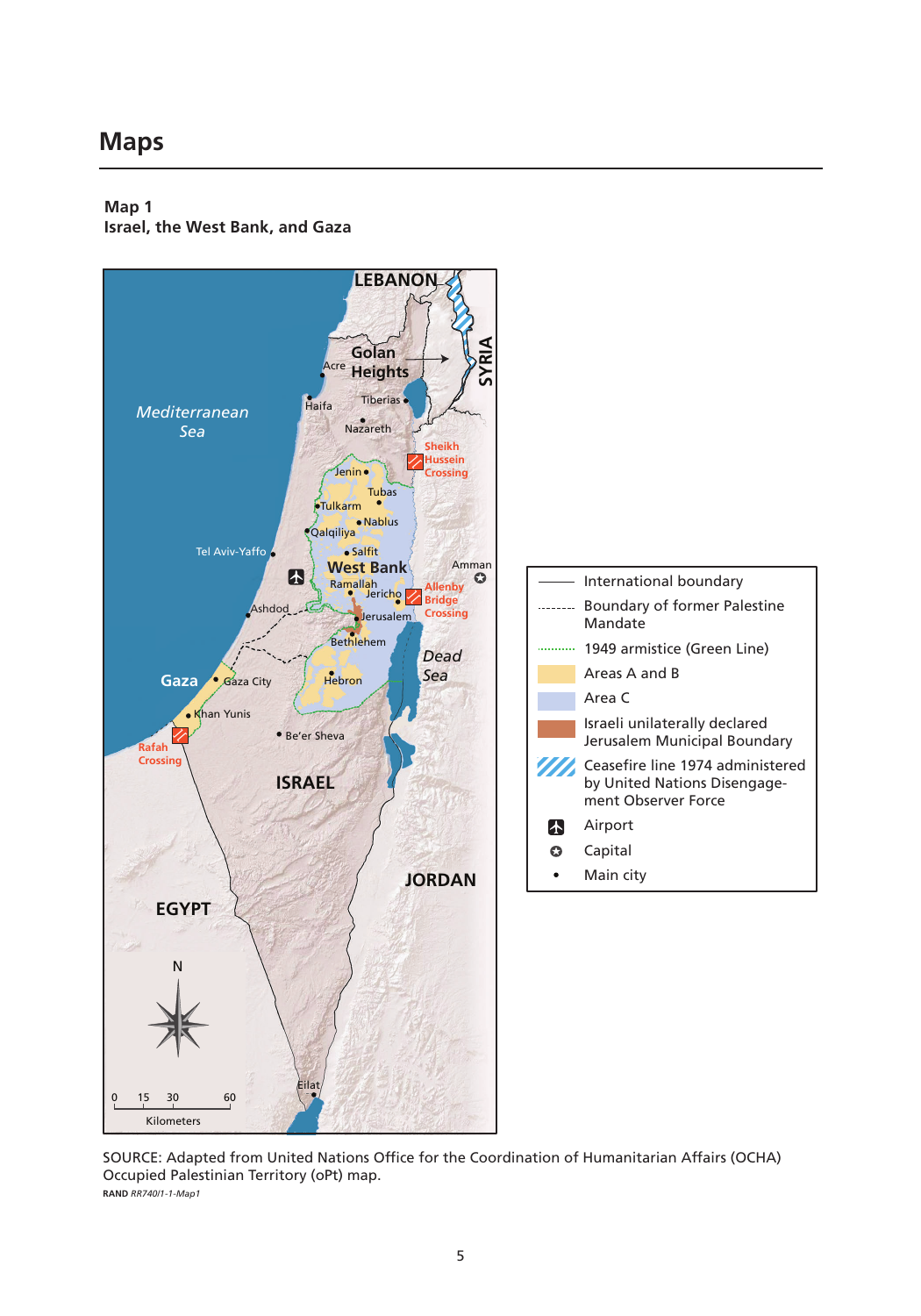

**Map 2 Israeli Settlements in the West Bank, January 2012**

SOURCE: Adapted from United Nations OCHA oPt map. **RAND** *RR740/1-1-Map2*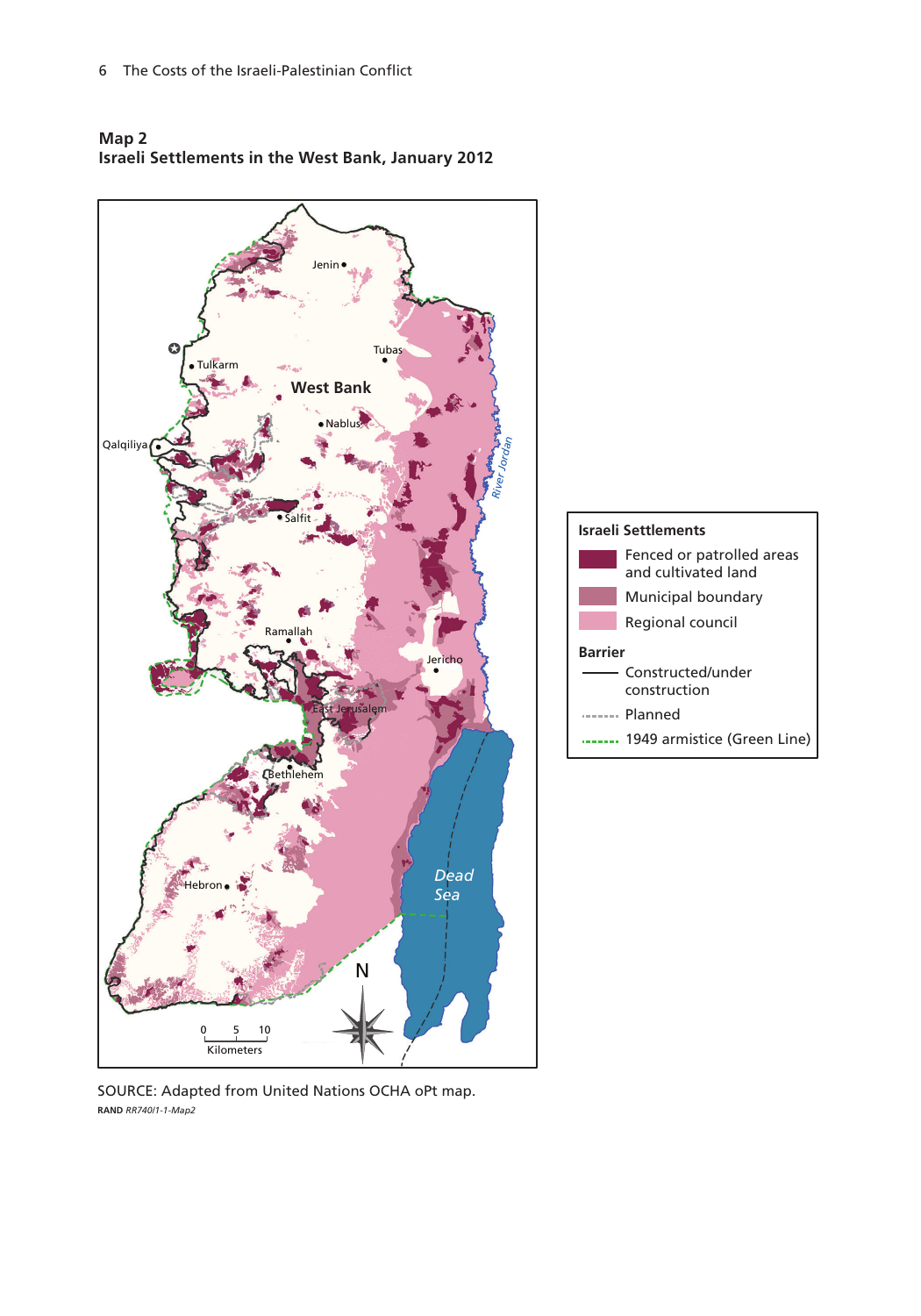This executive summary highlights main findings from the complete report *The Costs of the Israeli-Palestinian Conflict*. The comprehensive report and all related study materials are available on the project website at [www.rand.org/costsofconflict.](http://www.rand.org/costsofconflict)

The study estimates the net costs and benefits if the long-standing conflict between Israelis and Palestinians follows its current trajectory over the next ten years, relative to five other possible trajectories that the conflict could take. The goal of the analysis is to give all parties comprehensive, reliable information about available choices and their expected costs and consequences.

As the regional context for this work is dynamic, we had to choose a date on which to cut off data collection. Data for this analysis were collected from February 2013 through April 2014. Since April 2014, we have tried to incorporate information about certain key events in our discussion, but we have not integrated that information in any systematic way, and it is not reflected in our analytic findings.

Economic and political assumptions underpinning the analysis drive important outcomes. We have clearly specified those assumptions in our discussion. However, the project website also houses a costing tool [\(www.rand.org/cc-calculator\)](http://www.rand.org/cc-calculator), making it possible for users to change key analytic assumptions and explore how the changes affect outcomes.

This work should be of interest to policymakers in Israel, the West Bank and Gaza, and the Middle East more generally; to the international community; to foreign policy experts; and to organizations and individuals committed to finding a permanent and peaceful resolution to the conflict.

The study was supported by a generous gift from David and Carol Richards.

Questions or comments about the work should be sent to the project leaders, C. Ross Anthony [\(rossa@rand.org](mailto:rossa@rand.org)) or Charles P. Ries [\(ries@rand.org\)](mailto:ries@rand.org).

#### **The Center for Middle East Public Policy**

The research described in this report was conducted within the Center for Middle East Public Policy (CMEPP), part of International Programs at the RAND Corporation. CMEPP brings together analytic excellence and regional expertise from across the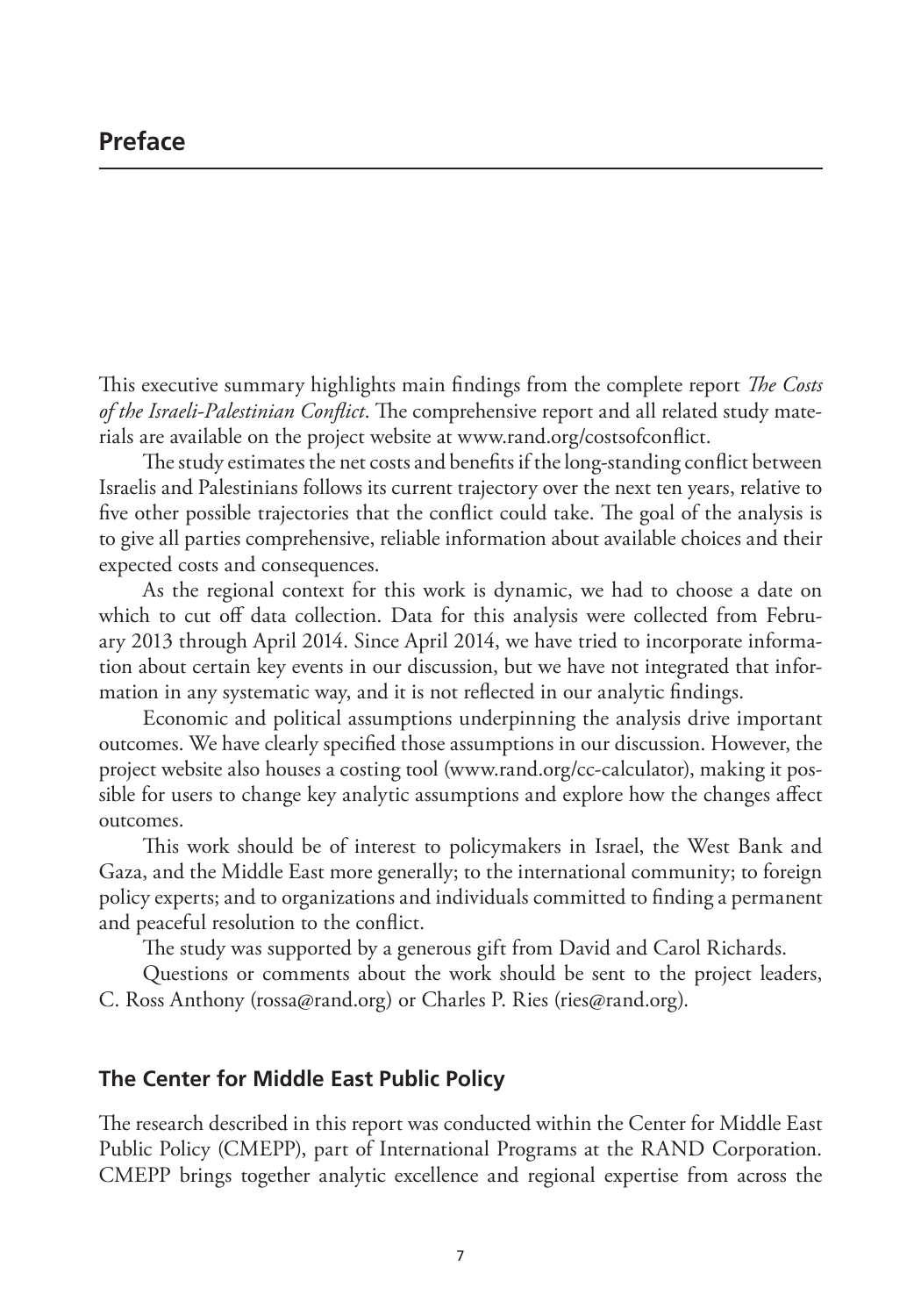RAND Corporation to address the most critical political, social, and economic challenges facing the Middle East today. For more information about the RAND Center for Middle East Public Policy, visit <http://www.rand.org/cmepp.html>or contact the center director (contact information is provided on the center's web page).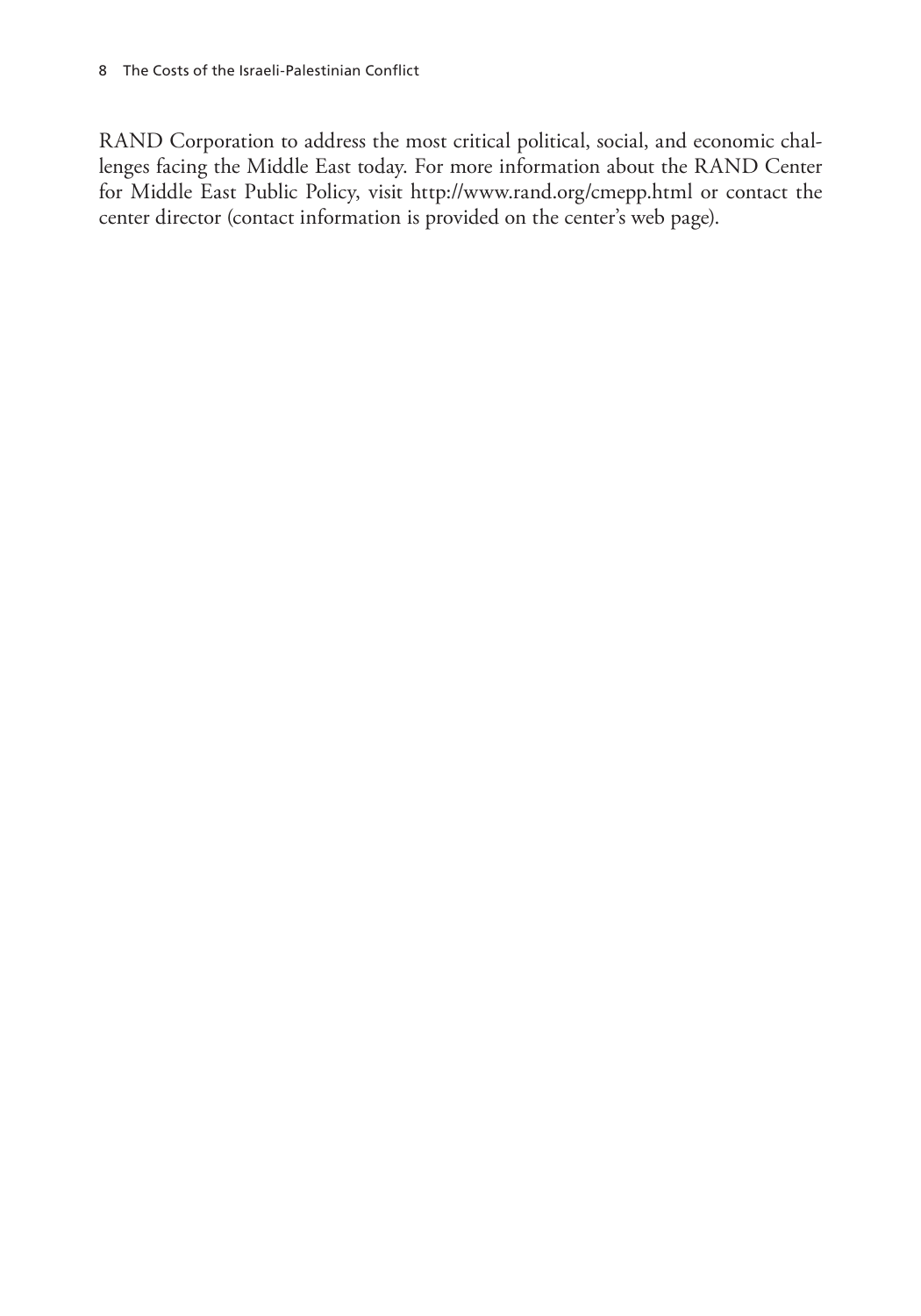Many knowledgeable experts on the conflict, including more than 200 Israelis, Palestinians, Europeans, and Americans, took time from their busy schedules to meet with members of the RAND research team, some repeatedly, as we defined our research objectives and worked through the challenges of devising objective assumptions for present trends projections and our analytical scenarios. We thank them for their patience and wisdom.

We also thank Warren Bass and David Schoenbaum for their work on a concise and balanced history of the conflict from 1967 to the present. While we ultimately decided not to include the chapter in our research report since there is already an extensive literature on the subject, their "history of the conflict" discussion played a key role in informing our research approach and in ensuring that all team members had a firm grounding in the conflict's history over the past half century.

Any project like this should be firmly anchored in reality and stress tested by those who live the trends it purports to analyze. From the outset, therefore, we intended to lay out the evolving research design in a workshop involving Israeli, Palestinian, and European experts with decades of experience and insight. The workshop, held in Athens, Greece, in April 2014, was hosted by the government of Greece and benefited from suggestions, course corrections, and insights of nearly 20 top experts. The research team wishes to thank the Greek Ministry of Foreign Affairs, then-Minister Evangelos Venizelos, and Secretary General for International Economic Cooperation Peter Mihalos for their extraordinary hospitality and support.

We are especially grateful to our technical reviewers, whose wisdom and patience helped to sharpen our analysis and clarify our presentation. We thank Arie Arnon, Keith Crane, David Johnson, Daniel Kurtzer, Karim Nashashibi, Marc Otte, and James Quinlivan for their insights. In addition to his role as a formal reviewer, Keith Crane functioned as an embedded adviser, helping the team address difficult analytic issues and refine critical assumptions. Shanthi Nataraj provided constructive comments on the costing tool, ensuring its accuracy and accessibility. We also thank Shlomo Brom, Hiba Husseini, Dalia Dassa Kaye, Carol Richards, Michael Schoenbaum, Claire Spencer, and Jeffrey Wasserman for informal comments along the way. Shmuel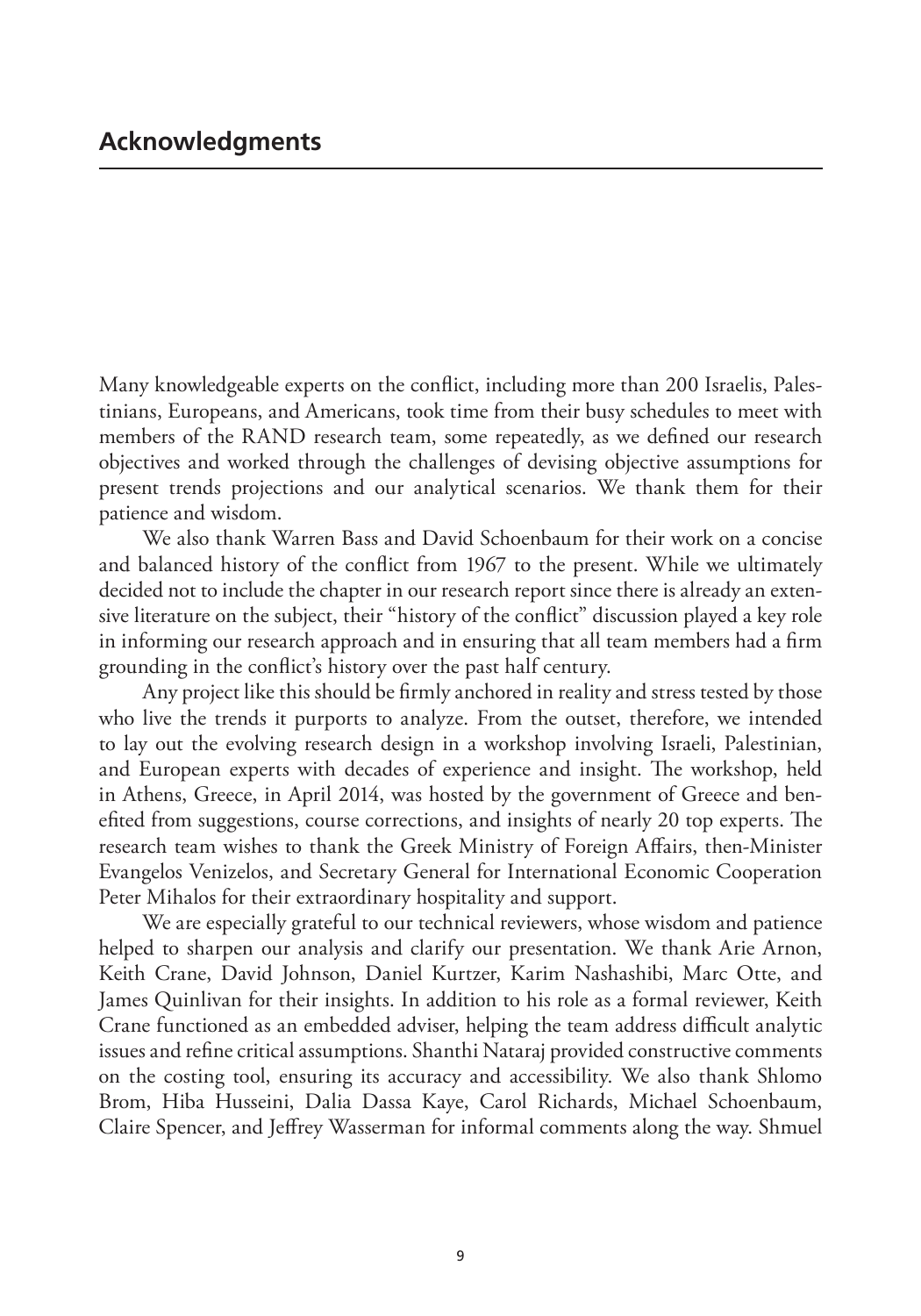Abramzon, Sean Mann, and Semira Yousefzadeh provided vital research assistance. Of course, the authors assume full responsibility for the study findings.

Many members of RAND's Office of External Affairs contributed to this document. In particular, we thank Jocelyn Lofstrom for coordinating all aspects of production, including translations and the project website; Sandy Petitjean for her sustained efforts to produce high-quality graphics; and Nora Spiering, whose careful editing greatly improved the clarity of our presentation. We are also grateful for her patience in assembling an integrated draft of the manuscript on multiple occasions to facilitate our work and for managing and verifying the extensive references. In addition, we thank James Torr, who also did considerable work on references. Ingrid Maples provided invaluable administrative assistance at many stages of the project, and her energy and talent for logistics were vital to the success of the Athens workshop.

We wish to thank Michael Rich, RAND's president and chief executive officer, for his unwavering support of this project and the unbiased, objective analysis it seeks to provide.

We are especially grateful to David and Carol Richards. This study would not have been possible without their generous intellectual and financial support. Their commitment to peace in the Middle East remains a source of inspiration to us all.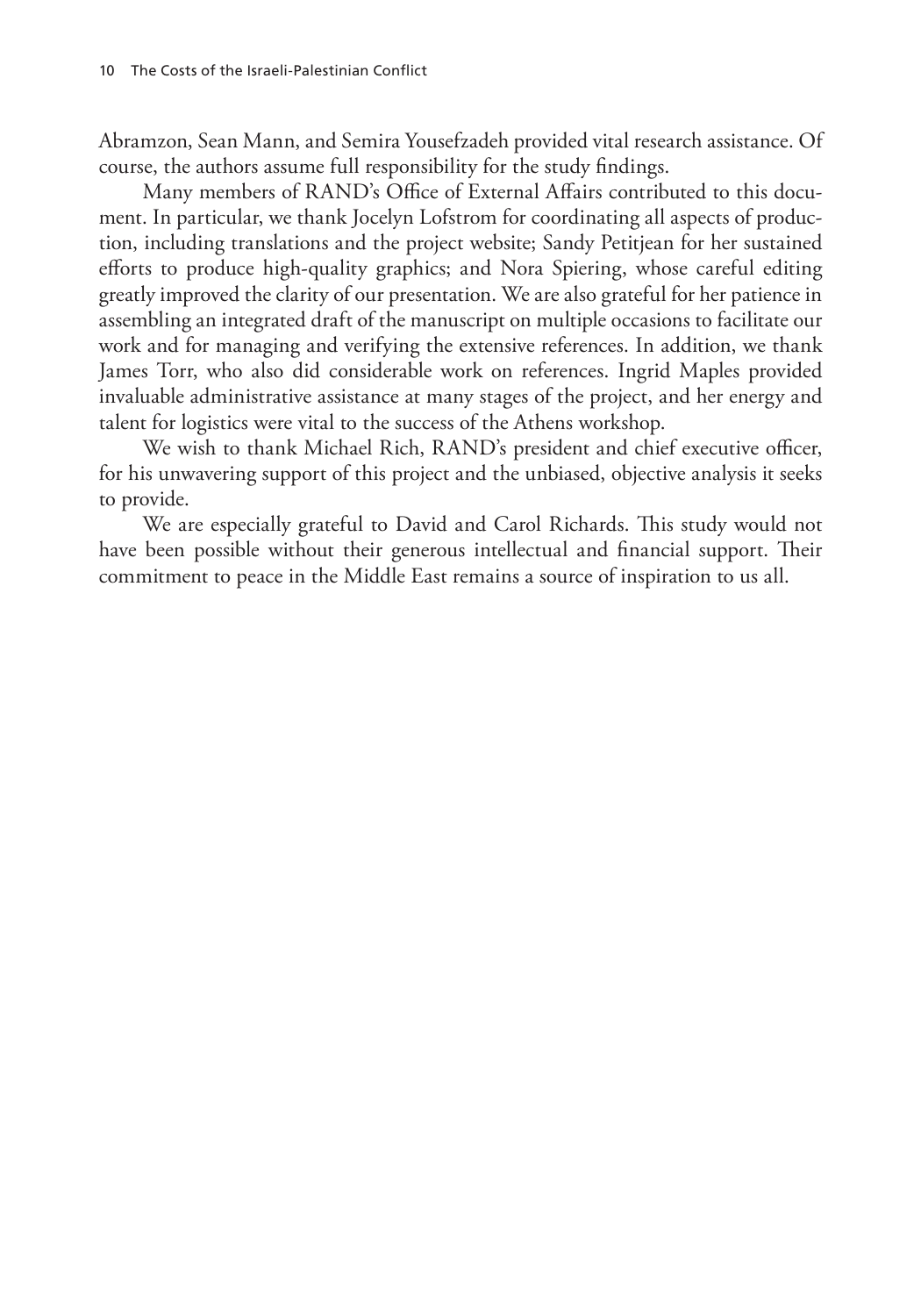# **Contents**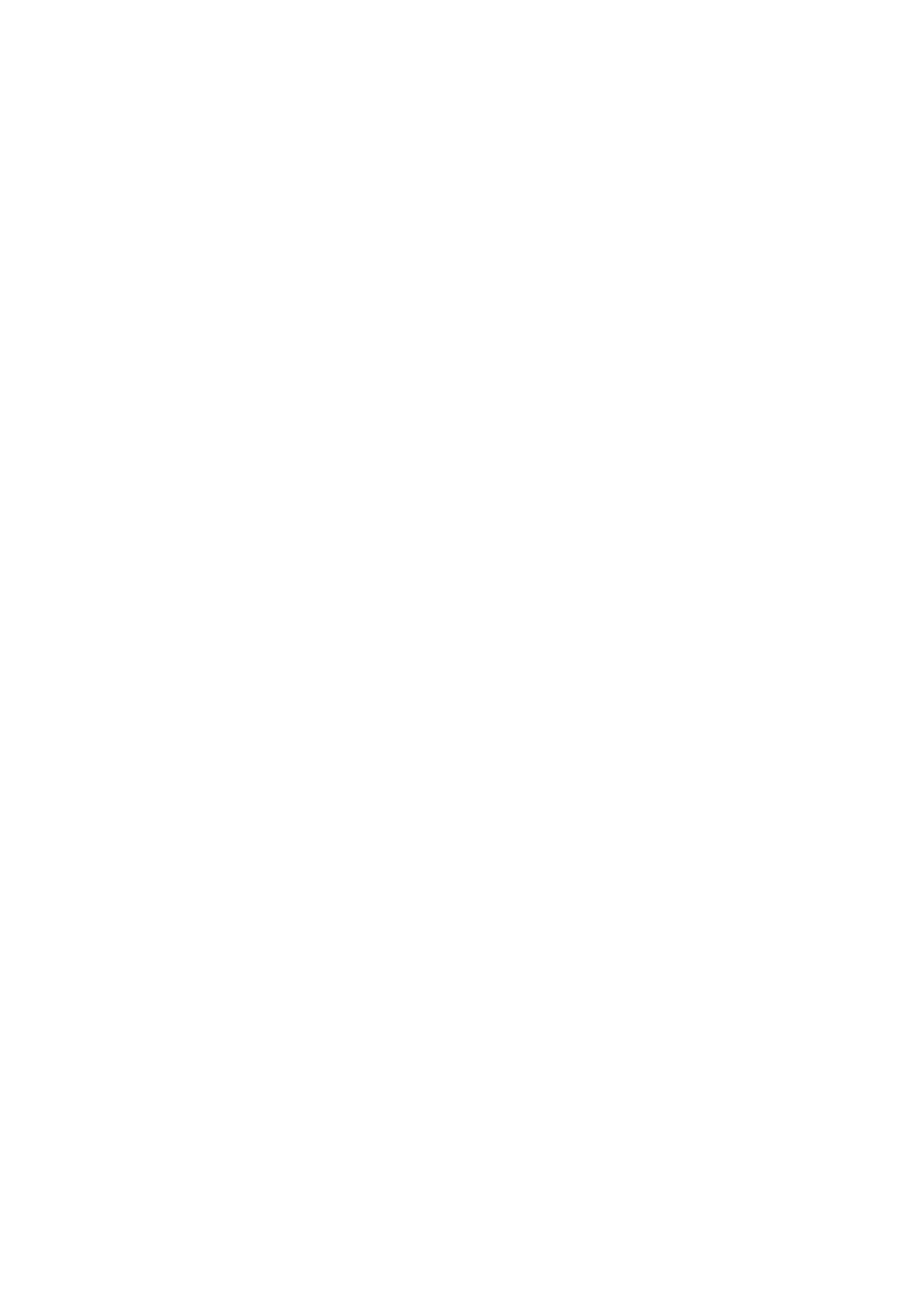## **Maps**

# **Figures**

| S.2. Change in Economic Costs in 2024 for the Five Scenarios Studied |  |
|----------------------------------------------------------------------|--|
|                                                                      |  |
| S.3. Change in Economic Costs in 2024 for the Five Scenarios Studied |  |
| Relative to Present Trends in GDP Per Capita (in U.S. dollars)  26   |  |
| S.4. Ten-Year Total Combined Change in GDP from 2014 Through 2024    |  |
|                                                                      |  |

# **Tables**

| S.1. Ten-Year Projections of GDP and GDP Per Capita Under Present       |  |
|-------------------------------------------------------------------------|--|
| Trends: Israel Compared with the West Bank, Gaza, and East Jerusalem 19 |  |
|                                                                         |  |
|                                                                         |  |
|                                                                         |  |
| S.5. Itemized Economic Differences Between Present Trends and the       |  |
| Five Scenarios in 2024 (changes in GDP in millions of U.S. dollars) 30  |  |
| S.6. Summary of the Economic Change of Present Trends for Israel in     |  |
|                                                                         |  |
| S.7. Summary of the Economic Change of Present Trends for Palestine in  |  |
|                                                                         |  |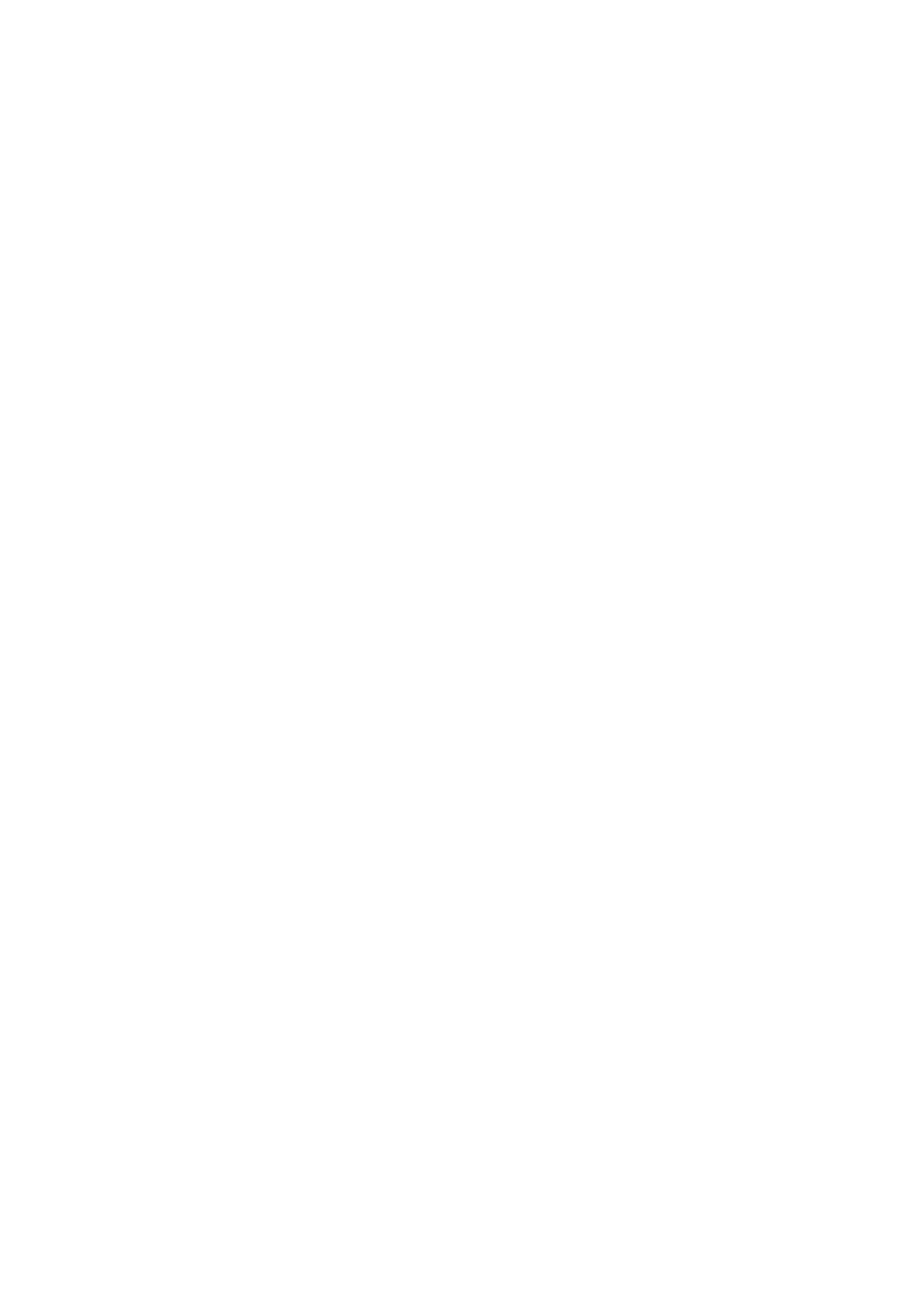For much of the past century, the conflict between Israelis and Palestinians has been a defining feature of the Middle East. Despite billions of dollars expended to support, oppose, or seek to resolve it, the conflict has endured for decades, with periodic violent eruptions, of which the Israel-Gaza confrontation in the summer of 2014 was only the most recent.

This study estimates the net costs and benefits over the next ten years of five alternative trajectories—a **two-state solution**, **coordinated unilateral withdrawal**, **uncoordinated unilateral withdrawal**, **nonviolent resistance**, and **violent uprising**—compared with the costs and benefits of a continuing impasse that evolves in accordance with present trends. The analysis focuses on economic costs related to the conflict, including the economic costs of security. In addition, we calculate the costs of each scenario to the international community. Unless otherwise indicated, all costs are denoted in constant 2014 U.S. dollars.

To the degree possible, we consider intangible factors, such as distrust, religion, and the fear of relinquishing some degree of security, and how such factors might affect future pathways.

The study's focus emerged from an extensive scoping exercise designed to identify how RAND's objective, fact-based approach might promote fruitful policy discussion. We reviewed previous research on key dimensions of the problem and, where possible and necessary, we conducted additional research to clarify and define issues. Our overarching goal is to give all parties comprehensive, reliable information about available choices and their expected costs and consequences.

We integrated findings from our fieldwork, the literature review, and our supplemental analyses. Seven key findings emerge from our work:

- A two-state solution provides by far the best economic outcomes for both Israelis and Palestinians. Israelis gain over two times more than the Palestinians in absolute terms—\$123 billion versus \$50 billion over ten years.
- But the Palestinians gain more proportionately, with average per capita income increasing by approximately 36 percent over what it would have been in 2024, versus 5 percent for the average Israeli.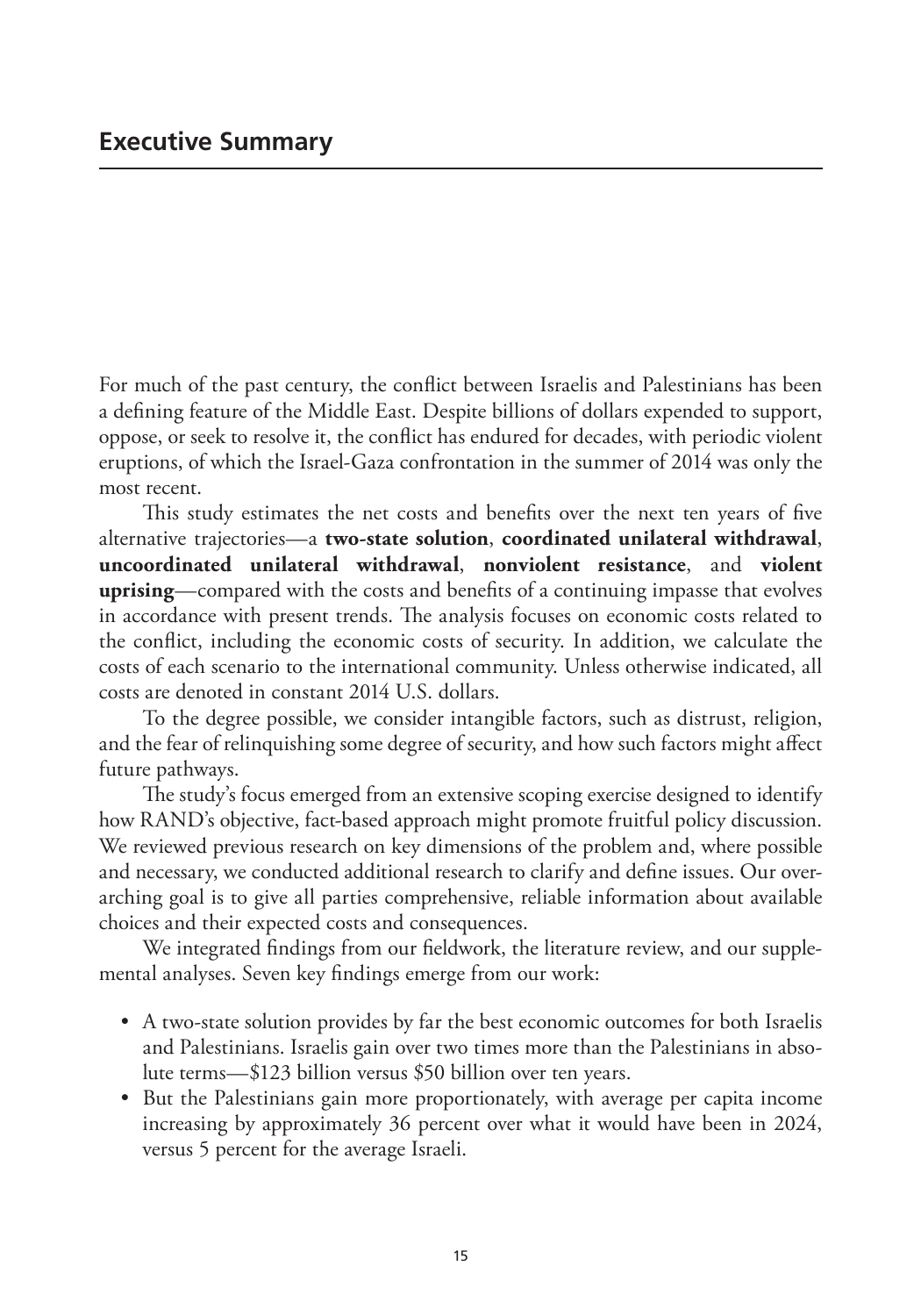- A return to violence would have profoundly negative economic consequences for both Palestinians and Israelis; we estimate that per capita gross domestic product (GDP) would fall by 46 percent in the West Bank and Gaza (WBG) and by 10 percent in Israel by 2024.
- In most scenarios, the value of economic opportunities gained or lost by both parties is much larger than expected changes in direct costs.
- Unilateral withdrawal by Israel from the West Bank imposes large economic costs on Israelis unless Israel coordinates with the Palestinians and the international community, and the international community shoulders a substantial portion of the costs of relocating settlers.
- Intangible factors, such as each party's security and sovereignty aspirations, are critical considerations in understanding and resolving the impasse.
- Taking advantage of the economic opportunities of a two-state solution would require substantial investments from the public and private sectors of the international community and from both parties.

# **Approach**

Understanding the costs of the political impasse requires a methodology to compare conditions that Israelis and Palestinians experience today with what conditions might be under alternative assumptions about political conditions. We use a counterfactual approach, which allows us to explore systematically how specific outcomes might have differed if conditions had been different (see Figure S.1).



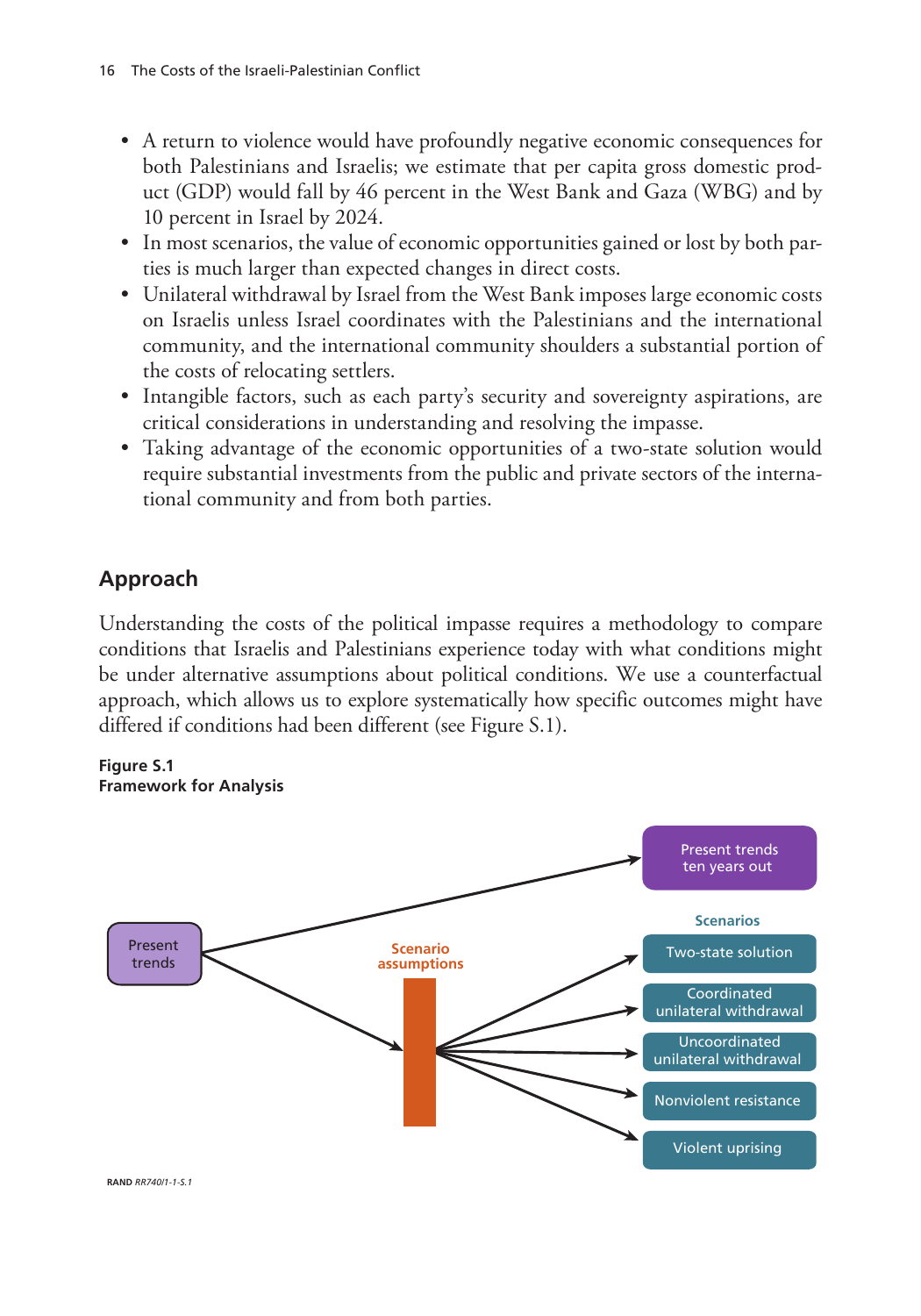Our base case, which we refer to as "present trends," assumes that economic and security outcomes continue along their current trajectories—i.e., the final status accord issues defined in the Oslo Accords remain unresolved, and there are no significant shocks or changes to economic, demographic, and security conditions. We assume that the impasse remains dynamic, as it has always been, and that conditions, including periodic business disruptions, flare-ups of military engagement, and continued construction of Israeli settlements, continue to evolve along current trajectories.

We use present trends as a baseline reference and compare outcomes, such as GDP or perceptions of security risk, under that reference case to those under five alternative trajectories:

- **• A two-state solution**, in which a sovereign Palestinian state is established alongside Israel. Our two-state solution scenario is based on an amalgam of the Clinton Parameters, the Olmert-Abbas package, and the track-two Geneva Initiative.
- **• Coordinated unilateral withdrawal** by Israel from a good portion of the West Bank. Our assumptions are based on the work of Israeli nongovernmental institutions, including Blue White Future and the Institute for National Security Studies. The scenario assumes Israeli coordination with both the Palestinians and the international community.
- **• Uncoordinated unilateral withdrawal** by Israel from part of the West Bank. We modify assumptions for coordinated unilateral withdrawal to reflect the situation in which Palestinians and the international community do not support Israel's actions or coordinate with it.
- **• Nonviolent resistance** by Palestinians in pursuit of their national aspirations. In this scenario, we consider Palestinian legal efforts at the United Nations (UN) and other world bodies, continued support for trade restrictions on Israel, and nonviolent demonstrations.
- **• Violent uprising.** In this scenario, we consider the effects of a violent Palestinian uprising, perhaps emanating from Gaza but also including the West Bank and possibly participation from foreign terrorists.

For each scenario, we derive economic and security assumptions based on historical precedent, a review of the existing literature, and conversations with subject matter experts. The scenarios themselves were designed with four core criteria in mind: They should be credible, they must be sufficiently distinct from other scenarios to warrant analysis, they must be feasible in the ten-year time frame for the analysis, and our counterfactual approach must be appropriate for them.

*We use these scenarios as possible alternative futures for analytic purposes, but we make no prediction about the likelihood of any of them becoming reality*. Indeed, the reality that evolves is likely to be a mixture of some aspects of all the scenarios presented here. For example, the Gaza war in the summer of 2014, the subsequent recriminations, the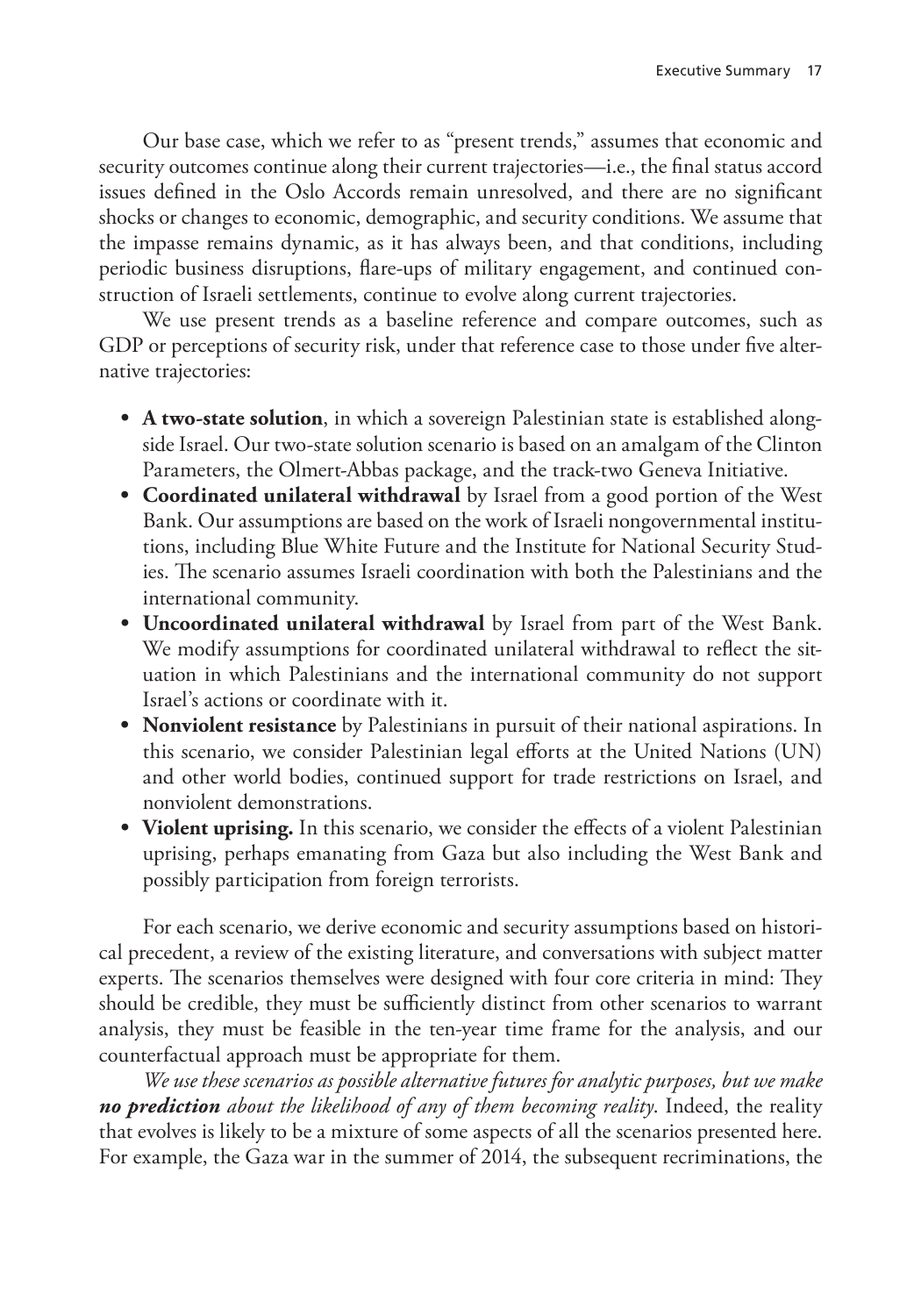Palestinian diplomatic moves at the UN and its agencies, and the punitive responses from Israel depart from what we originally defined as present trends and seem more akin to our nonviolent resistance scenario.

To avoid ambiguity, we attempt to use terminology precisely. We use the term *Israel* to refer to the State of Israel and to the territory defined by the Green Line. We use *Israelis* to designate Israel's inhabitants in general and *Jewish Israelis* and *Palestinian citizens and residents of Israel* when appropriate to distinguish between these groups. We use the term *Palestine* or *West Bank and Gaza* (*WBG*) to refer to the area of the West Bank and the Gaza Strip as defined by the Green Line. We use *State of Palestine* when appropriate to refer to such a prospective entity, especially with respect to our two-state solution scenario, and *Palestinian Authority* (PA) to refer to the entity set up after the Oslo Accords to administer parts of the West Bank and Gaza. We use the term *Palestinians* to refer to the inhabitants (except settlers) of the West Bank, Gaza, and East Jerusalem.

The counterfactual approach has several limitations. First, the results are driven by and are sensitive to the assumptions. The scenarios we use rely on historical precedent when possible, but we also base assumptions on other available evidence and on discussions with subject matter experts. Second, with certain important exceptions, we conduct this research assuming that changes across each of these different dimensions are essentially independent of the others. Such simplification allows us to sum the results of each change; however, it does not accurately reflect real-world linkages locally or regionally.

We have limited our analysis to ten years—effectively, 2014 through 2024. Both positive and negative effects under each scenario can change dramatically in the long run; thus, our estimates should be considered lower bounds.

#### **Defining Present Trends**

The political impasse affects Israelis and Palestinians primarily through its impact on the economic, security, and sociopsychological components of their lives.

#### **Economics**

Our analysis of economic performance focuses on GDP, GDP per capita, and public and private expenditures.

*Gross Domestic Product.* We use historical GDP growth rates to project how the economies of Israel, the WBG, and East Jerusalem are likely to evolve over the next ten years if present trends continue (Table S.1). Because we believe that more recent growth rates are more likely to provide accurate estimates, we use growth rates from 1999 through 2013. This period includes the economic downturn of the Second Intifada (2000–2005), the economic recovery following the Second Intifada, and the economic side effects of Hamas' rise to power in Gaza and several Israeli military operations.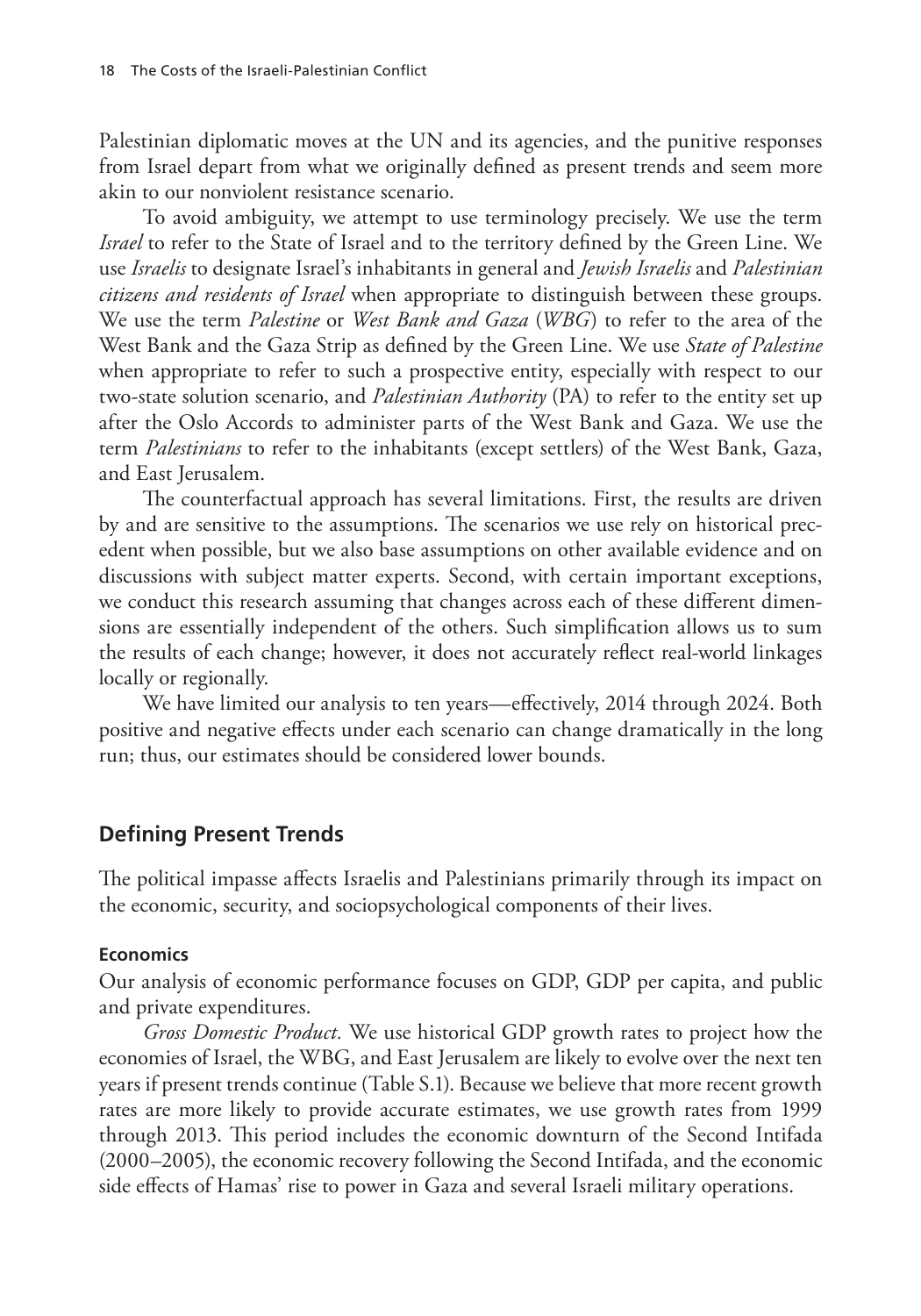#### **Table S.1**

|                        |                                                  | <b>Israel</b> |          | West Bank, Gaza, and East Jerusalem              |         |         |  |
|------------------------|--------------------------------------------------|---------------|----------|--------------------------------------------------|---------|---------|--|
|                        | Average<br><b>Growth Rate</b><br>$(1999 - 2013)$ | 2014          | 2024     | Average<br><b>Growth Rate</b><br>$(1999 - 2013)$ | 2014    | 2024    |  |
| GDP (U.S.\$, billions) | 4.1%                                             | \$295         | \$439    | 3.6%                                             | \$13.9  | \$19.9  |  |
| GDP per capita         | 1.9%                                             | \$35,900      | \$43,300 | 0.6%                                             | \$2,890 | \$3,080 |  |

**Ten-Year Projections of GDP and GDP Per Capita Under Present Trends: Israel Compared with the West Bank, Gaza, and East Jerusalem**

NOTE: Data have been rounded.

The numbers in Table S.1 do not reflect any evolving long-term impact of the July 2014 conflict between Israel and Gaza, which had significant short-term negative effects on both the Israeli and Palestinian economies.

*Public and Private Expenditures.* In Israel, current government expenditures are roughly 40 to 45 percent of GDP; over the past three decades, public policy has increasingly focused on welfare, social security, education, health, housing, and community services. In an April 2014 survey on the desired order of national priorities, the Israeli public gave top ranking to reducing socioeconomic gaps (47 percent) and second place to creating housing solutions at affordable prices (21 percent). These social sectors account for nearly 70 percent of total public expenditures; proportional and absolute increases have come at the expense of military expenditures and spending on economic services (e.g., direct subsidies, investments in transportation infrastructure).

Israel will face steadily increasing expenditures for social welfare as income disparities continue to grow and the relative sizes of the Haredi (strictly or ultra-Orthodox Jews characterized by rejection of modern secular culture) and the Palestinian citizens and residents of Israel increase. Expenditures for the settlements in the West Bank, including those around Jerusalem, account for more than 2 percent of government expenditures.

Government expenditures for the PA have grown rapidly over the past 20 years, nearly tripling between 1996 and 2012. More than 50 percent of the PA's spending is on defense and administration. Foreign aid continues to be essential for the PA to fund itself. A majority of the PA's self-generated revenue comes from tariffs on foreign imports and value-added taxes on Israeli goods and services, both of which Israel collects. Since the 2006 Palestinian legislative election, Israel has episodically withheld tax revenues for political reasons, most recently in response to the PA's move in January 2015 to join the International Criminal Court.

#### **Security**

Israel will continue to face terrorist threats from Palestinian rejectionists, including Hamas; nonstate actors, such as al Qaeda and the Islamic State of Iraq and Syria (ISIS); and other state-supported external forces, such as Hezbollah. Other security concerns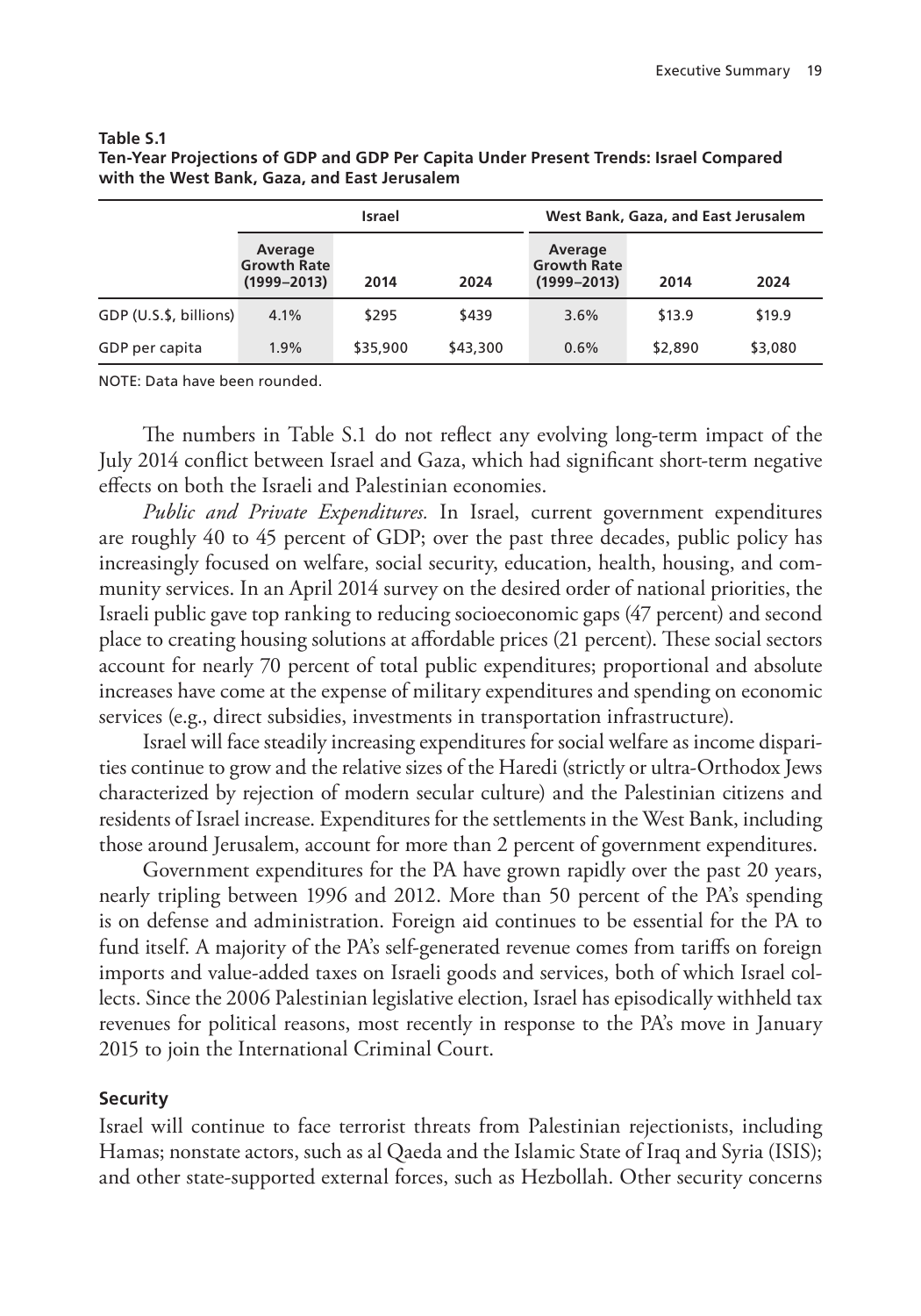include threats to the stability of Israel's Arab neighbors and Iran's potential nuclear and long-range missile capabilities. Although Israel's security threats may increase over the decade, we assume, based on our interviews with security experts and our literature review, that the security environment will fall short of the sustained violent resistance experienced during the Second Intifada between 2000 and 2005. As a result, baseline expenditures for the Israel Defense Forces (IDF) will not change markedly in real terms.

Internally, the PA faces challenges from political and ideological rivals, such as Hamas. Additional threats include violence and vandalism from settlers and military incursions by Israel (e.g., combat operations in Gaza in 2014), both of which have been very costly over the years in terms of lives lost and infrastructure destroyed.

The burden on the Palestinian security apparatus is likely to grow, particularly in a two-state solution; requirements for training, equipment, and infrastructure will expand significantly. But the resources likely to be available to meet these requirements are not guaranteed. Given continued stalemate on the negotiating front, coupled with the measures Israel takes to maintain security—raids, an obvious military presence, checkpoints—episodic violent clashes with Gaza (e.g., in 2008, 2012, and 2014) seem likely to continue.

#### **Sociopsychological Dimensions of the Impasse**

Our extensive literature review identified instances in which specific groups have suffered diagnosable mental health consequences of the long, uncertain, and occasionally violent Israeli-Palestinian conflict. In general, the degree of exposure and duration of exposure to violence were key factors driving the incidence of both mental health disorders and violence-related trauma symptoms. The literature has not yet accounted for the possible psychological effects of the 2014 war in Gaza.

### **How Dimensions of Present Trends Would Change in Each Scenario**

In our analysis, we consider how the key dimensions of present trends described above would change under the circumstances captured in our five scenarios.

#### **Economic Dimensions**

We considered both direct costs (specific budgetary or financial expenditures related to the conflict) and opportunity costs (lost opportunities for fruitful activity resulting from the conflict).

For Israel, the primary direct costs stemming from the conflict include budgetary expenditures on settlements and security—e.g., military mobilizations. The largest opportunity cost is the impact of perceived instability in Israel on its investment and economic activity. Additional opportunity costs include lost opportunities for trade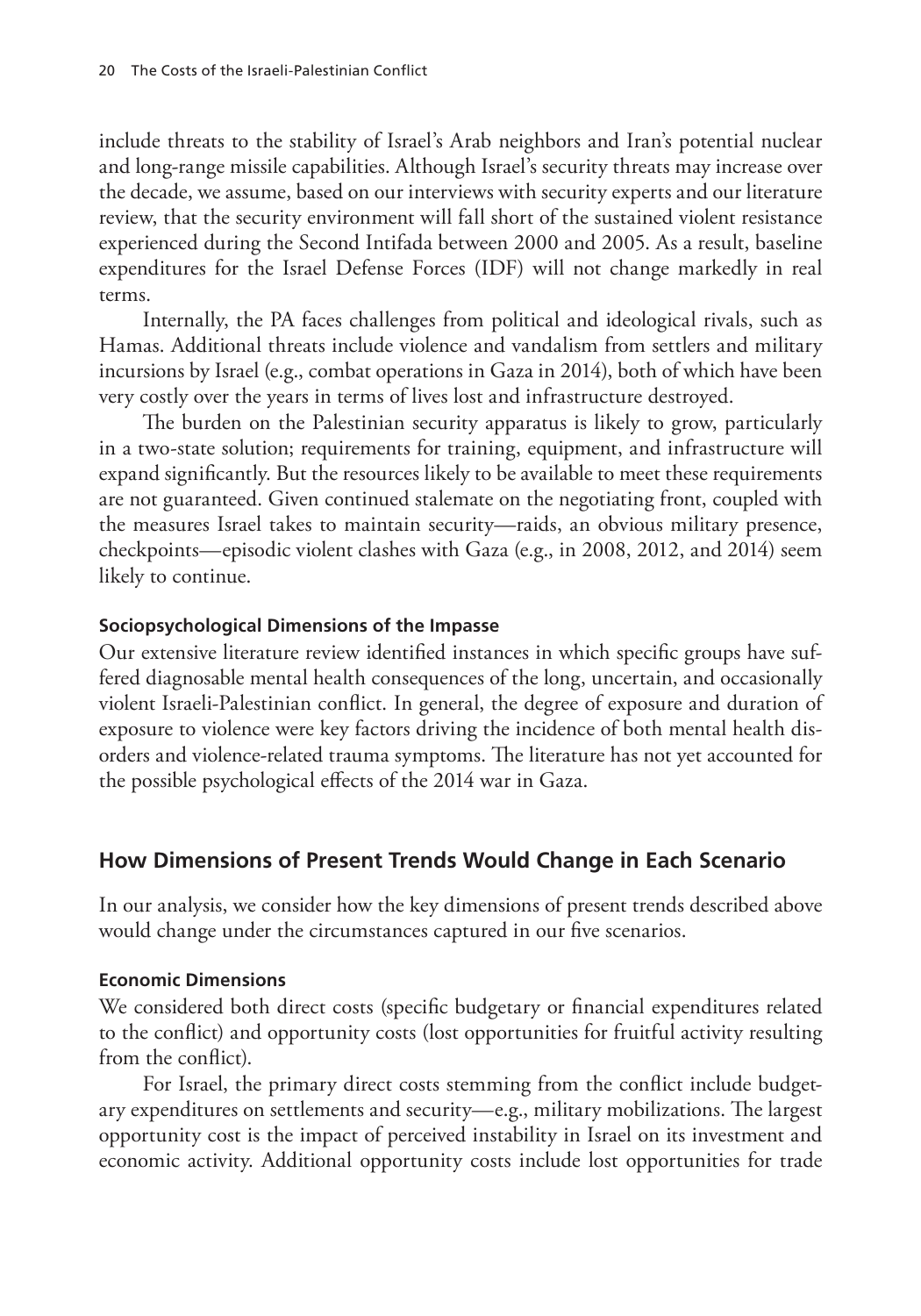with the Palestinians and with the Arab world, reduced tourism, and less access to relatively affordable Palestinian labor for work in Israel.

For the Palestinians, including the West Bank, Gaza, and East Jerusalem, direct costs include the destruction of property, security direct costs, reductions in Palestinian labor working in Israel, restrictions on freedom of movement of goods and labor, banking regulations, and stipends for the families of prisoners held in Israel. The opportunity costs are more wide-ranging, mainly stemming from constraints caused by barriers to mobility, trade, and other economic activity, as well as lost economic activity from areas the Palestinians do not control.

#### **Security Dimensions**

Israel's security posture includes a range of proactive and reactive mechanisms designed to deter security risks efficiently. Key elements include strategic warning (secured by the IDF in the West Bank and early warning stations in the West Bank and the Negev), tactical warning (including constant border patrols and periodic ground incursions), and a repertoire of proactive tactics designed to degrade potential terrorist infrastructure. Geographical separation between the populated areas of Israel and the Arab states to the east provides a buffer zone. This, coupled with strategic warning, provides strategic depth. Israel maintains the ability to respond rapidly to imminent threats, to preposition forces for deterrence, and to restrict freedom of movement in order to disrupt would-be terrorist activity within the West Bank. Israel uses a combination of such mechanisms to maintain security on the West Bank at relatively low cost to Israel.

In Palestinian security planning, strategic warning, a buffer zone, and strategic depth do not play a role; instead, funding, the requirements for a justice system, and the importance of chain of command are central. Developing responsible internal and external security structures, building basic capabilities, acquiring the essential tools of security, and negotiating authorities within the constrained Israeli framework are among the major challenges to effective Palestinian security.

On the security dimension, the imbalance in power between Israel and the Palestinians is enormous—Israel controls virtually all aspects of security because it believes that Palestinian security forces lack the capacity to address terrorism and did not do so in Gaza. Thus, Israel supports the Palestinian security services or constrains them as it sees fit.

#### **Assumptions for Five Alternative Scenarios**

For each scenario, we make a series of economic and security assumptions. Tables S.2 and S.3 describe the economic assumptions for, respectively, the Israelis and the Palestinians. Table S.4 summarizes our security assumptions for each scenario.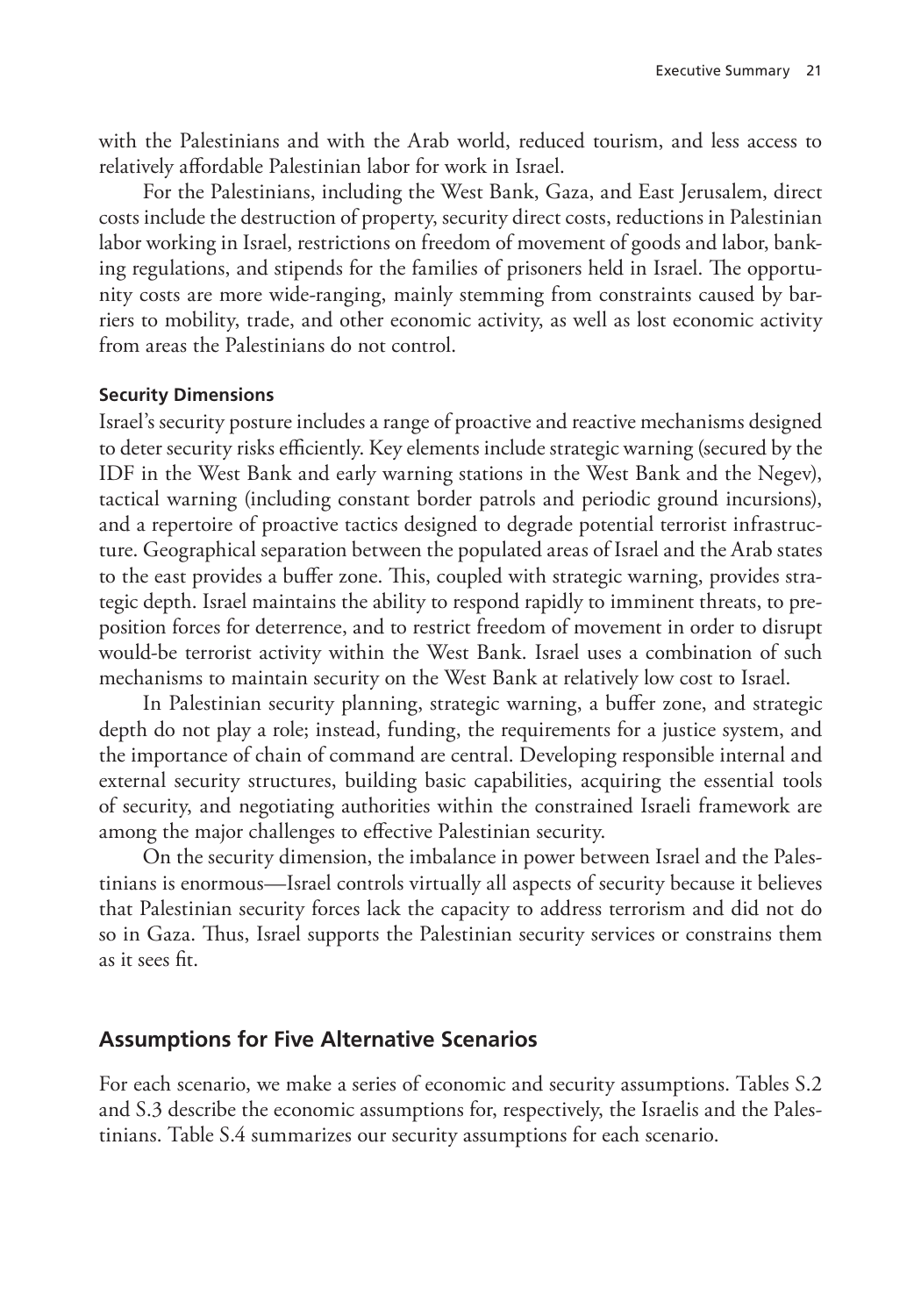|                   | <b>Unilateral Withdrawal</b>                            |                                                                                                                                                                              |                                                                                                                                                                                       |                                                                                                                                                                            |                                                      |                                                                                                                                                         |
|-------------------|---------------------------------------------------------|------------------------------------------------------------------------------------------------------------------------------------------------------------------------------|---------------------------------------------------------------------------------------------------------------------------------------------------------------------------------------|----------------------------------------------------------------------------------------------------------------------------------------------------------------------------|------------------------------------------------------|---------------------------------------------------------------------------------------------------------------------------------------------------------|
| <b>Scenario</b>   |                                                         | <b>Two-State</b><br><b>Solution</b>                                                                                                                                          | Coordinated                                                                                                                                                                           | Uncoordinated                                                                                                                                                              | <b>Nonviolent</b><br><b>Resistance</b>               | Violent<br><b>Uprising</b>                                                                                                                              |
|                   | 1. Security                                             | No change                                                                                                                                                                    | No change                                                                                                                                                                             | Defense<br>expenditures<br>increase by 1%                                                                                                                                  | No change                                            | Defense<br>expenditures<br>increase by 3%                                                                                                               |
| Direct costs      | 2. Settlement                                           | 100,000<br>settlers<br>leave West<br>Bank with<br>proportional<br>(16%)<br>reduction in<br>annual costs:<br>relocation<br>costs paid<br>for by<br>international<br>community | 60,000 settlers<br>leave West<br>Bank with<br>proportional<br>$(10\%)$<br>reduction<br>in annual<br>costs; 75%<br>of relocation<br>costs paid<br>for by<br>international<br>community | 30,000 settlers<br>leave West<br>Bank with<br>proportional<br>(5%) reduction<br>in annual<br>costs; 0% of<br>relocation costs<br>paid for by<br>international<br>community | No change                                            | No change                                                                                                                                               |
|                   | 3. Palestinian<br>services                              | No change                                                                                                                                                                    | No change                                                                                                                                                                             | No change                                                                                                                                                                  | No change                                            | Israel pays for<br>Palestinian<br>health,<br>education,<br>and social<br>welfare                                                                        |
|                   | 1. Instability<br>and<br>uncertainty                    | 15% increase<br>in investment<br>and labor<br>productivity<br>for 4 years                                                                                                    | No change                                                                                                                                                                             | 5% decrease<br>in investment<br>rate for 4 years                                                                                                                           | 10% decrease<br>in investment<br>rate for 4<br>years | 20% decrease<br>in investment,<br>100%<br>reduction in<br>total factor<br>productivity,<br>50% reduction<br>in labor<br>market<br>growth for<br>4 years |
| Opportunity costs | 2. Boycott,<br>divestment,<br>and<br>sanctions<br>(BDS) | No change                                                                                                                                                                    | No change                                                                                                                                                                             | No change                                                                                                                                                                  | 2% reduction<br>in GDP                               | No change                                                                                                                                               |
|                   | 3. Tourism                                              | 20% increase                                                                                                                                                                 | 5% increase                                                                                                                                                                           | 5% decrease                                                                                                                                                                | 10% decrease                                         | 25% decrease                                                                                                                                            |
|                   | 4. Arab world<br>trade                                  | Trade with the No change<br>greater Middle<br>East triples                                                                                                                   |                                                                                                                                                                                       | No change                                                                                                                                                                  | No change                                            | No change                                                                                                                                               |
|                   | 5. Palestinian<br>trade                                 | 150% increase                                                                                                                                                                | 10% increase                                                                                                                                                                          | No change                                                                                                                                                                  | No change                                            | 15% decrease                                                                                                                                            |
|                   | 6. Palestinian<br>labor in Israel increase by           | Permits<br>60,000                                                                                                                                                            | Permits<br>reduced by<br>30,000                                                                                                                                                       | Permits<br>reduced by<br>30,000                                                                                                                                            | Permits<br>reduced by<br>30,000                      | Palestinian<br>labor in Israel<br>stopped                                                                                                               |

#### **Table S.2 Economic Assumptions for Israelis**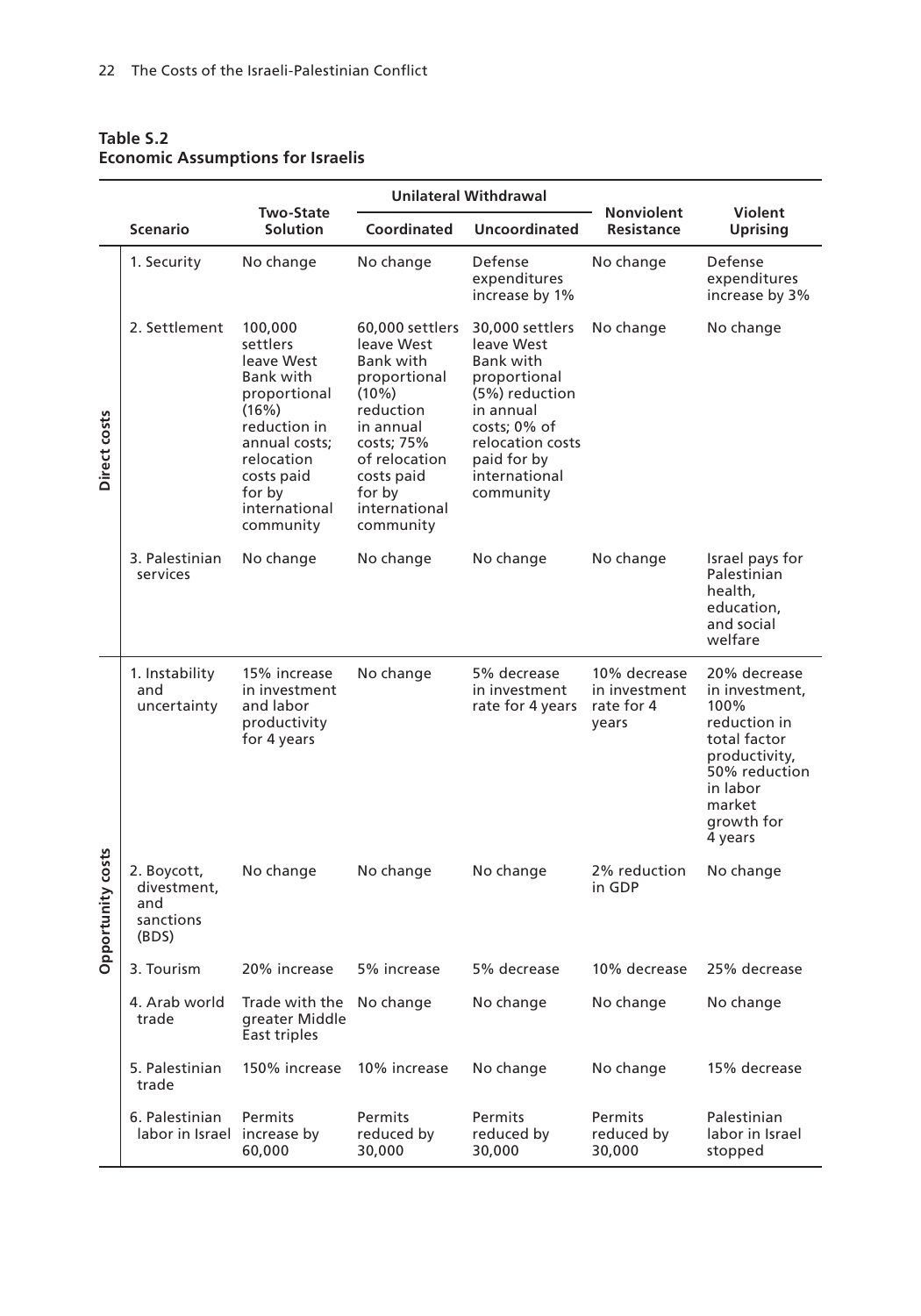| Table S.3                                    |  |
|----------------------------------------------|--|
| <b>Economic Assumptions for Palestinians</b> |  |

|                   |                                                                                                    |                                                        |                                                                  | <b>Unilateral Withdrawal</b>                              |                                           |                                                |
|-------------------|----------------------------------------------------------------------------------------------------|--------------------------------------------------------|------------------------------------------------------------------|-----------------------------------------------------------|-------------------------------------------|------------------------------------------------|
|                   | <b>Scenario</b>                                                                                    | <b>Two-State</b><br><b>Solution</b>                    | Coordinated                                                      | <b>Uncoordinated</b>                                      | Nonviolent<br><b>Resistance</b>           | Violent<br><b>Uprising</b>                     |
|                   | 1. Destruction<br>of property                                                                      | No change                                              | No change                                                        | No change                                                 | No change                                 | \$1.5 billion<br>in damage to<br>capital stock |
|                   | 2. Territorial<br>waters                                                                           | Access for<br>resource<br>extraction                   | No change                                                        | No change                                                 | No change                                 | No change                                      |
|                   | 3. Palestinian<br>labor in Israel                                                                  | Permits<br>increase by<br>60,000                       | Permits<br>reduced by<br>30,000                                  | Permits<br>reduced by<br>30,000                           | Permits<br>reduced by<br>30,000           | No Palestinian<br>labor in Israel              |
| Direct costs      | 4. Freedom of<br>movement                                                                          | All costs<br>removed                                   | All costs<br>removed                                             | No change                                                 | 25% increase                              | 100% increase                                  |
|                   | 5. Access to<br>social services                                                                    | 25% reduction<br>in costs                              | No change                                                        | No change                                                 | 25% increase<br>in costs                  | 50% increase<br>in costs                       |
|                   | 6. Banking<br>regulations                                                                          | 50% reduction No change<br>in costs                    |                                                                  | No change                                                 | No change                                 | 50% increase<br>in costs                       |
|                   | 7. Prisoners<br>in Israel                                                                          | All political<br>prisoners<br>released                 | No change                                                        | No change                                                 | 10% increase<br>in number of<br>prisoners | 100% increase<br>in number of<br>prisoners     |
|                   | 1. Control of<br>Full control of<br>territory<br>land vacated<br>by IDF and<br>100,000<br>settlers |                                                        | Full control of<br>land vacated<br>by IDF and<br>60,000 settlers | Full control of<br>land vacated<br>by 30,000<br>settlers  | No change                                 | No change                                      |
|                   | 2. Access to<br>water                                                                              | Unlimited<br>access at<br>market price                 | Unlimited<br>access at<br>market price                           | No change                                                 | No change                                 | No change                                      |
|                   | 3. Barriers to<br>trade                                                                            | 50% reduction<br>in transaction<br>costs               | 10% reduction<br>in transaction<br>costs                         | No change                                                 | 25% increase<br>in transaction<br>costs   | 50% increase<br>in transaction<br>costs        |
| Opportunity costs | 4. Licensing                                                                                       | Elimination<br>of licensing<br>restrictions            | No change                                                        | No change                                                 | No change                                 | No change                                      |
|                   | 5. Tourism and<br>travel                                                                           | Visa<br>restrictions<br>lifted                         | No change                                                        | No change                                                 | No change                                 | No change                                      |
|                   | 6. Dissolution<br>of PA                                                                            | No change                                              | No change                                                        | No change                                                 | No change                                 | PA collapses                                   |
|                   | 7. Investment<br>in public<br>and private<br>infrastructure                                        | Sufficient<br>for all new<br>economic<br>opportunities | Sufficient<br>for all new<br>economic<br>opportunities           | Sufficient for<br>50% of new<br>economic<br>opportunities | No change                                 | No change                                      |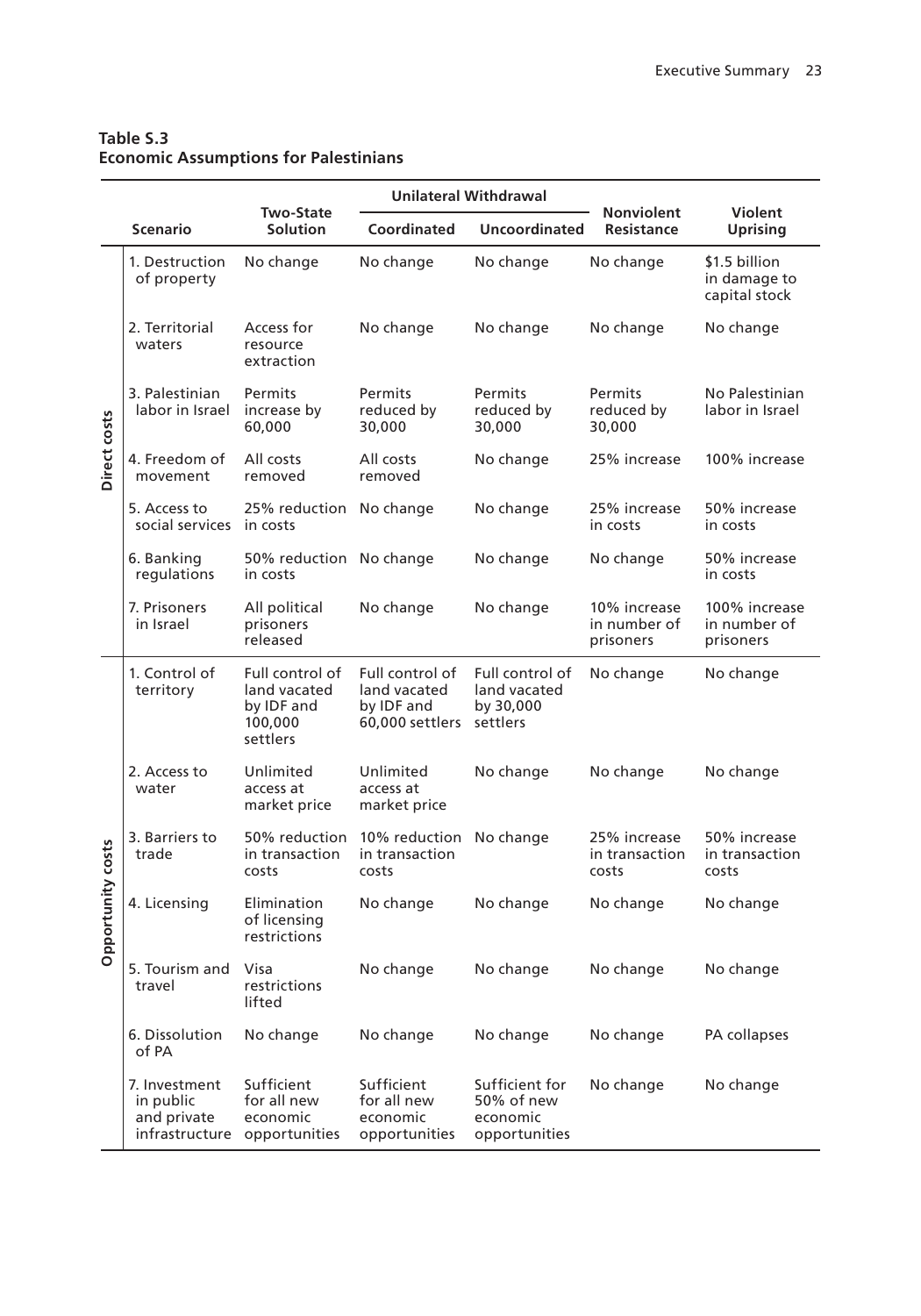|                |                                                                      |                                     |             | <b>Unilateral Withdrawal</b> |                                 |                                                          |
|----------------|----------------------------------------------------------------------|-------------------------------------|-------------|------------------------------|---------------------------------|----------------------------------------------------------|
|                | Scenario                                                             | <b>Two-State</b><br><b>Solution</b> | Coordinated | Uncoordinated                | <b>Nonviolent</b><br>Resistance | <b>Violent Uprising</b>                                  |
|                | 1. Strategic<br>warning                                              | No change                           | No change   | No change                    | No change                       | No change                                                |
|                | 2. Tactical<br>warning                                               | Reduced                             | Reduced     | Reduced                      | No change                       | Increased                                                |
|                | 3. Buffer zone                                                       | Reduced                             | No change   | No change                    | No change                       | No change                                                |
| <b>Israeli</b> | 4. Strategic<br>depth                                                | Reduced                             | No change   | No change                    | No change                       | Reduced                                                  |
|                | 5. Mobility                                                          | Reduced                             | Reduced     | No change                    | No change                       | Increased                                                |
|                | 6. Border<br>security                                                | No change                           | No change   | No change                    | No change                       | Increased                                                |
|                | 7. Liaison                                                           | Increased                           | No change   | No change                    | Decreased                       | Reduced                                                  |
|                | 1. Force size<br>Significant<br>expansion in<br>new mission<br>areas |                                     | Increased   | Need<br>increased            | No change                       | Significant<br>decrease and/or<br>destruction            |
|                | 2. Force<br>Significant<br>Increased<br>growth<br>structure          |                                     |             | Need<br>increased            | No change                       | Reduced                                                  |
|                | 3. Funding                                                           | Increased                           | Increased   | No change                    | No change                       | Reduced                                                  |
| Palestinian    | 4. Chain of<br>Increased<br>command                                  |                                     | No change   | No change                    | No change                       | Dispersal of<br>authority;<br>local militias<br>dominate |
|                | 5. Liaison<br>relationships                                          | Increased                           | No change   | No change                    | Reduced                         | Cut off                                                  |
|                | 6. Freedom of<br>movement                                            | Increased                           | Increased   | No change                    | No change                       | Decreased                                                |
|                | 7. Border<br>security                                                | Increased                           | No change   | No change                    | No change                       | Decreased                                                |
|                | 8. Justice                                                           | Increased                           | Increased   | Somewhat<br>increased        | No change                       | No change                                                |

#### **Table S.4 Security Assumptions**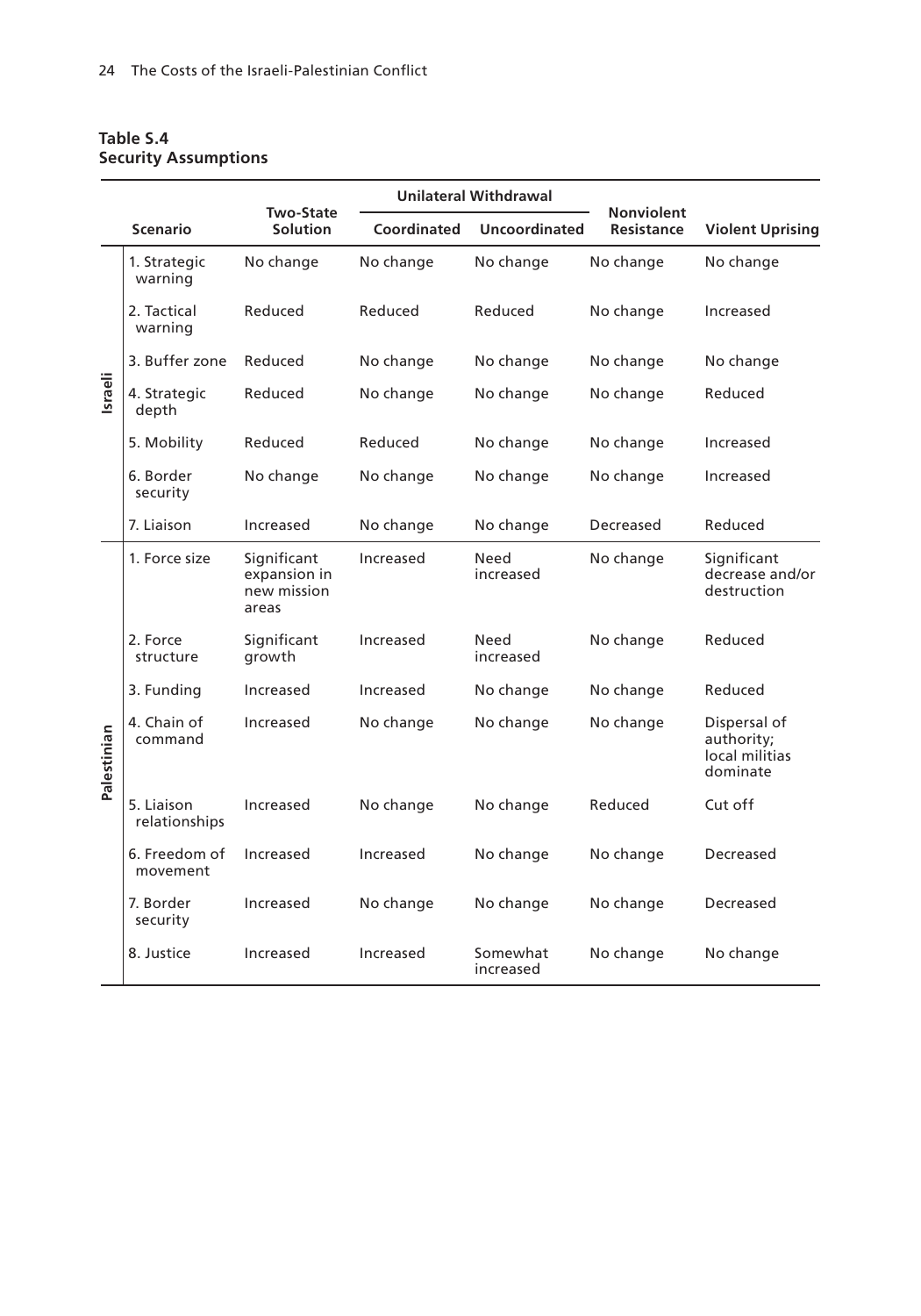For example (from Table S.2), in a two-state solution, Israel would see a 16-percent reduction in the direct costs of the settlements and would benefit from a 15-percent increase in investment because of perceived increased stability in the region. In contrast, in a violent uprising, Israel would see a 3-percent increase in average defense expenditures in each of the ten years (a direct cost) and a 25-percent decrease in tourism (an opportunity cost).

Analogously (from Table S.3), in a two-state solution, the Palestinians would benefit from full control of land and sea, except the Jordan River Valley, and a 50-percent reduction in transaction costs due to the removal of trade barriers. In the case of a violent uprising, Palestinians could suffer up to \$1.5 billion in direct costs as a result of damage to capital stock and a 100-percent increase in transaction costs due to very stringent restrictions on movement.

#### **Economic Costs and Benefits for Each Scenario**

The aggregate economic costs and benefits of each scenario in 2024, compared with outcomes of present trends, are shown in Figures S.2 and S.3 and Tables S.6 and S.7 (presented at the end of this summary). All results compare outcomes in 2024 relative to what the outcomes would have been if present trends had continued. The aggregate economic changes in GDP are reported in Figures S.2 and S.3, which combine the

#### **Figure S.2 Change in Economic Costs in 2024 for the Five Scenarios Studied Relative to Present Trends as a Percentage of GDP**



**RAND** *RR740/1-1-S.2*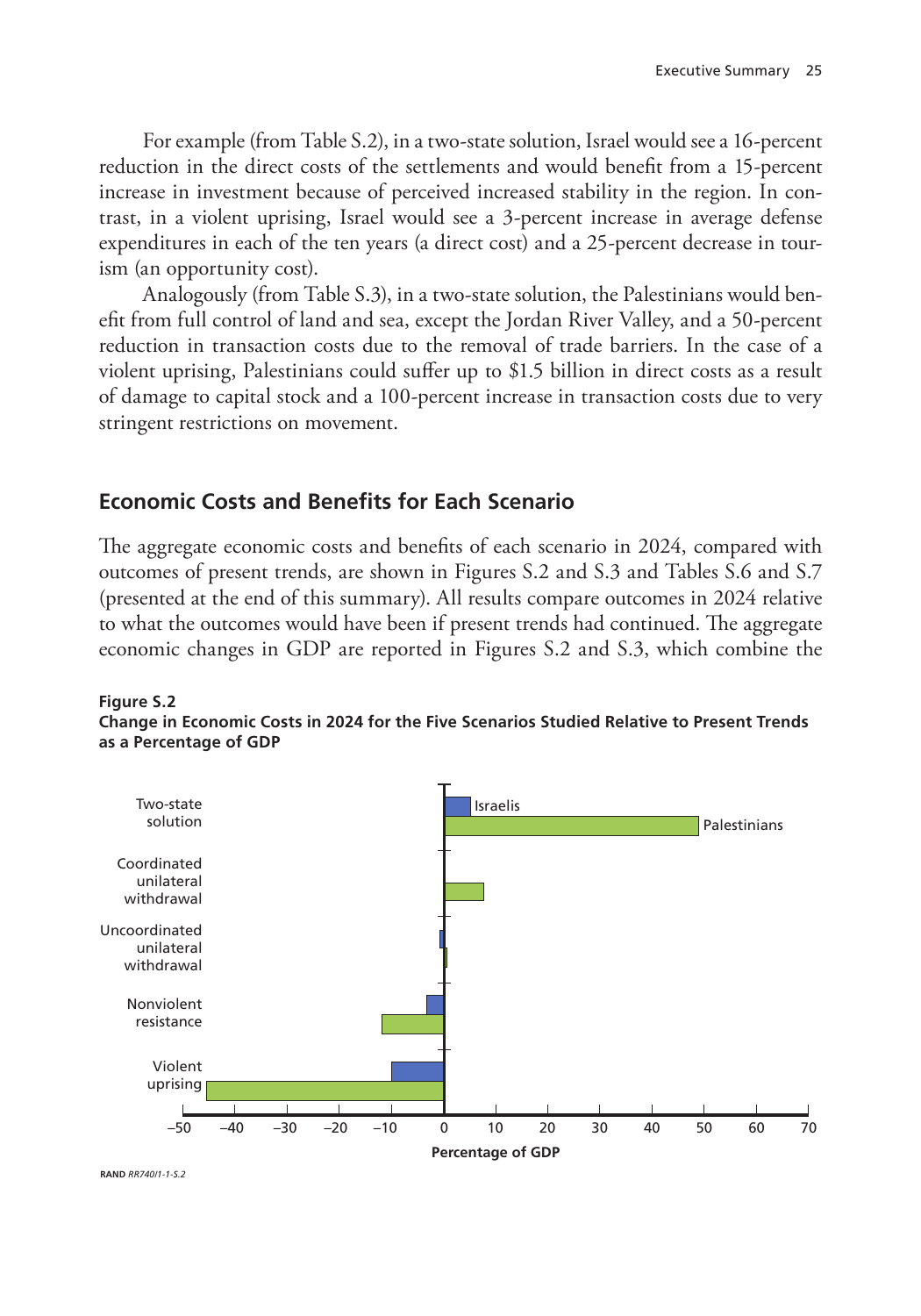

#### **Figure S.3**



direct and opportunity cost effects on GDP based on a conservative assumption about the fiscal multiplier.

The **two-state solution** assumes that the Israelis and Palestinians reach a final status accord agreement that is generally based on the Clinton Parameters. Israelis will withdraw to the 1967 borders except for mutually agreed-upon swaps, and we assume that 100,000 settlers will be relocated from the West Bank to Israel. The Palestinians will gain full control of Areas B and C and the ability to exploit the mineral resources there (see Map 1). All trade and travel restrictions on the Palestinians will be lifted, and perhaps as many as 600,000 refugees might return to the WBG in a phased manner. Israeli settlers withdraw from the West Bank except for the agreed-upon swap areas, and the international community pays most of the costs for relocating settlers. Israel's security is guaranteed by the international community, and investment in both Israel and Palestine is forthcoming to take advantage of a new, stable climate and the opportunities that peace brings. Arab country sanctions on Israeli trade are lifted, and Israeli trade with Arab countries increases rapidly.

A two-state solution produces by far the best economic outcomes for both Israelis and Palestinians. However, Israel would benefit more than the WBG in absolute terms. Our analysis suggests that, as a result of the effect of changes in direct and opportunity costs on GDP in the year 2024, Israel's GDP would increase by \$23 billion over what it would have been if present trends had continued, while GDP in the WBG would be \$9.7 billion larger. The average Israeli would see his or her income in 2024 increased by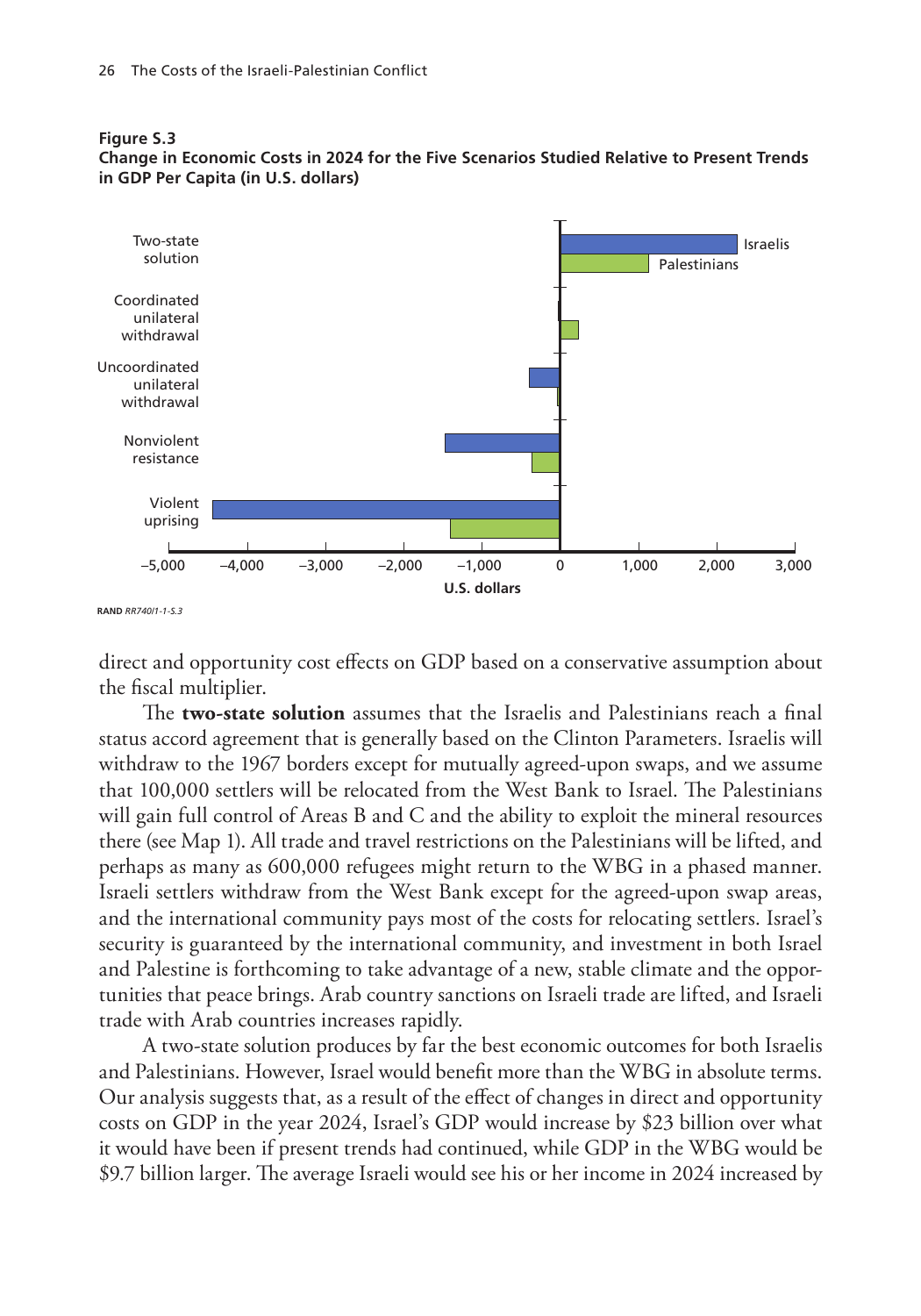about \$2,200 (about 5 percent), while the average Palestinian's income would rise by about \$1,100 (about 36 percent).

**Coordinated unilateral withdrawal** assumes that Israel coordinates withdrawal from much of the West Bank with the Palestinians, who cooperate, and with the international community; withdrawal is implemented in stages over ten years. We assume that 60,000 settlers would be withdrawn and that the lands they occupied would come under full Palestinian control and be available for full economic use. Seventy-five percent of the cost of settler evacuation would be paid for by the international community and 25 percent by Israel. West Bank checkpoints and other barriers to trade would be greatly reduced, and other transaction costs to international trade would fall by 10 percent. We assume that investment needed to exploit the new economic opportunities would be forthcoming from a combination of the diaspora, international direct investment, and/or donor aid.

Israel's security footprint and costs would change little, while Palestinian security costs would increase significantly to cover expanded responsibilities. Labor permits for Palestinians to work in Israel would be decreased by 30,000 as Israel seeks to disconnect its economy from that of the Palestinians.

Israel experiences little if any economic effect because the various positive and negative factors cancel each other; Palestinians see \$1.5 billion growth in GDP by the tenth year, with per capita GDP about 8 percent larger than in present trends, reflecting the economic potential opened up in Area C and reduction in internal and external barriers to economic activity and trade, offset somewhat by a decrease in income as a result of decreased employment in Israel. Direct costs for both parties are relatively small.

The **uncoordinated unilateral withdrawal** scenario is consistent with the belief of many that neither the Palestinians nor the international community is likely to agree to a policy that does not address any of the Palestinians' long-standing aspirations. In this scenario, Israel nevertheless proceeds on its own to cede control of some of the West Bank, but, in this case, only 30,000 settlers will willingly leave areas on the West Bank. In addition, Israel will have to pay 100 percent of their relocation costs—nearly \$850 million per annum in total resettlement costs. Although there will be a reduction in some direct Israeli security costs related to the settlements, we expect little overall change in security costs, as the IDF will have more or less the same responsibilities, and there could be increased unrest from both settlers and Palestinians over the ten years examined.

Overall, Israeli GDP, compared to present trends, will fall by about \$4 billion in 2024, only a 0.9-percent change in GDP per capita. Palestinians will similarly see a slight 0.5-percent reduction in GDP per capita, with the negative impact of lost Palestinian labor in Israel overshadowing the benefit of a slight increase in economic opportunities in Area C.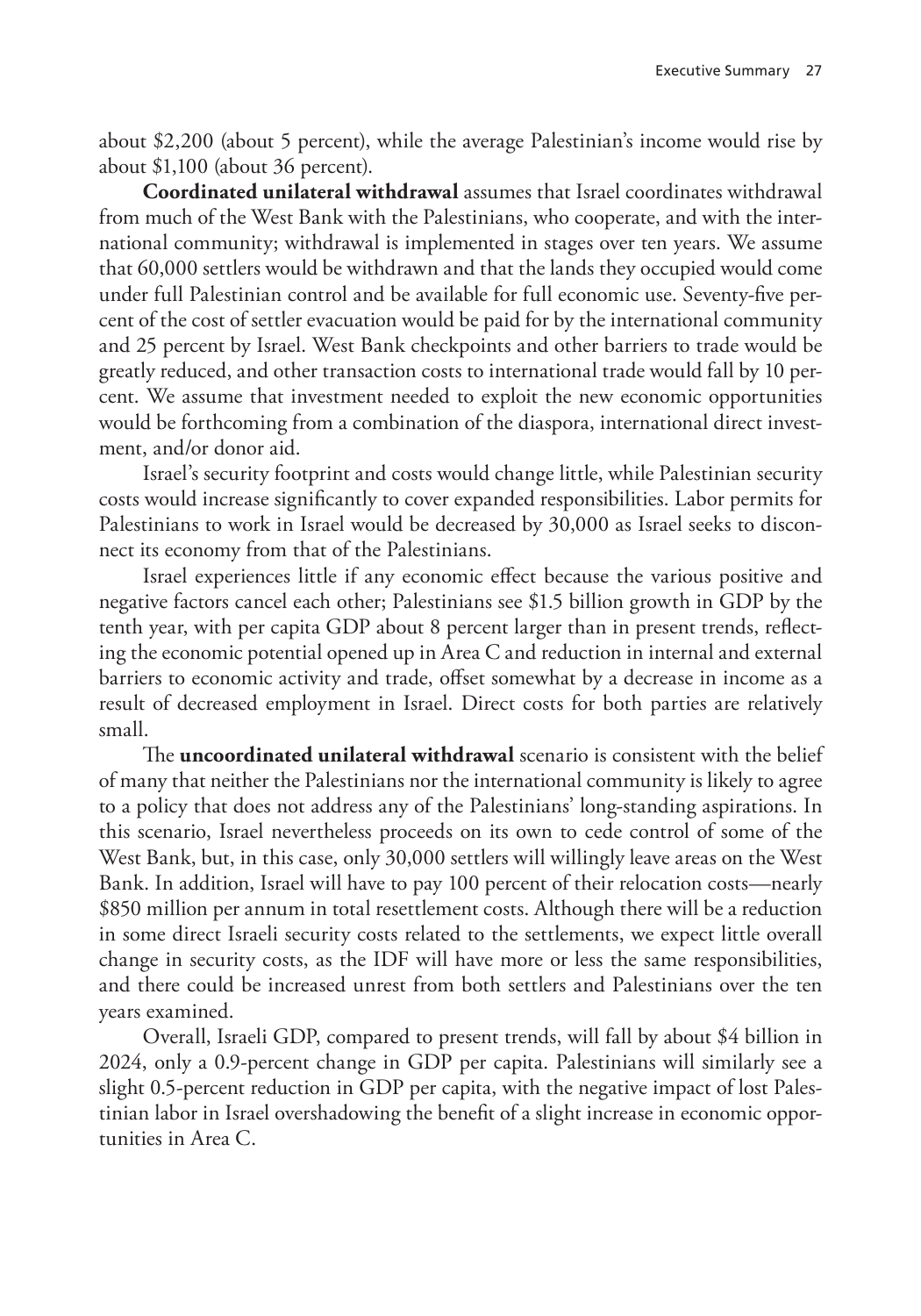The **nonviolent resistance** scenario assumes that the Palestinians take actions to put economic and international pressure on the Israelis. This includes efforts in the UN and the International Criminal Court and boycotts of Israeli products in the WBG. We also assume growth of the BDS movement around the world, but primarily in Europe. We assume that Israel will respond with a number of measures, including reducing the number of work permits issued by Israel to Palestinians to work in Israel by 30,000, increasing internal and external barriers to trade and movement, and periodically withholding payment of taxes that it collects for the Palestinians. In this scenario, security costs for both Palestinians and Israelis are likely to rise. Some feel that the present trends baseline we have defined has already evolved in part into nonviolent resistance.

As a result of increased opportunity costs, nonviolent resistance will cause Israel's GDP to fall by \$15 billion below present trends, a reduction of 3.4 percent per capita (about \$1,500). Palestinians experience a reduction in GDP of \$2.4 billion, or 12 percent per capita (about \$370). The drop in Israel's GDP results primarily from reduced international investment and tourism because of perceived instability in the region and from a broader BDS movement in Europe. Palestinians suffer as a result of Israeli destruction of property and retaliation, which increases barriers and transaction costs to trade, and from decreased income because fewer Palestinian workers are in Israel.

In a **violent uprising** scenario, violence erupts—perhaps beginning in Gaza but spreading to the West Bank and possibly involving such foreign actors as Hezbollah in the north. We do not model this scenario as a repeat of the Second Intifada, but how it starts and its ultimate form are hard to project. Israelis would respond with actions designed both to punish the Palestinians and to establish tighter control.

We assume that these actions would cause the PA to collapse; Israel would then have to assume responsibility for essential functions that the PA currently provides, such as security in Area A, and shoulder the costs for health, education, and social services. This is the only scenario in which we modeled the collapse of the PA, but Israeli actions, such as withholding tax receipts and/or the withering of international support, could cause collapse of the PA in any of the other scenarios except a two-state solution.

A return to violence would have strong negative effects on both parties as a result of opportunities lost. As a result of increases in both direct costs and opportunity costs, GDP would fall \$9.1 billion for the Palestinians and an estimated \$45 billion for the Israelis, as compared to present trends. GDP per capita would fall by 46 percent in the WBG and by 10 percent in Israel. Israel's drop in GDP stems from effects of increased security costs and the effects of an unstable environment on investment and tourism.

Palestinians suffer because of the reduction in trade and economic activity as Israel increases barriers to both, the collapse of the PA, the destruction of homes and infrastructure, and the elimination of Palestinian labor in Israel. Much of the costs resulting from the dissolution of the PA will be in the areas of security, health, and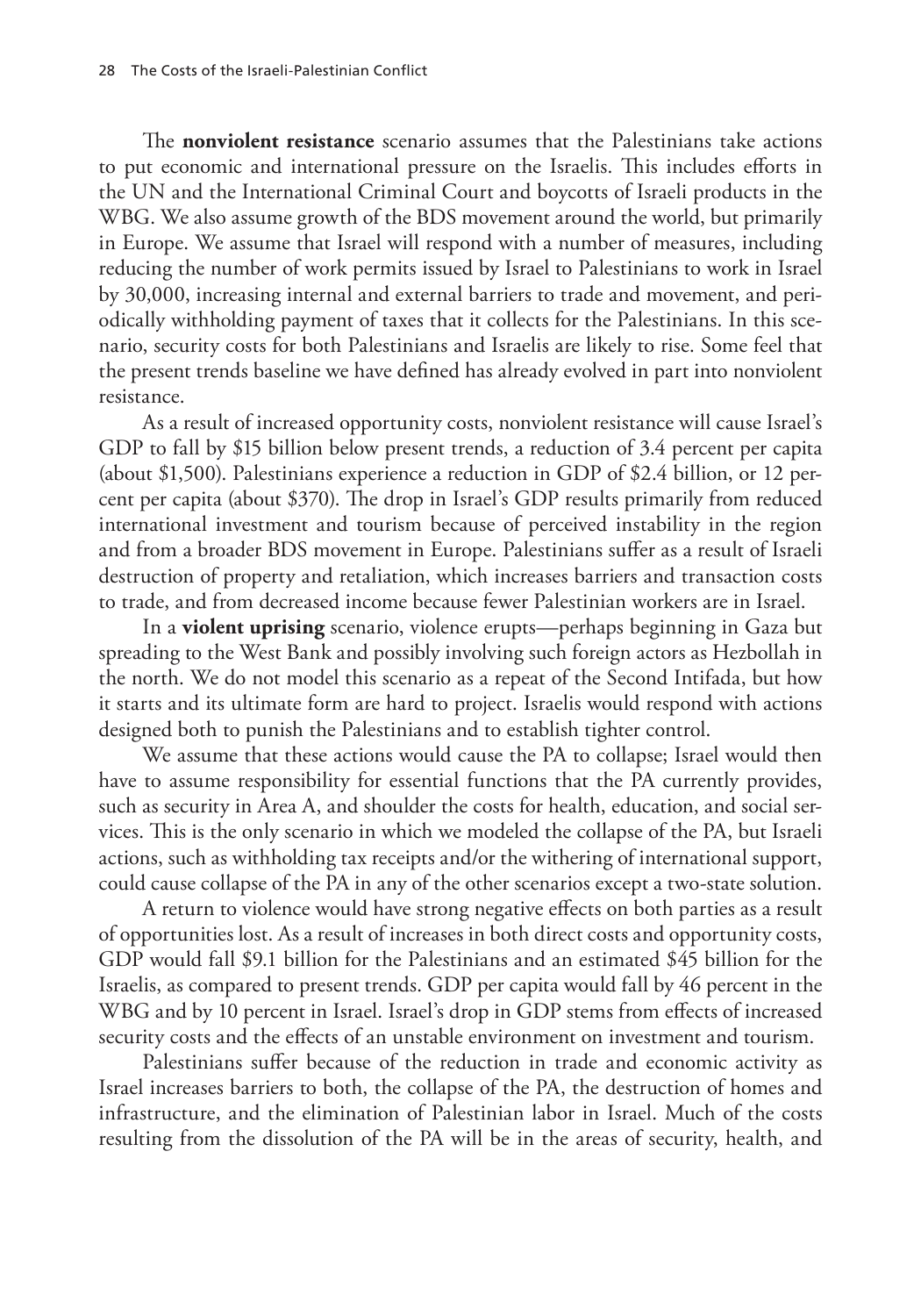education; Israel will likely have to bear many of these costs, amounting to \$2.4 billion per annum as of 2024.

The relative importance of different opportunity and direct costs for the two economies is highlighted in Table S.5, which reports the economic differences between the present trends and each of the five scenarios as of 2024 (i.e., the scenario minus present trends). The economic differences are disaggregated, with the effects of each type of opportunity or direct cost on GDP reported separately. *In each case, a positive number indicates that the economy is wealthier along that dimension for that scenario than in present trends*. In the table, the aggregate changes in GDP because of changes in opportunity and direct costs are broken out separately.

For Palestinians, direct costs include a wider range of restrictions, but they typically reflect external restrictions that the Israelis can place on the Palestinian economy. The largest costs across all the scenarios are the restrictions that Israel can place on the flow of labor, though the destruction of property is expected to be quite large in the violent uprising scenario. The effect of opportunity cost changes on GDP are also larger for the Palestinians; these costs are dominated by restrictions on trade, though the difference between opportunity costs and direct costs is smaller.

The effects on GDP of the changes in opportunity costs far outweigh the importance of direct costs in almost all scenarios, especially with respect to GDP per capita, except in the two unilateral withdrawal scenarios.

#### **Ten-Year Aggregation Across Scenarios**

The difference between the economies after ten years in each of the five scenarios captures the difference in only the final year of our ten-year counterfactual analysis. However, these economies will be either richer or poorer across each of the ten years for each of the scenarios. Therefore, we also calculate the aggregate ten-year difference in GDP under the assumption that the effects of changes in costs and benefits of each of the scenarios are realized gradually (Figure S.4).

The two-state solution results in combined ten-year benefits to Israel of \$123 billion, or a little less than half of Israel's 2014 GDP; the total benefit for the Palestinians is \$50 billion, more than three times the size of their 2014 GDP. The combined total of wasted economic opportunity for both parties is more than \$170 billion. Mirroring the year 2024 results, the aggregate ten-year figures in coordinated and uncoordinated unilateral withdrawal are very small. Nonviolent resistance would cost Palestinians \$12 billion over ten years and the Israelis \$80 billion; a violent uprising would cost Israel \$250 billion (slightly less than its 2014 GDP) and the Palestinians \$46 billion (more than three times their 2014 GDP).

As was the case for outcomes in the year 2024, the ten-year total economic effects are much greater for the Palestinians than for Israel because the Israeli economy and per capita income are so much larger.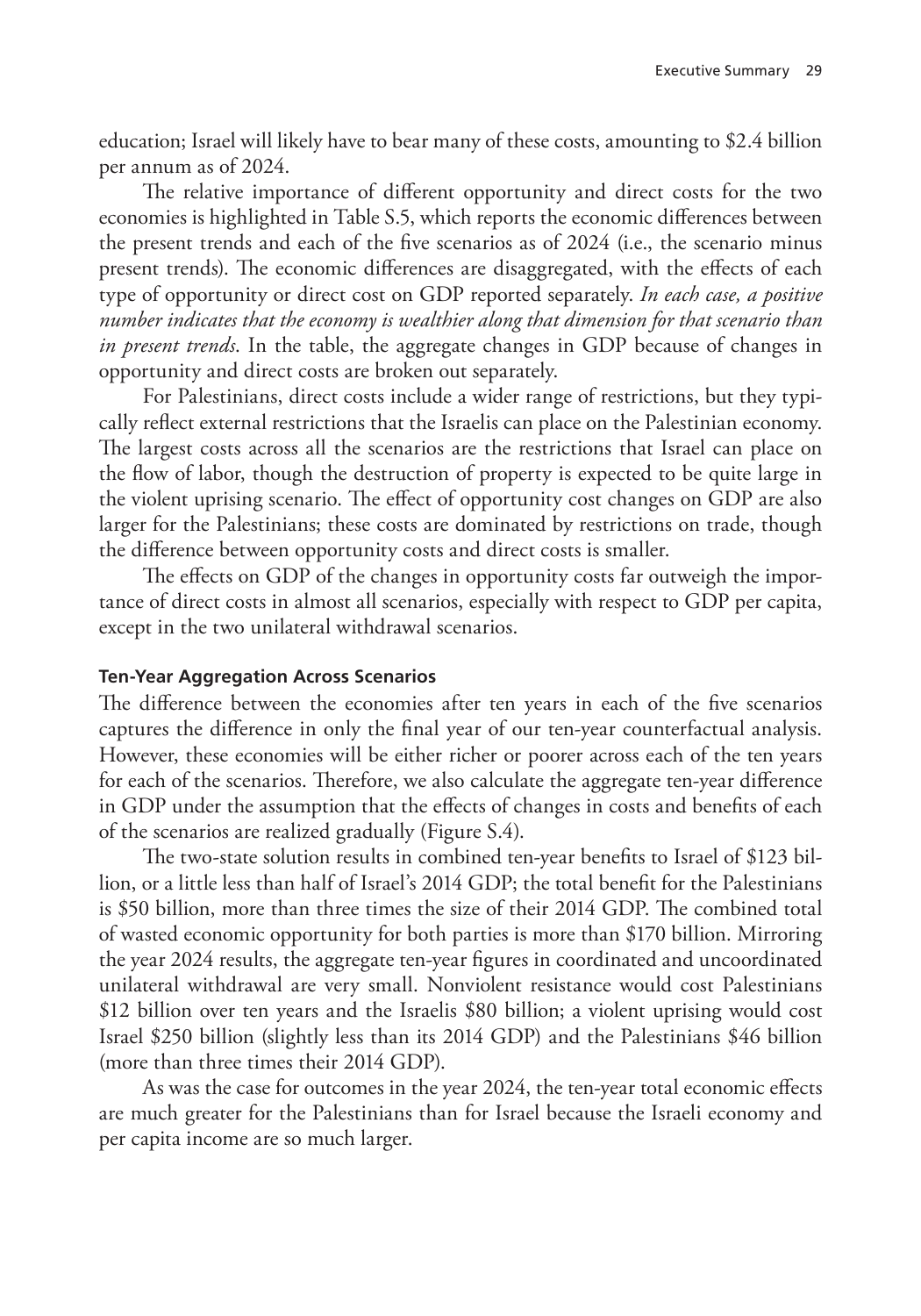|                                                              |                              |         | <b>Israelis</b>              |                                 |                     |                                                    |                       |         | <b>Palestinians</b>          |                                 |                            |
|--------------------------------------------------------------|------------------------------|---------|------------------------------|---------------------------------|---------------------|----------------------------------------------------|-----------------------|---------|------------------------------|---------------------------------|----------------------------|
|                                                              |                              |         | <b>Unilateral Withdrawal</b> |                                 |                     |                                                    |                       |         | <b>Unilateral Withdrawal</b> |                                 |                            |
|                                                              | <b>Two-State</b><br>Solution |         | Coordinated Uncoordinated    | <b>Nonviolent</b><br>Resistance | Violent<br>Uprising |                                                    | Two-State<br>Solution |         | Coordinated Uncoordinated    | <b>Nonviolent</b><br>Resistance | Violent<br><b>Uprising</b> |
|                                                              |                              |         |                              |                                 |                     | <b>All Costs</b>                                   |                       |         |                              |                                 |                            |
| Total<br>change in<br><b>GDP</b> from<br>all costs           | \$22,800                     | $-5180$ | $-54,010$                    | $-515,000$                      | $-545,100$          | <b>Total change</b><br>in GDP from<br>all costs    | \$9,700               | \$1,510 | $-5110$                      | $-52,380$                       | $-59,080$                  |
|                                                              |                              |         |                              |                                 |                     | Direct Costs <sup>a</sup>                          |                       |         |                              |                                 |                            |
| Security                                                     | \$0                          | \$0     | $-$130$                      | \$0                             | $-$ \$340           | Destruction<br>of property                         | \$0                   | \$0     | \$0                          | \$0                             | $-5750$                    |
| Settlement                                                   | \$90                         | $-$170$ | $-$ \$420                    | \$0                             | \$0                 | Territorial<br>waters                              | \$280                 | \$0     | \$0                          | \$0                             | \$0                        |
| Palestinian<br>services                                      | \$0                          | \$0     | \$0                          | \$0                             | $-$ \$830           | Palestinian<br>labor in Israel                     | \$360                 | $-180$  | $-5180$                      | $- $180$                        | $-5760$                    |
|                                                              |                              |         |                              |                                 |                     | Freedom of<br>movement                             | \$80                  | \$80    | \$0                          | $-520$                          | $-$ \$80                   |
|                                                              |                              |         |                              |                                 |                     | Access to<br>services                              | \$10                  | \$0     | \$0                          | $-510$                          | $-$ \$30                   |
|                                                              |                              |         |                              |                                 |                     | <b>Banking</b><br>regulations                      | \$4                   | \$0     | \$0                          | \$0                             | $-54$                      |
|                                                              |                              |         |                              |                                 |                     | Prisoners in<br>Israel                             | \$90                  | \$0     | \$0                          | $-$ \$20                        | $-180$                     |
| <b>Total</b><br>change in<br><b>GDP</b> from<br>direct costs | \$90                         | $-5170$ | $-$ \$550                    | \$0                             | $-51,170$           | <b>Total change</b><br>in GDP from<br>direct costs | \$820                 | $-5110$ | $-5180$                      | $-$ \$230                       | $-51,800$                  |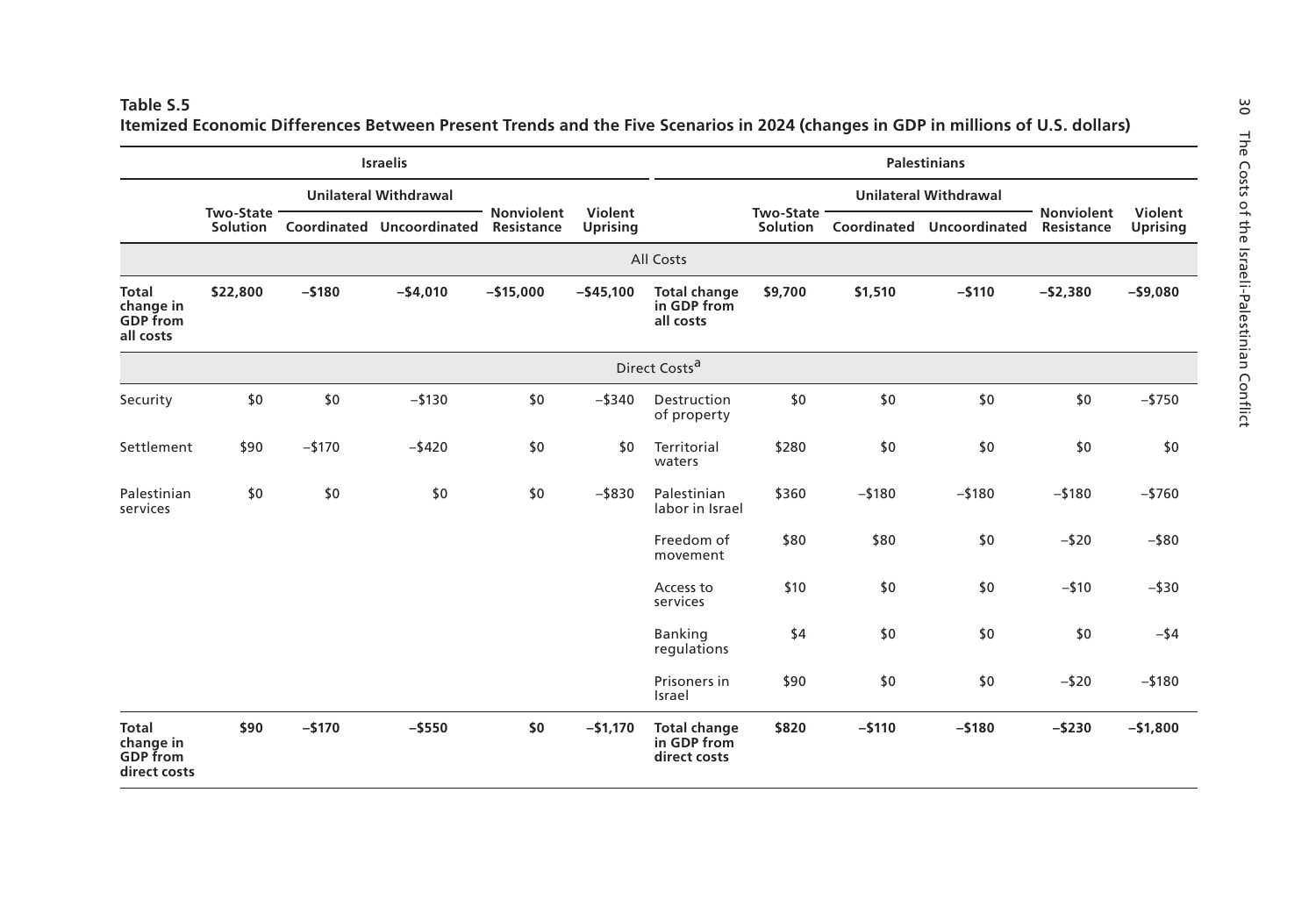| Table S.5-Continued |  |  |  |  |
|---------------------|--|--|--|--|
|---------------------|--|--|--|--|

|                                                                      |                              |                              | <b>Israelis</b>      |                                 |                            |                                                            |                       |             | <b>Palestinians</b> |                                 |                            |
|----------------------------------------------------------------------|------------------------------|------------------------------|----------------------|---------------------------------|----------------------------|------------------------------------------------------------|-----------------------|-------------|---------------------|---------------------------------|----------------------------|
|                                                                      |                              | <b>Unilateral Withdrawal</b> |                      |                                 |                            | <b>Unilateral Withdrawal</b>                               |                       |             |                     |                                 |                            |
|                                                                      | <b>Two-State</b><br>Solution | Coordinated                  | <b>Uncoordinated</b> | <b>Nonviolent</b><br>Resistance | Violent<br><b>Uprising</b> |                                                            | Two-State<br>Solution | Coordinated | Uncoordinated       | <b>Nonviolent</b><br>Resistance | Violent<br><b>Uprising</b> |
|                                                                      |                              |                              |                      |                                 |                            | <b>Opportunity Costs</b>                                   |                       |             |                     |                                 |                            |
| Instability<br>and<br>uncertainty                                    | \$9,100                      | \$0                          | $-$ \$2,530          | $-$ \$5,050                     | $-$ \$39,200               | Control of<br>territory                                    | \$480                 | \$290       | \$70                | \$0                             | \$0                        |
| <b>BDS</b>                                                           | \$0                          | \$0                          | \$0                  | $-$ \$8,780                     | \$0                        | Access to<br>water                                         | \$780                 | \$470       | \$0                 | \$0                             | \$0                        |
| Tourism                                                              | \$1,120                      | \$280                        | $-$ \$280            | $-$ \$560                       | $-$ \$1,400                | <b>Barriers to</b><br>trade                                | \$4,300               | \$860       | \$0                 | $-$ \$2,150                     | $-$ \$4,300                |
| Arab world<br>trade                                                  | \$5,580                      | \$0                          | \$0                  | \$0                             | \$0                        | Licensing                                                  | \$30                  | \$0         | \$0                 | \$0                             | \$0                        |
| Palestinian<br>trade                                                 | \$5,580                      | \$370                        | \$0                  | \$0                             | $-5560$                    | Tourism and<br>travel                                      | \$770                 | \$0         | \$0                 | \$0                             | \$0                        |
| Palestinian<br>labor in<br>Israel                                    | \$1,320                      | $-5660$                      | $-$ \$660            | $-$ \$660                       | $-$ \$2,790                | Dissolution<br>of PA                                       | \$0                   | \$0         | \$0                 | \$0                             | $-$ \$2,980                |
| <b>Total</b><br>change in<br><b>GDP</b> from<br>opportunity<br>costs | \$22,700                     | $-58$                        | $-53,460$            | $-515,000$                      | $-543,900$                 | <b>Total change</b><br>in GDP from<br>opportunity<br>costs | \$6,360               | \$1,610     | \$70                | $-52,150$                       | $-57,280$                  |
|                                                                      |                              |                              |                      |                                 |                            | Other costs:<br><b>Return of</b><br>refugees               | \$2,510               | \$0         | \$0                 | \$0                             | \$0                        |

NOTE: Data may not match total because of rounding.

<sup>a</sup> In order to translate changes in direct costs into changes in GDP, we assume (1) a fiscal multiplier of 0.5 and (2) that any changes in direct costs are reflected by a 1:1 change in government expenditures.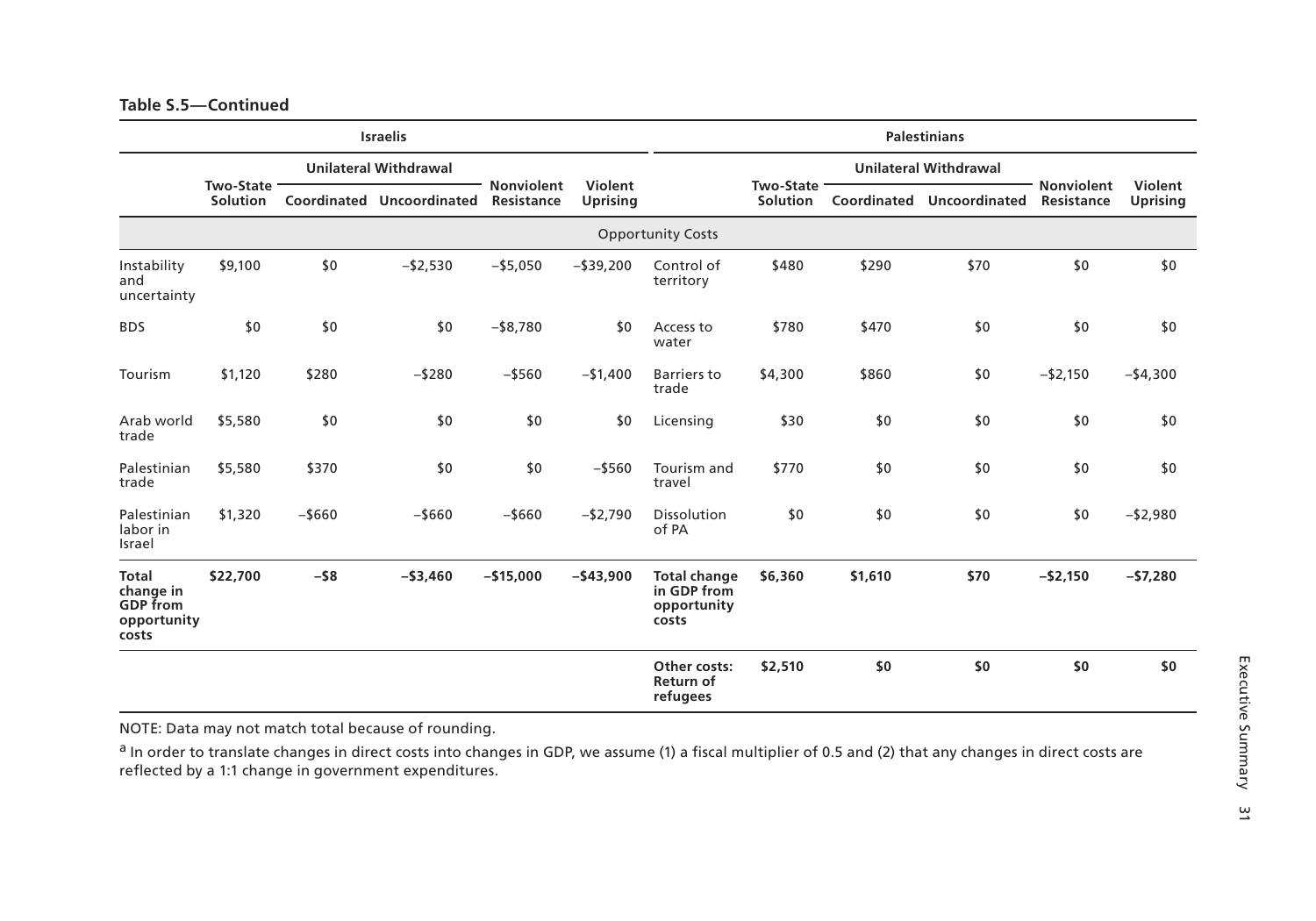



**RAND** *RR740/1-1-S.4*

In a two-state solution, Israel would benefit from increased direct investment in the domestic economy and from new trading opportunities with the Arab world. Israel's only short-run direct benefit from peace results from slightly reduced payments to support the settlements, which we assumed here would be removed from the West Bank with substantial international support; however, many settlement blocs would become part of Israel with agreed-upon border adjustments as per the Clinton Parameters, noted earlier. Palestinian benefits or costs (depending on the scenario) stem from the impacts on trade opportunities, reflected as a reduction or increase in the costs of producing and moving inputs and goods. The biggest direct effect for the WBG in any scenario stems from impact on employment opportunity in Israel. All of the economic results are dependent on and follow directly from our analytic assumptions.

Tables S.6 and S.7, presented at the end of this summary, list the costs and benefits of present trends compared with each of the five scenarios over the period 2014–2024.

#### **Security Outcomes**

We examine and calculate direct security costs for Israel and for the Palestinians, as well as their security needs and frameworks. We also examine but do not quantify the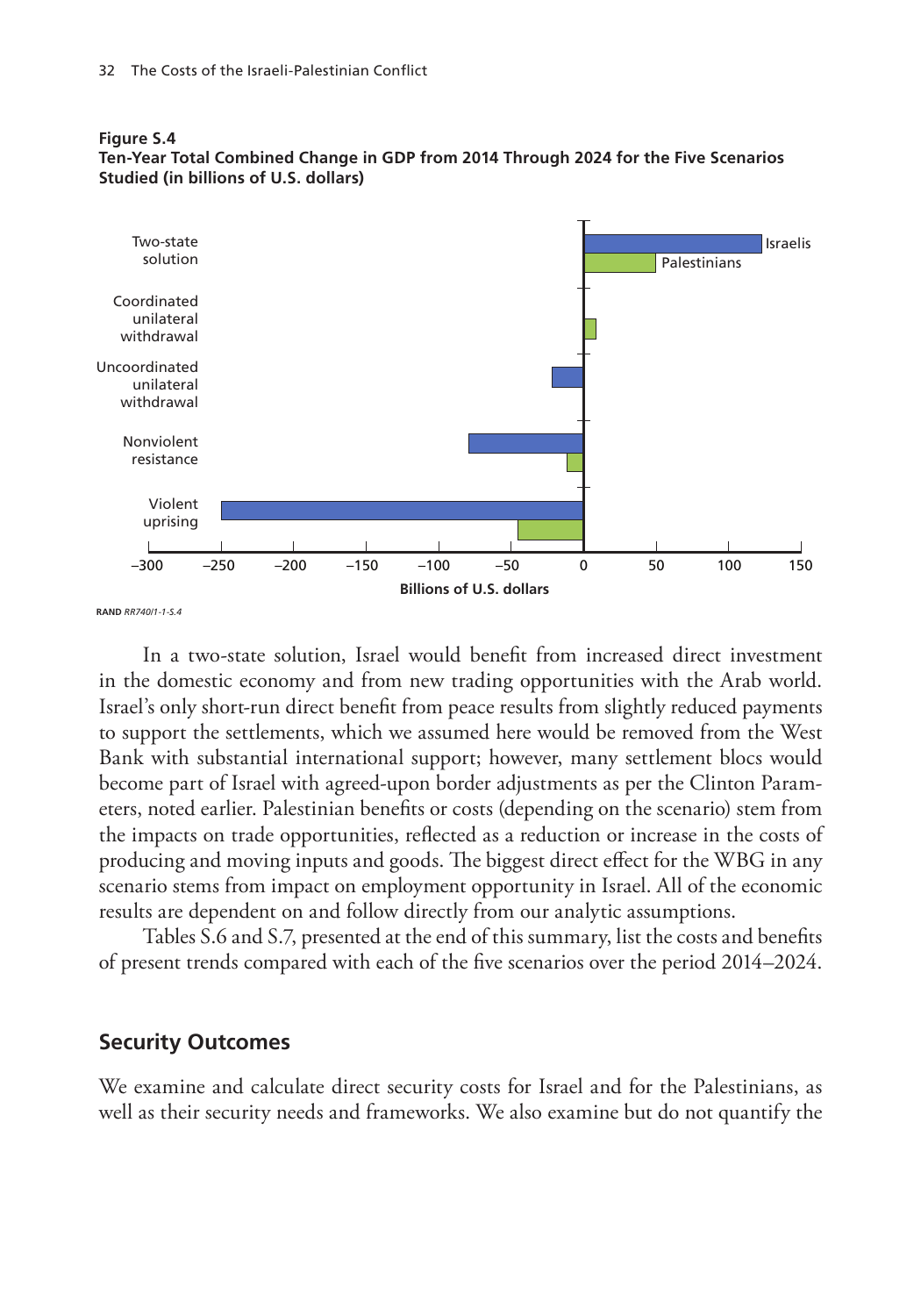increase or reduction in perceived security risk resulting from each scenario. We draw the following conclusions:

- *• In the short term, security costs are unlikely to fall significantly for either party under any scenario.* But, under a two-state solution, Palestinian security expenditures would likely rise rapidly as the role of the Palestinian National Security Forces expands substantially both internally and externally. In uncoordinated withdrawal, nonviolent resistance, or a violent uprising, we expect both Israeli and Palestinian security costs to rise.
- *• Israel sees unchanged/increased security risks under any scenario.* Any deviation from its current approach to security involves increased uncertainty and greater perceived security risk.

#### **Costs and Investments for the International Community**

Each of the five scenarios also has cost implications for the international community in particular, for the United States and Europe, which have provided financial and political support to both Israel and Palestinians since World War II. The net ten-year cost of each scenario is summarized in Tables S.6 and S.7. Given our counterfactual approach, we report only net changes from the status quo—that is, we assume that large military aid flows to Israel and humanitarian aid to the Palestinians will continue at present trends rates.

#### **Support to Israel**

Israel, the largest recipient of official U.S. foreign aid since World War II, has received about \$118 billion to date—recently, about \$2.6 billion per year. Aid includes defense assistance and a variety of nondefense support, including grants and emergency assistance during economic slowdowns and other geopolitical events. Israel benefits from U.S. budget appropriations related to many other defense programs and various technology transfer programs. Charitable donations from private U.S. organizations and individuals are also a major source of financial support to Israeli institutions;donations are usually made through U.S. tax-exempt organizations. We assume that aid flows to Israel primarily from the United States will continue at current levels.

Funding from the international community to Israel in a two-state solution scenario is primarily to help pay for relocating settlers who move out of the West Bank and the increased security costs that the international community, and the United States in particular, assume as security guarantees in any final settlement. Because the exact nature of those guarantees is unknown, we do not cost them here. In the two-state solution, we assume that funding would total an estimated \$30 billion across the ten years; funding would total \$13.5 billion in the coordinated unilateral withdrawal scenario.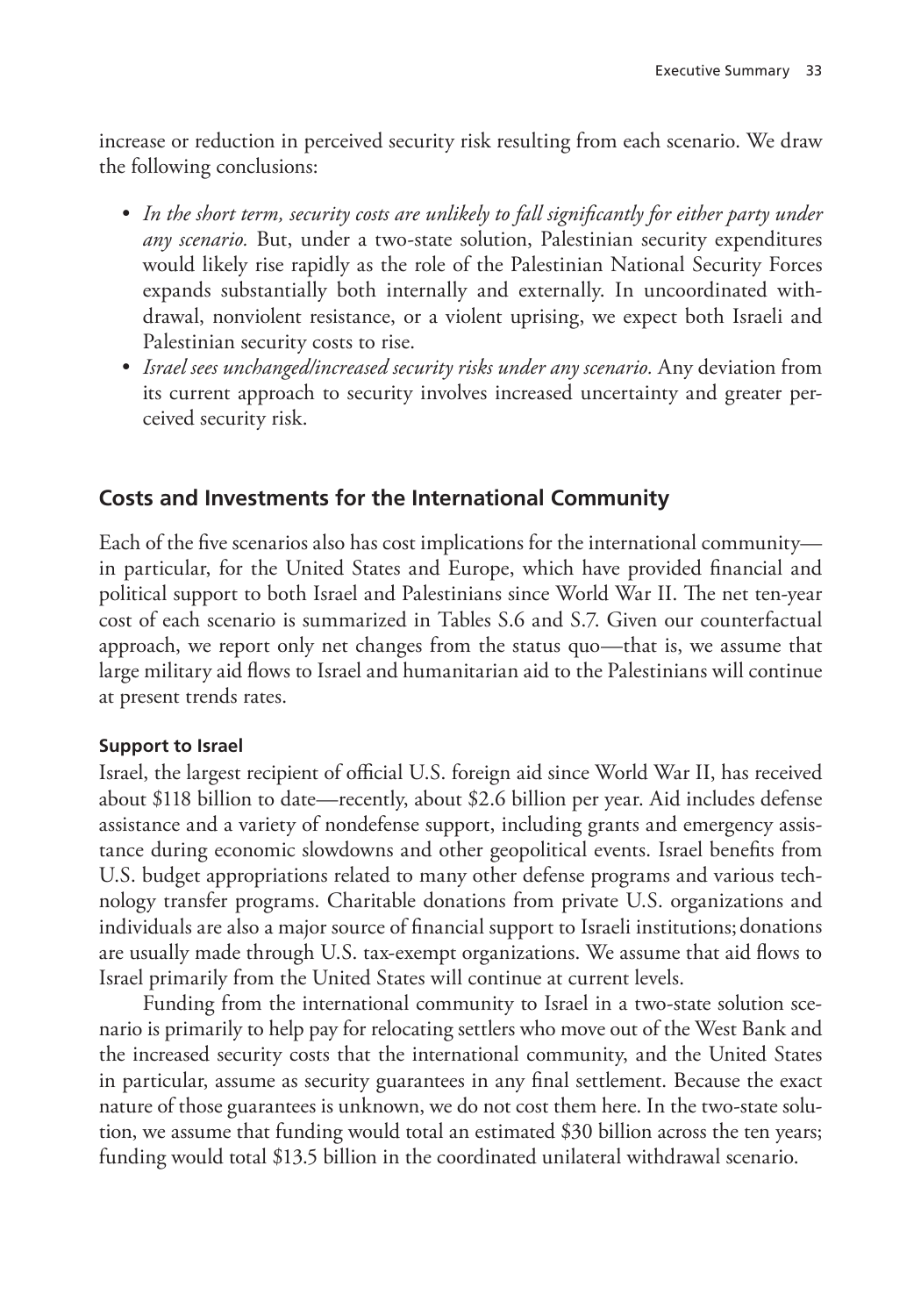#### **Support to Palestine**

The historical international contribution to the Palestinians has been predominantly development aid and direct budget support. Until the Oslo Accords, U.S. support to Palestine flowed primarily through the UN Relief and Works Agency for Palestine Refugees in the Near East (\$1.6 billion between 1950 and 1991). After the Oslo Accords, foreign aid increased dramatically, with expanded support for the PA, which assumed responsibility for many of the social services formerly administered by nongovernmental organizations. After the Second Intifada, the Palestinian economy became very reliant on the direct support of the international community, which has continued.

In the two-state solution scenario, we assume that aid and direct support will continue at similar levels, and we focus on the types of new resources that the Palestinians would require from the international community to take advantage of economic opportunities that emerge in each scenario. Such resources would include a mixture of private and public investment to exploit new economic opportunities in Area C and new trade opportunities. In the two-state solution scenario, we also assume that the international community would provide assistance to fund the new investments that will be needed to repatriate refugees returning to the new Palestinian state from abroad.

In a violent uprising scenario, we estimate that the international community may actually have reduced expenditures. In this case, the flow of aid and direct support from the international community would slow dramatically as Israel assumes the costs for health, education, and social affairs for the Palestinians following the PA's collapse.

Israel will also need significant investment from international and domestic sources to take full advantage of the economic opportunities that peace would bring. We do not try to calculate the amount that would be international in origin: Israel's well-developed capital markets will enable these funds to flow smoothly at marketclearing prices. These funds, the amounts of which are likely to be quite large, are not included in our calculations.

### **Other Important Noneconomic Factors**

Multiple studies (including our own) have demonstrated that the two-state solution is clearly the best solution for both parties, and violence the worst. So why has the Israeli-Palestinian impasse endured? Either the parties do not properly recognize the economic benefits of an agreement, or the economic benefits of an agreement have not been and may not be high enough to outweigh the imputed costs of other factors associated with the present trends, including the perceived costs of such intangible factors as distrust and fear of relinquishing some degree of security.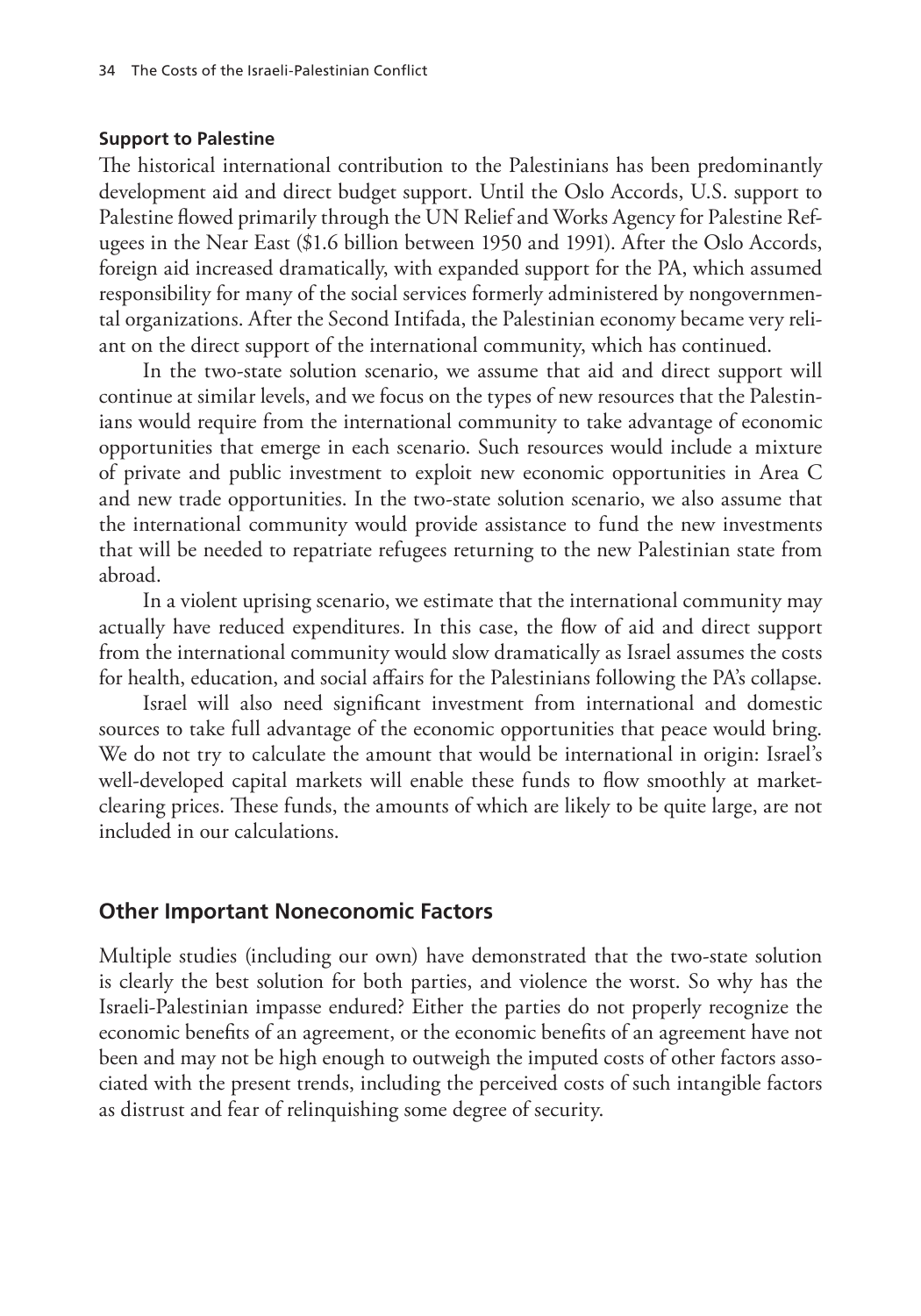Based on our literature reviews and interviews, we suggest some of the factors, many interrelated, that may constitute barriers to resolving the impasse. We do not try to assess the relative importance of any one of these factors.

*Power imbalance: Israel, the country with by far the greater power, has a smaller economic incentive to diverge from the present trends. The percentage changes in income for the average Israeli are far smaller than changes for the average Palestinian.*

A singular feature of the Israeli-Palestinian relationship is the power imbalance between the two parties: Israel dominates the region both militarily and economically. This imbalance is true in every scenario.

*Economic incentives: Israelis have less of an economic incentive than the Palestinians do to resolve the impasse.*

Since the Israeli economy and the average per capita income are more than 15 times larger than is the case in the Palestinian economy, absolute changes have a relatively small effect on individual Israelis. The opposite is true for the Palestinian economy. In the case of security, Israel is by far the dominant force in all respects. As noted earlier, because its economy is so much larger than that of the Palestinians, Israel has larger absolute gains from peace or losses from violence, but, in percentage terms, the effect on the average Israeli is much less.

*Security management: Israel has learned how to manage security vis-à-vis the Palestinians at relatively low cost. Diverging from present trends entails significant uncertainty that influences both parties as they consider final status accord issues.* 

The scenario of most interest from a security perspective is a two-state solution. For understandable historical reasons, Israel is very risk averse when it comes to security. Any change from the status quo brings uncertainty and, therefore, perceived increased security risk.

The core tenet of Israel's security doctrine is that it must rely only on itself to ensure the state's survival, and not on the United States, although American assistance and relationships with the United States certainly contribute significantly to Israel's security. Israel does not believe that the PNSF can maintain security to Israeli standards without an IDF presence, and Israeli negotiators reportedly have asserted that Israel will not accept international forces as a compensating element. Many in Israel insist on retaining a security corridor and control of the Jordan River and other border crossings. Israel's lack of trust in the Palestinians and its doubt about the international community's commitment to its security appear to outweigh any potential economic benefits that could flow from taking an alternative trajectory.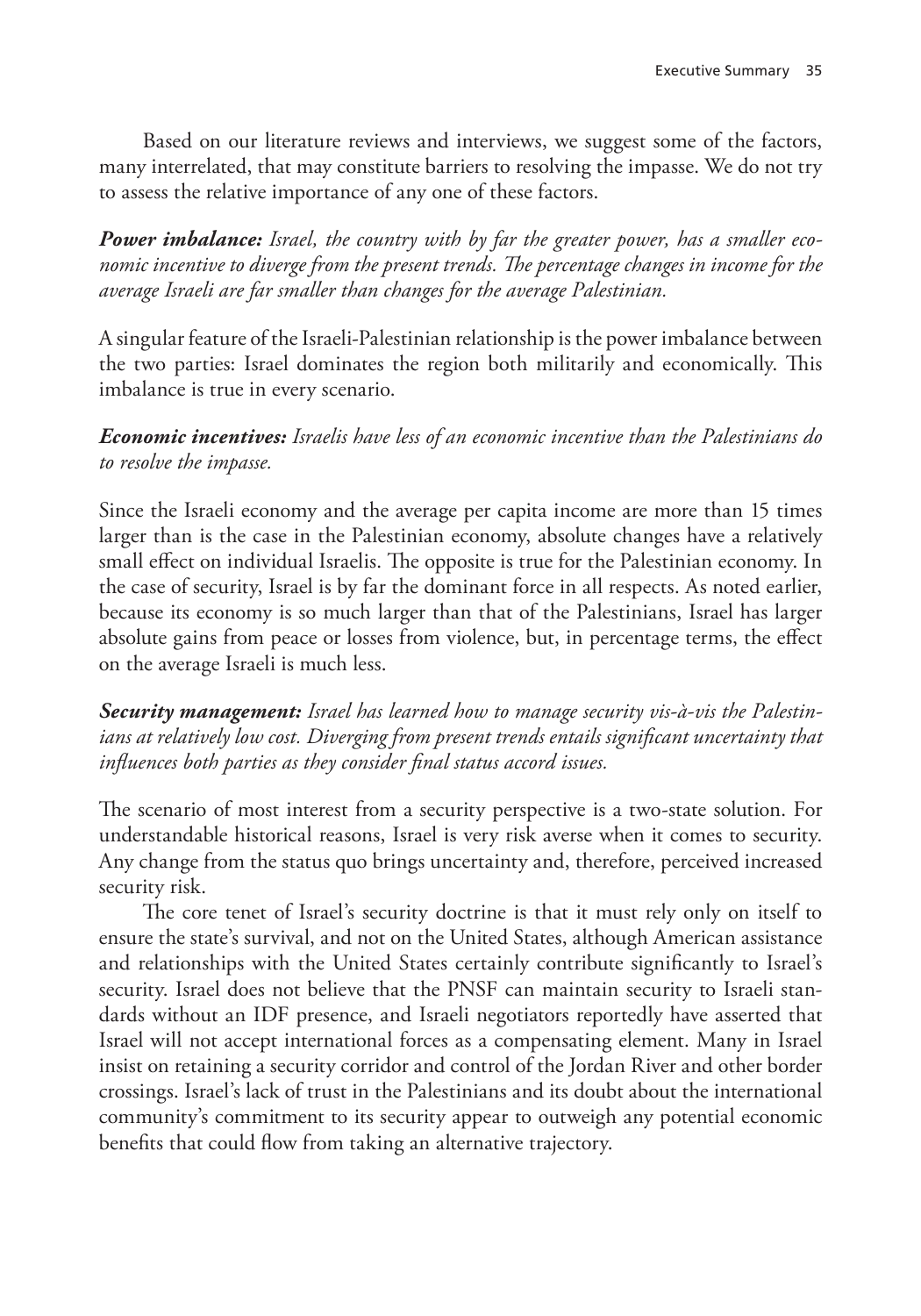The Palestinians would presumably be eager to assume new responsibilities in a two-state solution, but Western experts believe that they lack the experience, manpower, and resources to fulfill all of them quickly. Internally, Palestinian security forces would face sharply increased responsibilities, assuming functions currently handled by the IDF, as well as maintaining peace in Gaza. The degree of cooperation from Hamas and other non-Fatah parties will play a critical role in determining the ultimate effectiveness of the security force and arrangements.

*Lack of political consensus: Deep political and religious divisions make it more difficult for either Palestinians or Israelis and their leaders to garner popular support for accepting the compromises required to break the impasse. Subgroups in each population are powerful enough to make change difficult.*

Both Israelis and Palestinians living in the WBG are deeply divided politically and religiously. Fatah and Hamas have significant levels of support in both areas. They also have profoundly different attitudes about Israel and divergent approaches to resolving the conflict, making cooperation between them very difficult. Israel also has many deep and complex political divisions, in part stemming from religious identity and the dominant political perspective of each group.

*Lack of leadership: Neither side believes that it has a partner with which to negotiate peace, and neither side appears to have the leadership necessary to create a new vision and transform it into reality.*

Prime Minister Benjamin Netanyahu has often said that Israel has no partner for peace, a situation many Israelis do not see changing as long as there is a coalition government that includes Hamas. The Palestinians also feel that they lack a partner, and, after Netanyahu's March 16, 2015, declaration that there would be no Palestinian state while he was prime minister, Palestinians have little expectation that Israel under Netanyahu will negotiate a final status accord agreement.

*Regional instability: The Middle East is plagued with upheaval and instability, and there is little on the region's ten-year horizon likely to change this situation.*

The region around Israel in the Middle East has been in chaos for some time, and, for a number of reasons, the political terrain is shifting. The centrality of the Israeli-Palestinian conflict today is receding, overshadowed by the rise of ISIS, the metastasizing Syrian civil war, the collapse of any semblance of governance in Libya and Yemen, Shi'a-Sunni tensions, Egyptian and Gulf State hostility to the Muslim Brotherhood, and Iran's nuclear and regional ambitions. However, the Israeli-Palestinian conflict retains significant sway in Arab public opinion, and periodic outbursts of violence will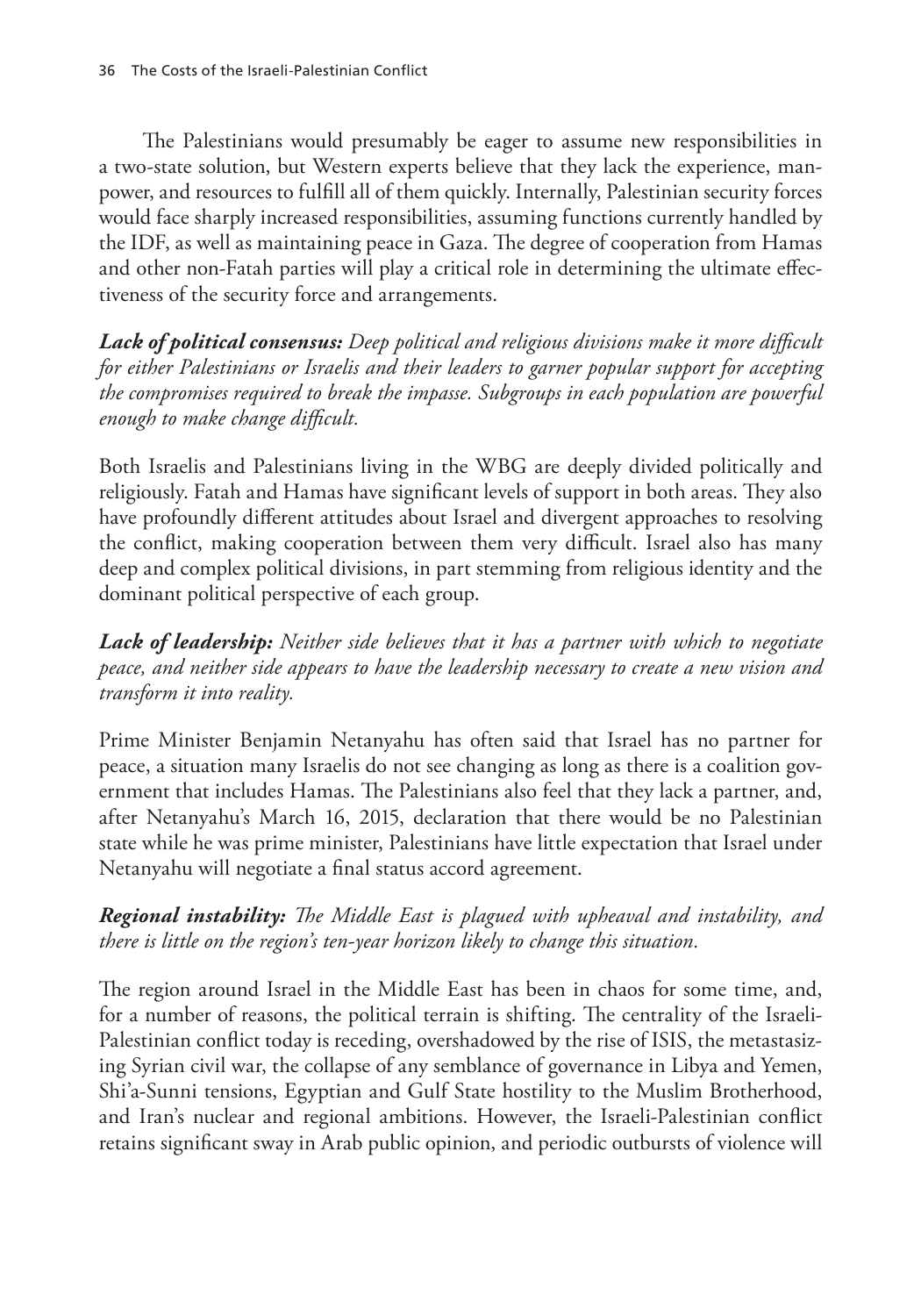likely continue, intermittently propelling the issues embodied in the conflict to the forefront of international concern.

*Conflicting narratives: The historical narratives of Israelis and Palestinians, although parallel, are in fundamental conflict with each other. The clash of these narratives, including the increasingly important roles of religion and ideology, significantly enhances the probability that the impasse will continue.*

Fear and mistrust have led Israel to approach the peace process with great caution. Israelis do not trust the Europeans or the international community to stand behind them. They are very reluctant to trust Palestinians in particular and other Arab states more generally. Some Israelis also believe that Israel's destiny is to incorporate all of ancient Judea and Samaria into their state. These feelings make accommodation with the Palestinians exceedingly difficult.

Palestinians seek fulfillment of their long-standing aspirations to national independence and sovereignty. They view East Jerusalem as intrinsically Palestinian territory and Israeli settlements elsewhere in the West Bank as expropriation in violation of established international law. As among Israelis, an important segment of Palestinians frames their national struggle in religious, as well as nationalist, terms. Most Palestinians view Israeli actions as collective punishment or humiliation and subjugation intended to penalize and suppress their national aspirations. Palestinians are deeply pessimistic about whether Israel is negotiating in good faith, noting that the scope and scale of Israeli settlement beyond the Green Line expanded faster after the Oslo Accords than before (see Map 2). Nurturing an environment of mistrust is the fact that Palestinians and Israelis now have little or no direct contact with each other except in the specific context of conflict.

*International donor enabling: The cost of the status quo to both Israelis and Palestinians would be significantly higher were it not for donor aid that has, to some extent, insulated both parties from the total cost of the impasse and lessened incentives to seriously pursue a final status accord agreement.*

Israel continues to receive the world's largest share of official U.S. foreign assistance funding. International aid coming chiefly from the United States, the European Union, and the UN primarily through the UN Relief and Works Agency for Palestine Refugees in the Near East has been a critical component of support for the PA since its formation in the 1993 Oslo Accords.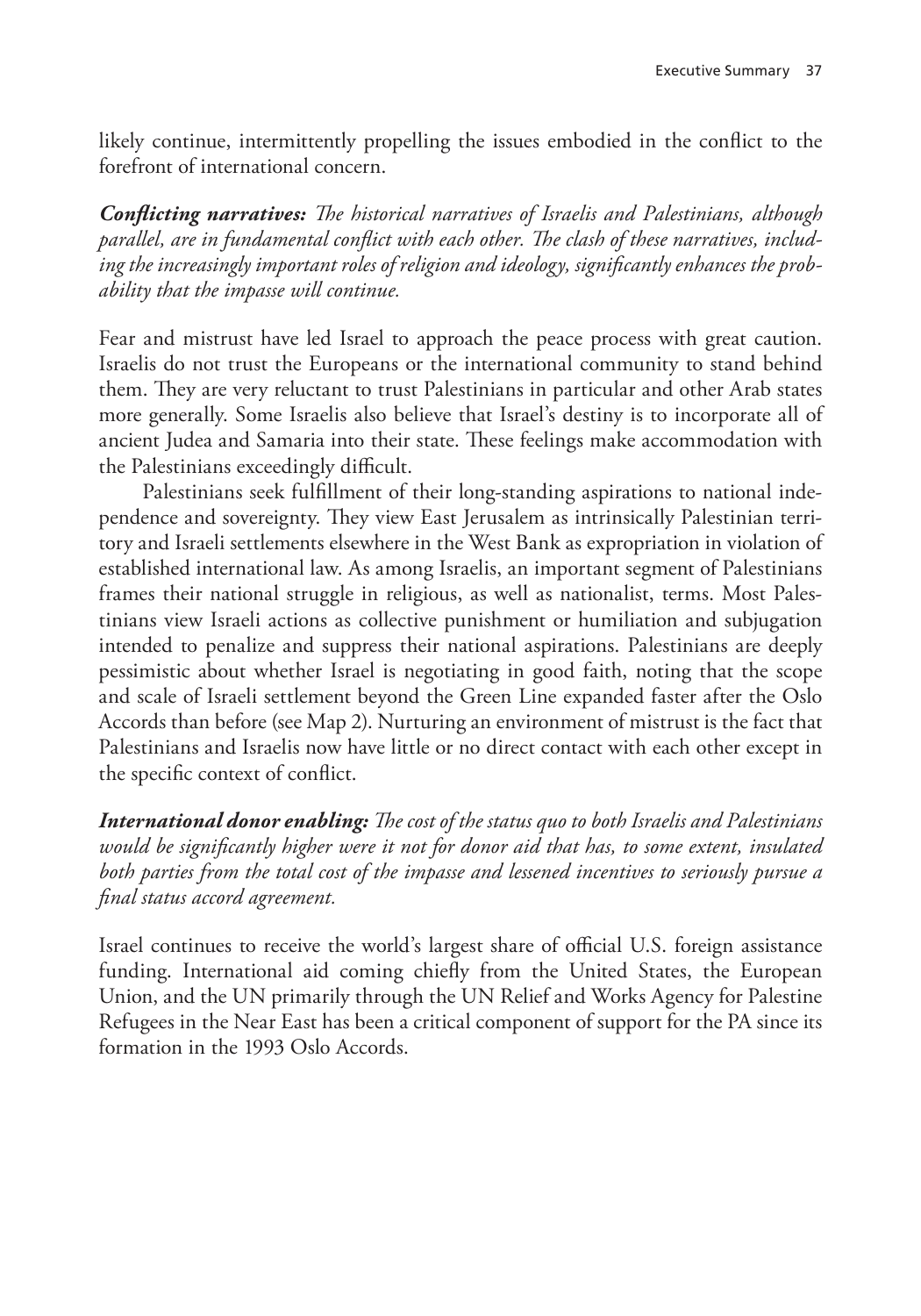### **Where Do We Go from Here?**

Key characteristics of Israeli, Palestinian, and international policymaking, strategic thinking, political dynamics, demographics, and social dynamics will shape Israeli and Palestinian relations in the coming years. These trends will be part of a sustained feedback loop, influencing the responses of all parties in ways that reinforce these characteristics. The trends will, in turn, reinforce, perpetuate, and intensify the cycle of action and reaction.

Each cycle will progressively close off options that the parties might have had to break the cycle in potentially favorable ways. As options fade, parties become trapped in circumstances that may be quite far from the outcome they had imagined at earlier stages.

Outcomes projected in our scenarios may already be appearing. The cycle of titfor-tat moves to pressure the other side has begun in earnest. The PA's UN and International Criminal Court bids were among the assumptions of our nonviolent resistance scenario. In response, Israel withheld Palestinian taxes for four months and has been considering other actions that raise economic costs to the Palestinians. For their part, Palestinians may respond by boycotting Israeli goods and services collectively (this is already a trend, but, in response to Israeli collective action, it may become an official policy). The continuing impasse will also likely enhance the BDS movement and result in a greater economic effect on Israel. The Israelis may, in turn, respond with boycotting Palestinian goods and services. The United States is reassessing its aid to the PA, and some members of Congress have introduced legislation to cut off aid completely.

Six broad trends will exert powerful influences on this cycle of action and reaction:

- *• Continued settlement expansion* will make it increasingly difficult and costly to move settlers and resolve the impasse.
- An *open media environment* allows instant communication and worldwide exposure to events as they unfold, making it difficult for parties to disseminate their own interpretations of events.
- *• The technology of war and terrorism* will continue to evolve rapidly. With external state actor support, range and guidance systems for terrorist rockets will improve and will be pitted against Israeli improvements in antimissile technology and its Iron Dome system.
- *• Public opinion may be shifting.* Young American Jews feel less affinity for Israel and its policies than previous generations and are more apt to criticize its policies. Among British and French publics, strong pluralities report sympathizing more with Palestinians than Israelis. European parliaments, including those in the United Kingdom, Sweden, Ireland, and France, are voting to support recognizing a Palestinian state. The BDS movement has not yet had a significant negative effect on Israel. However, the movement is growing, particularly in Europe, Isra-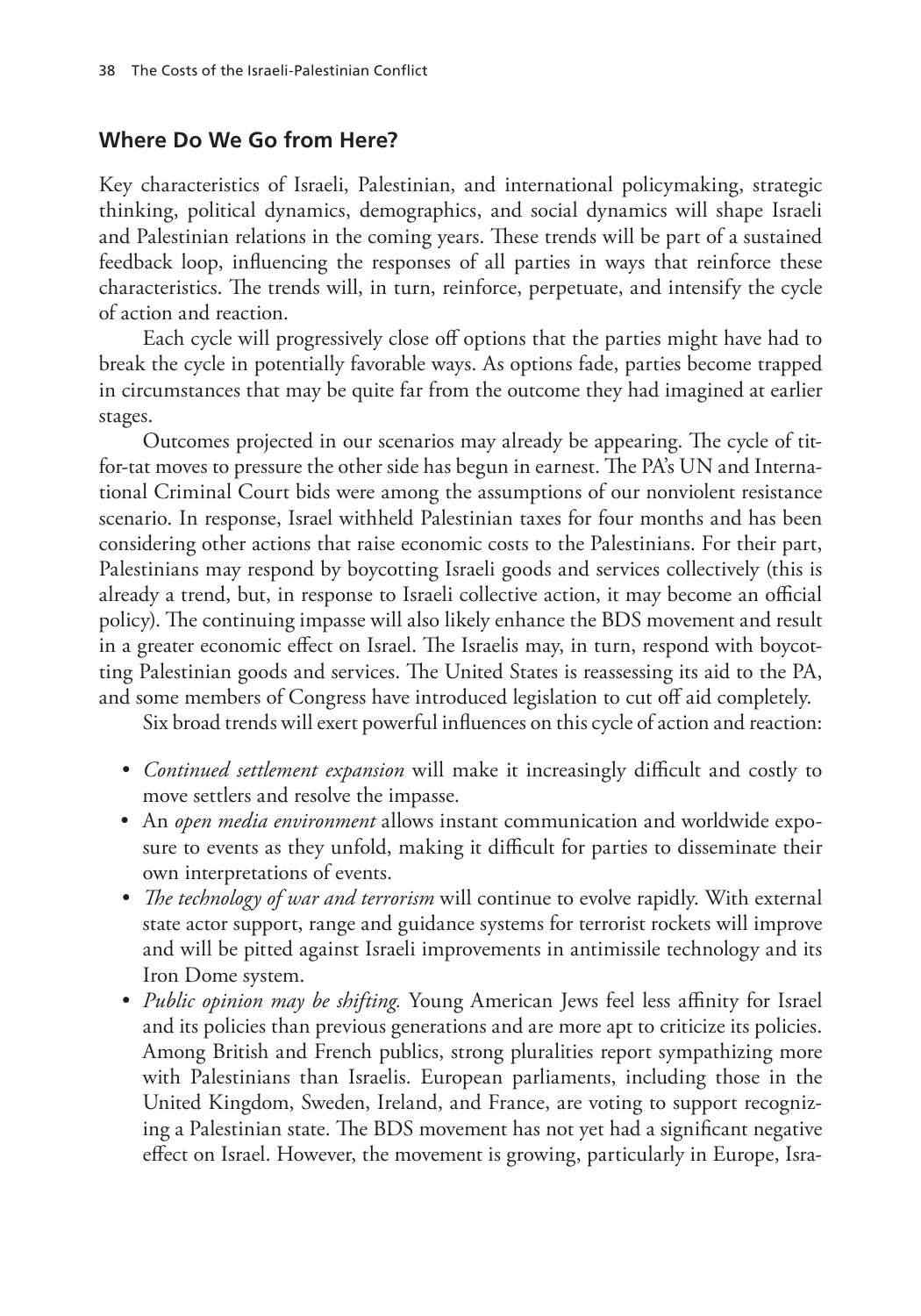el's largest trading partner, and some Israeli leaders have warned that the movement's effects could have substantial detrimental effects on the economic welfare of Israelis.

- *• Regional instability* continues unabated, including the rise of ISIS; civil wars in Syria, Libya, and Yemen; Iran's regional ambitions; and the collapse of governance in Libya and the Sinai.
- *• Demographic trends* foreshadow a Palestinian majority in the territory comprising Israel and the WBG—either today or in the near future—and a Palestinian majority in 30 years, even if the population of Gaza is not included. Then, it has been suggested, Israel would face a core policy choice: whether to be a Jewish state with a predominantly Jewish population living side by side with a Palestinian state, a democratic state with a diverse citizenry that is treated equally, or a state without a Jewish majority that comprises the lands known as Israel and all the land between the Jordan River and the Mediterranean Sea.

Some scholars say that, given recent trends, the two sides are marching toward a one-state solution unless Israel opts for unilateral withdrawal, an alternative that also becomes increasingly problematic as West Bank settlements expand. Exactly what the one-state options are and how a single state—even a federation—would operate has not been extensively examined. Research is needed on how—and whether—a onestate solution could be structured in a way that preserves democratic principles.

A potential diversion from the current trajectory could come about if the parties were to radically change the way they currently view the impasse. But, to achieve that, dramatic policy intervention by all would be needed.

We hope our work can help Israelis, Palestinians, and the international community understand more clearly how present trends are evolving and recognize the costs and benefits of alternatives to the current destructive cycle of action, reaction, and inaction.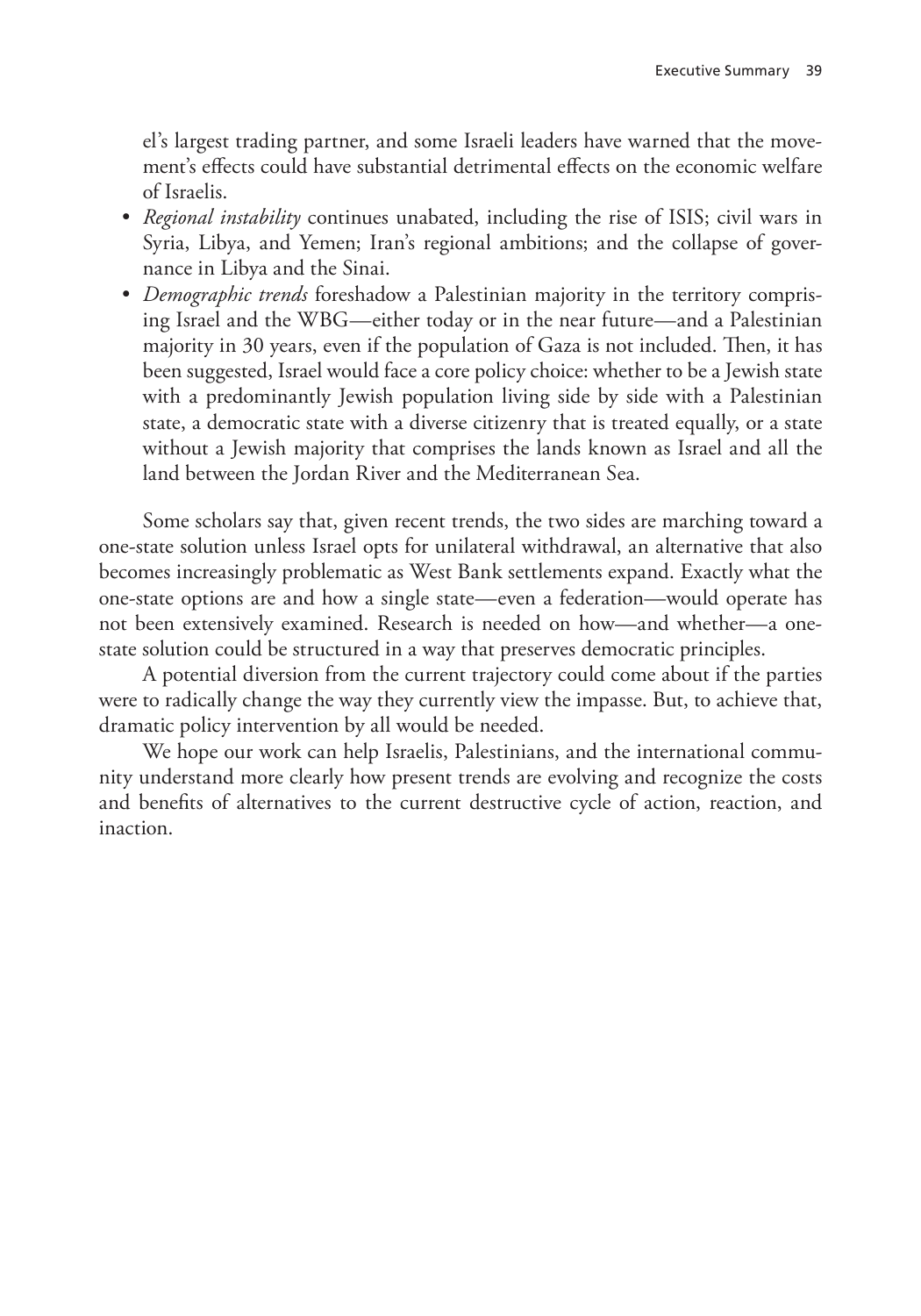|                                                      |                          |                              |                          |                              | <b>2024 Scenarios</b>    |                                 |                 |
|------------------------------------------------------|--------------------------|------------------------------|--------------------------|------------------------------|--------------------------|---------------------------------|-----------------|
|                                                      | 2014                     | 2024<br><b>Extrapolation</b> | <b>Two-State</b>         | <b>Unilateral Withdrawal</b> |                          |                                 | Violent         |
|                                                      |                          |                              | <b>Solution</b>          | Coordinated                  | Uncoordinated            | <b>Nonviolent</b><br>Resistance | <b>Uprising</b> |
| Population (millions) <sup>a</sup>                   | 8.2                      | 10.2                         | 10.2                     | 10.2                         | 10.2                     | 10.2                            | 10.2            |
| Total GDP (U.S.\$, billions)                         | \$295                    | \$439                        | \$462                    | \$439                        | \$436                    | \$424                           | \$395           |
| Change in GDP (U.S.\$, billions)                     | $\qquad \qquad -$        | $\overline{\phantom{0}}$     | \$22.7                   | \$0.0                        | $-$ \$3.5                | $-$ \$15.0                      | $-$ \$43.9      |
| Change in GDP (%)                                    | $\overline{\phantom{0}}$ | L.                           | 5.2%                     | 0.0%                         | $-0.8%$                  | $-3.4%$                         | $-10.0%$        |
| GDP growth rate (average)                            |                          | 4.1%                         | 4.6%                     | 4.1%                         | 4.0%                     | 3.70%                           | 3.0%            |
| GDP per capita (U.S.\$)                              | \$35,900                 | \$43,300                     | \$45,500                 | \$43,300                     | \$42,900                 | \$41,800                        | \$39,000        |
| Change in GDP per capita<br>$(U.S.$ \$)              |                          |                              | \$2,240                  | $-51$                        | $-$ \$340                | $-1,480$                        | $-$ \$4,330     |
| Change in GDP per capita (%)                         | $\qquad \qquad -$        |                              | 5.2%                     | $0.0\%$                      | $-0.8%$                  | $-3.4%$                         | $-10.0%$        |
| Opportunity costs only<br>GDP per capita growth rate |                          | 1.9%                         | 2.4%                     | 1.9%                         | 1.8%                     | 1.5%                            | 0.8%            |
| Physical capital (U.S.\$, billions)                  | $\qquad \qquad -$        | $\overline{\phantom{m}}$     | $\overline{\phantom{m}}$ |                              | -                        | $\overline{\phantom{m}}$        |                 |
| Change in physical capital<br>$(U.S.\$ \$, billions) | $\overline{\phantom{0}}$ | $\overline{\phantom{m}}$     | $\qquad \qquad -$        |                              | $\overline{\phantom{0}}$ | $\overline{\phantom{0}}$        |                 |
| Change in physical capital (%)                       | $\qquad \qquad -$        | $\qquad \qquad -$            | $\overline{\phantom{m}}$ |                              |                          | $\qquad \qquad -$               |                 |
| Physical capital growth rate<br>(average)            |                          |                              |                          |                              |                          |                                 |                 |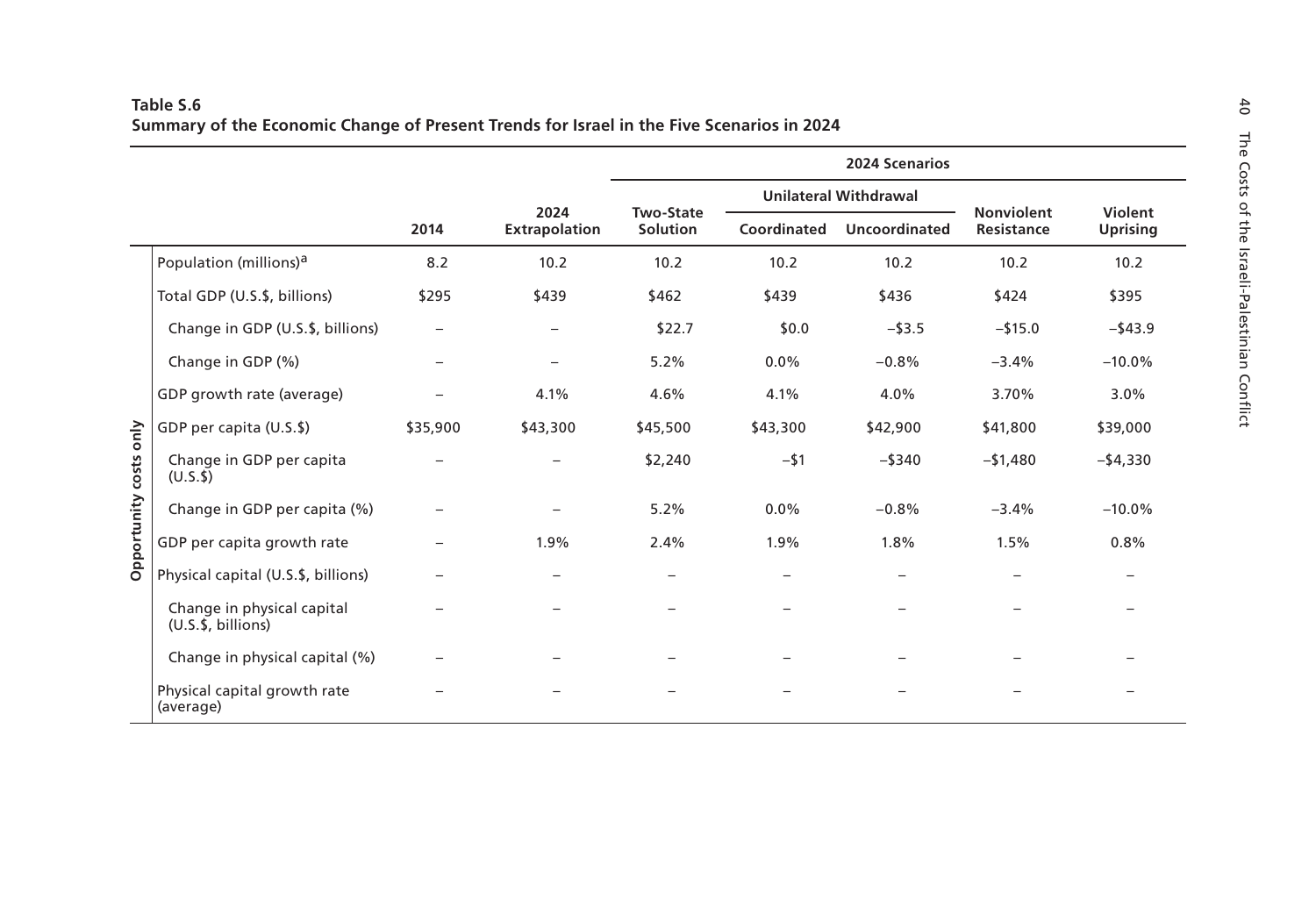#### **Table S.6—Continued**

|                         |                                                                                               |                          |                          |                  |             | 2024 Scenarios               |                   |                 |
|-------------------------|-----------------------------------------------------------------------------------------------|--------------------------|--------------------------|------------------|-------------|------------------------------|-------------------|-----------------|
|                         |                                                                                               |                          | 2024                     | <b>Two-State</b> |             | <b>Unilateral Withdrawal</b> | <b>Nonviolent</b> | Violent         |
|                         |                                                                                               | 2014                     | <b>Extrapolation</b>     | Solution         | Coordinated | Uncoordinated                | Resistance        | <b>Uprising</b> |
|                         | Total GDP (U.S.\$, billions)                                                                  | \$295                    | \$439                    | \$462            | \$439       | \$435                        | \$424             | \$394           |
|                         | Change in GDP (U.S.\$, billions)                                                              | $\overline{\phantom{0}}$ | $\overline{\phantom{0}}$ | \$22.8           | $-50.2$     | $-$ \$4.0                    | $-$ \$15.0        | $-$ \$45.1      |
|                         | Change in GDP (%)                                                                             | $\overline{\phantom{0}}$ | $\qquad \qquad -$        | 5.2%             | $0.0\%$     | $-0.9%$                      | $-3.4%$           | $-10.3%$        |
|                         | GDP growth rate (average)                                                                     |                          | 4.1%                     | 4.6%             | 4.1%        | 4.0%                         | 3.70%             | 2.90%           |
|                         | GDP per capita (U.S.\$)                                                                       | \$35,900                 | \$43,300                 | \$45,500         | \$43,300    | \$42,900                     | \$41,800          | \$38,800        |
| Combined economic costs | Change in GDP per capita<br>$(U.S.$ \$)                                                       |                          |                          | \$2,250          | $-$ \$20    | $-$ \$400                    | $-1,480$          | $-$ \$4,440     |
|                         | Change in GDP per capita (%)                                                                  | $\overline{\phantom{0}}$ | $\overline{\phantom{0}}$ | 5.2%             | $0.0\%$     | $-0.9%$                      | $-3.4%$           | $-10.3%$        |
|                         | GDP per capita growth rate                                                                    |                          | 1.9%                     | 2.4%             | 1.9%        | 1.8%                         | 1.5%              | 0.8%            |
|                         | Total ten-year difference in<br>GDP (U.S.\$, billions)                                        |                          | -                        | \$123            | $-51$       | $-$ \$22                     | $-$ \$80          | $-$ \$250       |
|                         | Total support required from<br>international community<br>$(U.S.\$ \$, billions) <sup>b</sup> |                          |                          | \$30.0           | \$13.5      | \$0.0                        | \$0.0             | \$0.0           |

NOTE: Data may not match total because of rounding.

<sup>a</sup> All scenarios assume that any nonsecular increase in Palestinian GDP (e.g., return of refugees) is met with increased investment such that GDP per capita remains constant.

b For the Israelis, this includes the total ten-year costs required for supporting the removal of settlers. For the Palestinians, this includes the level of investment that will be required to satisfy the change in opportunity costs, as well as any reductions if the Israelis take over payments for PA functionality.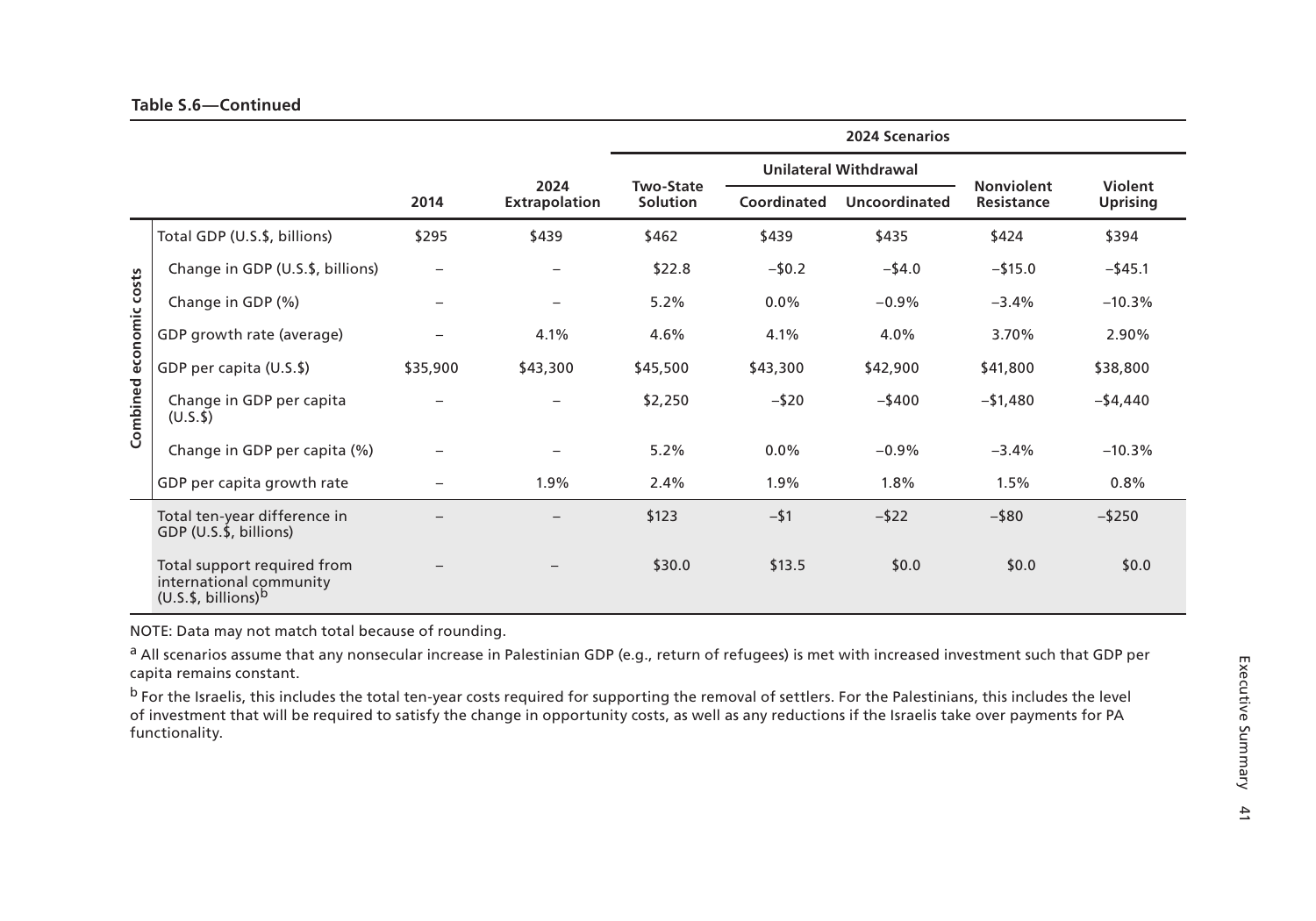|                                                      |                          |                              |                              |                              | <b>2024 Scenarios</b> |                                 |                 |
|------------------------------------------------------|--------------------------|------------------------------|------------------------------|------------------------------|-----------------------|---------------------------------|-----------------|
|                                                      | 2014                     | 2024<br><b>Extrapolation</b> |                              | <b>Unilateral Withdrawal</b> |                       |                                 | <b>Violent</b>  |
|                                                      |                          |                              | <b>Two-State</b><br>Solution | Coordinated                  | Uncoordinated         | <b>Nonviolent</b><br>Resistance | <b>Uprising</b> |
| Population (millions) <sup>a</sup>                   | 4.8                      | 6.5                          | 7.1                          | 6.5                          | 6.5                   | 6.5                             | 6.5             |
| Total GDP (U.S.\$, billions)                         | \$13.9                   | \$19.9                       | \$28.7                       | \$21.5                       | \$19.9                | \$17.7                          | \$12.6          |
| Change in GDP (U.S.\$, billions)                     | -                        |                              | \$8.8                        | \$1.6                        | \$0.1                 | $-$ \$2.2                       | $-57.3$         |
| Change in GDP (%)                                    | -                        | $\overline{\phantom{0}}$     | 44.3%                        | 8.1%                         | 0.4%                  | $-10.8%$                        | $-36.7%$        |
| GDP growth rate (average)                            |                          | 3.6%                         | 7.5%                         | 4.5%                         | 3.7%                  | 2.5%                            | $-1.0%$         |
| GDP per capita (U.S.\$)                              | \$2,890                  | \$3,080                      | \$4,060                      | \$3,330                      | \$3,090               | \$2,740                         | \$1,950         |
| Change in GDP per capita<br>$(U.S.$ \$)              |                          |                              | \$980                        | \$250                        | \$10                  | $-$ \$330                       | $-1,130$        |
| Change in GDP per capita (%)                         | $\qquad \qquad -$        |                              | 32.0%                        | 8.1%                         | 0.4%                  | $-10.8%$                        | $-36.7%$        |
| Opportunity costs only<br>GDP per capita growth rate | $\overline{\phantom{0}}$ | 0.6%                         | 3.5%                         | 1.4%                         | 0.7%                  | $-0.5%$                         | $-3.9%$         |
| Physical capital (U.S.\$, billions)                  | \$27.9                   | \$38.6                       | \$97.0                       | \$48.8                       | \$39.0                | \$38.6                          | \$38.6          |
| Change in physical capital<br>$(U.S.\$ \$, billions) |                          |                              | \$58.4                       | \$10.2                       | \$0.4                 | \$0.0                           | \$0.0           |
| Change in physical capital (%)                       | $\qquad \qquad -$        |                              | 151.3%                       | 26.4%                        | 1.1%                  | $0.0\%$                         | 0.0%            |
| Physical capital growth rate<br>(average)            |                          | 3.3%                         | 13.3%                        | 5.7%                         | 3.4%                  | 3.3%                            | 3.3%            |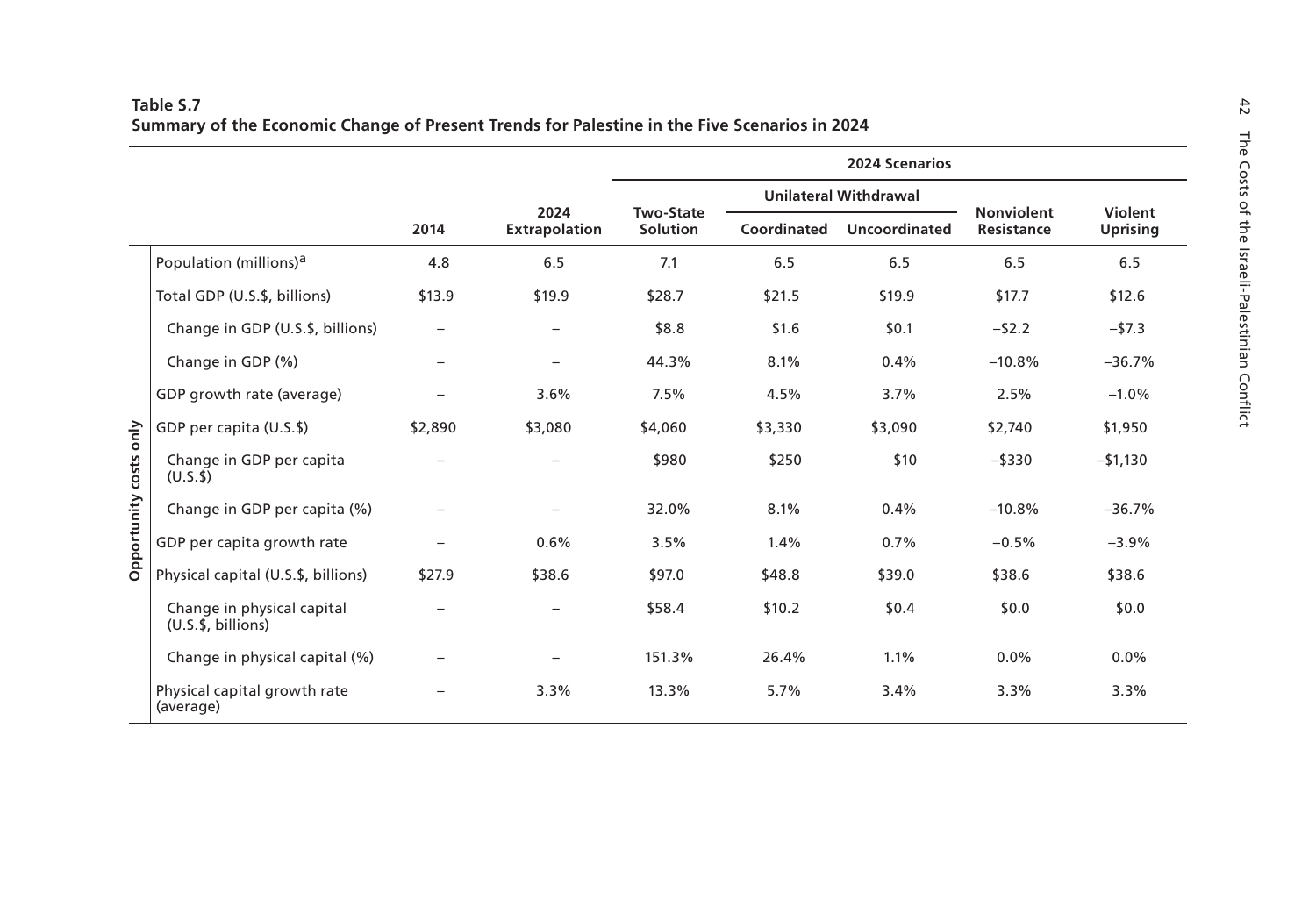#### **Table S.7—Continued**

|                         |                                                                                                                                  |                          |                              |                              |             | 2024 Scenarios               |                                        |                 |
|-------------------------|----------------------------------------------------------------------------------------------------------------------------------|--------------------------|------------------------------|------------------------------|-------------|------------------------------|----------------------------------------|-----------------|
|                         |                                                                                                                                  |                          |                              |                              |             | <b>Unilateral Withdrawal</b> |                                        | Violent         |
|                         |                                                                                                                                  | 2014                     | 2024<br><b>Extrapolation</b> | <b>Two-State</b><br>Solution | Coordinated | Uncoordinated                | <b>Nonviolent</b><br><b>Resistance</b> | <b>Uprising</b> |
|                         | Total GDP (U.S.\$, billions)                                                                                                     | \$13.9                   | \$19.9                       | \$29.6                       | \$21.4      | \$19.8                       | \$17.5                                 | \$10.8          |
|                         | Change in GDP (U.S.\$, billions)                                                                                                 | $\overline{\phantom{0}}$ |                              | \$9.7                        | \$1.5       | $-$0.1$                      | $-$ \$2.4                              | $-$ \$9.1       |
|                         | Change in GDP (%)                                                                                                                | $\overline{\phantom{0}}$ | $\overline{\phantom{0}}$     | 48.8%                        | 7.6%        | $-0.5%$                      | $-12.0%$                               | $-45.7%$        |
|                         | GDP growth rate (average)                                                                                                        | $\overline{\phantom{0}}$ | 3.6%                         | 6.9%                         | 4.4%        | 3.6%                         | 2.3%                                   | $-2.5%$         |
|                         | GDP per capita (U.S.\$)                                                                                                          | \$2,890                  | \$3,080                      | \$4,190                      | \$3,310     | \$3,060                      | \$2,710                                | \$1,670         |
| Combined economic costs | Change in GDP per capita<br>$(U.S.$ \$)                                                                                          |                          | $\overline{\phantom{0}}$     | \$1,110                      | \$230       | $-520$                       | $-$ \$370                              | $-1,410$        |
|                         | Change in GDP per capita (%)                                                                                                     |                          |                              | 36.1%                        | 7.6%        | $-0.5%$                      | $-12.0%$                               | $-45.7%$        |
|                         | GDP per capita growth rate                                                                                                       |                          | 0.6%                         | 3.8%                         | 1.4%        | 0.6%                         | $-0.6%$                                | $-5.3%$         |
|                         | Total ten-year difference in GDP<br>(U.S.\$, billions)                                                                           |                          |                              | \$50                         | \$8         | $-51$                        | $-112$                                 | $-$ \$46        |
|                         | Required investment in public<br>and private infrastructure by<br>international community<br>$(U.S.\$ \$, billions) <sup>b</sup> |                          |                              | \$58.4                       | \$10.2      | \$0.4                        | \$0.0                                  | $-$16.7$        |

NOTE: Data may not match total because of rounding.

<sup>a</sup> All scenarios assume that any nonsecular increase in Palestinian GDP (e.g., return of refugees) is met with increased investment such that GDP per capita remains constant.

b For the Israelis, this includes the total ten-year costs required for supporting the removal of settlers. For the Palestinians, this includes the level of investment that will be required to satisfy the change in opportunity costs, as well as any reductions if the Israelis take over payments for PA functionality.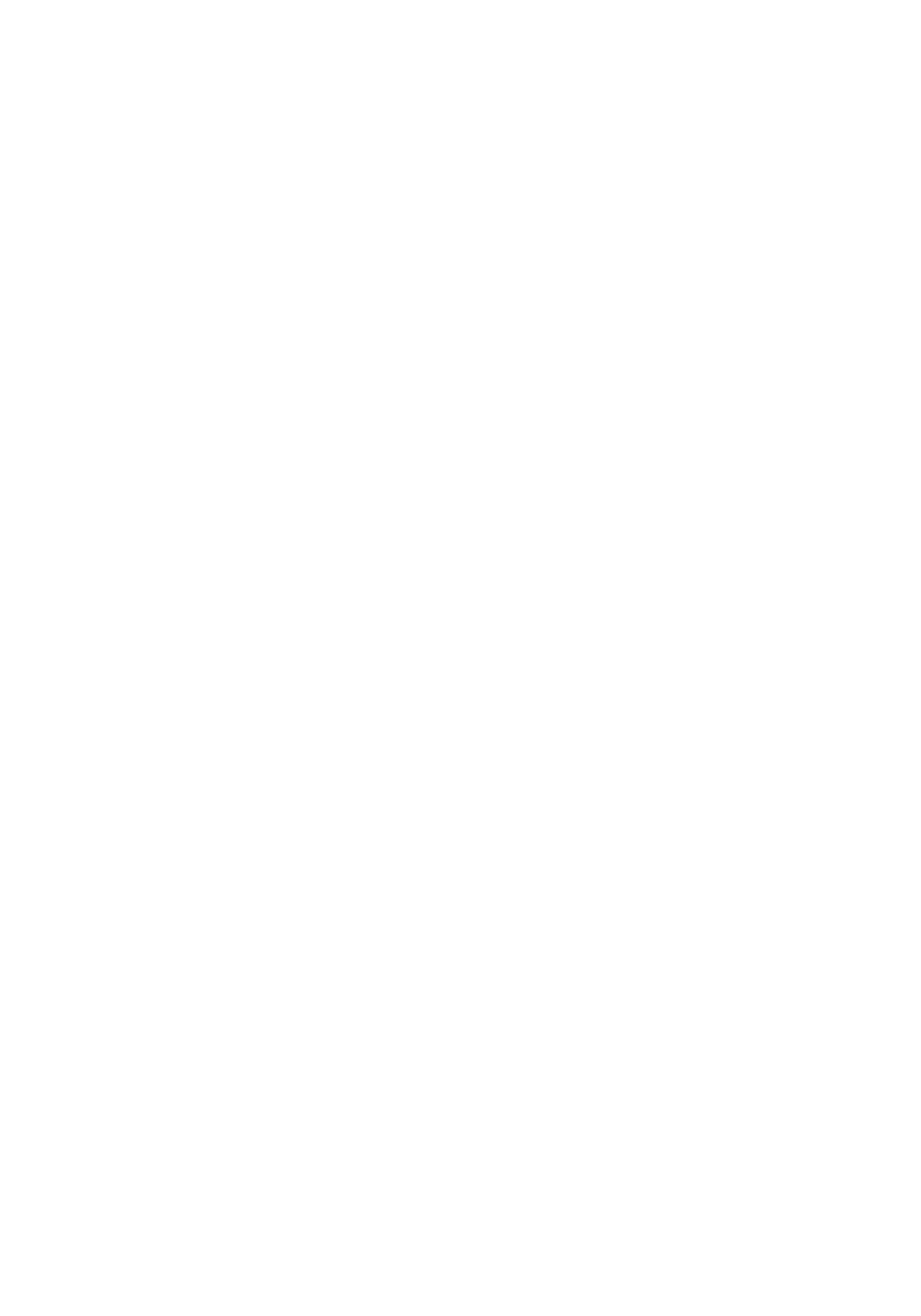# **Abbreviations**

| <b>BDS</b>  | boycott, divestment, and sanctions                                                                                |
|-------------|-------------------------------------------------------------------------------------------------------------------|
| GDP         | gross domestic product                                                                                            |
| IDF         | Israel Defense Forces                                                                                             |
| <b>ISIS</b> | Islamic State of Iraq and Syria (sometimes called the<br>Islamic State of the Levant [ISIL] or the Islamic State) |
| PA.         | Palestinian Authority                                                                                             |
| <b>PNSF</b> | Palestinian National Security Forces                                                                              |
| UN          | <b>United Nations</b>                                                                                             |
| WBG         | West Bank and Gaza                                                                                                |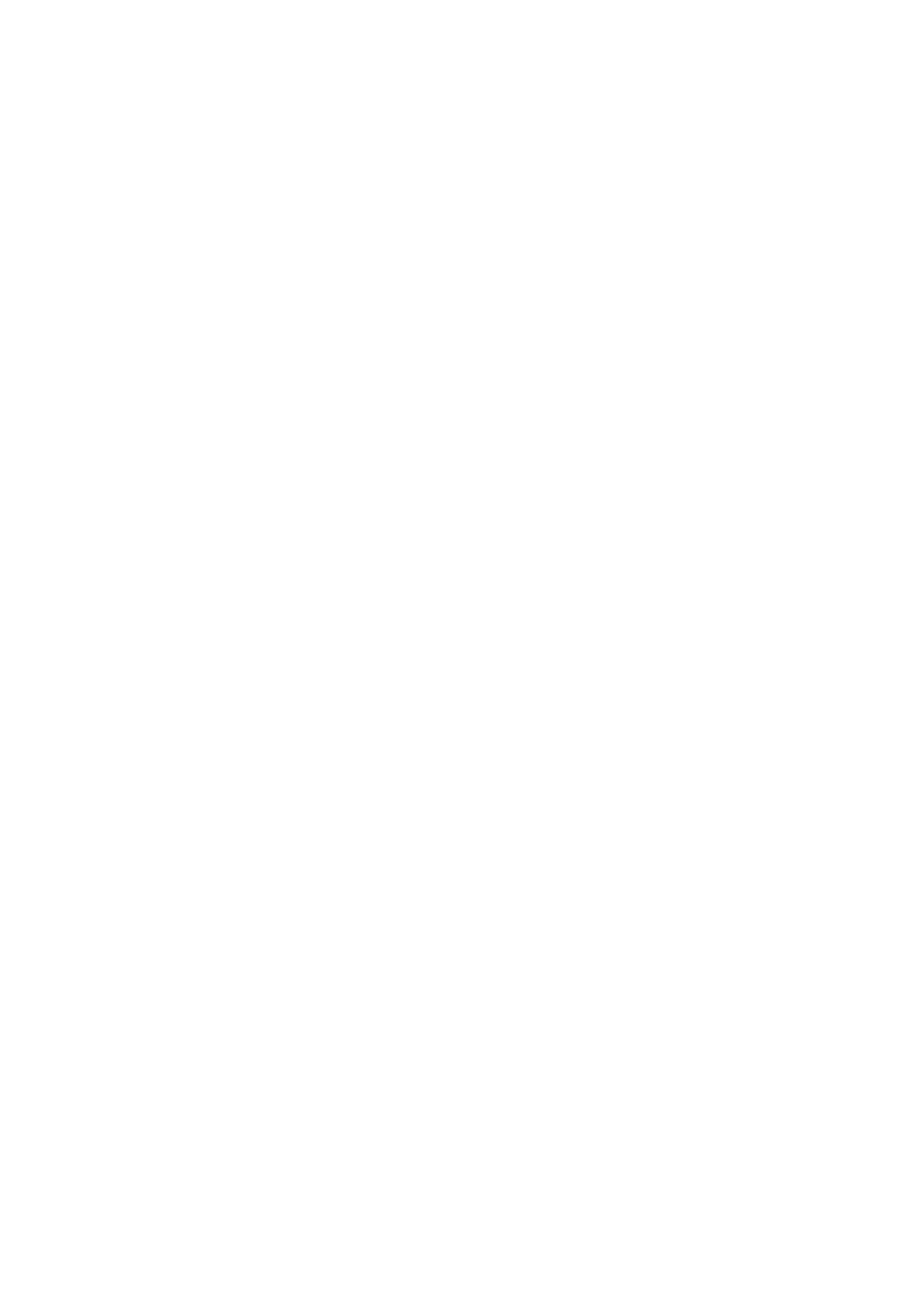# **Glossary**

| Areas A, B,<br>and C                    | The three administrative areas into which the West Bank was<br>divided by the Oslo II Accord: Area A corresponds to all major<br>population centers, and the Palestinian Authority (PA) has<br>responsibility for all civilian and security matters; Area B covers rural<br>areas in which the PA has civilian control, but military matters are<br>handled by Israel; and Area C is under the full control of Israel's<br>military |
|-----------------------------------------|-------------------------------------------------------------------------------------------------------------------------------------------------------------------------------------------------------------------------------------------------------------------------------------------------------------------------------------------------------------------------------------------------------------------------------------|
| Clinton<br>Parameters                   | Guidelines proposed by former U.S. President Bill Clinton in 2000                                                                                                                                                                                                                                                                                                                                                                   |
| coordinated<br>unilateral<br>withdrawal | A scenario in which Israel withdraws from a good portion of the<br>West Bank and coordinates withdrawal with both the Palestinians<br>and the international community                                                                                                                                                                                                                                                               |
| direct costs                            | Specific budgetary or financial expenditures related to the conflict                                                                                                                                                                                                                                                                                                                                                                |
| Fatah                                   | A major Palestinian political party, originally known as the<br>Palestinian National Liberation Movement                                                                                                                                                                                                                                                                                                                            |
| final status<br>accord issues           | Unresolved issues under the Oslo I Accord that both parties<br>identified as needing resolution before a final agreement was<br>signed—including borders, refugee right of return, security,<br>settlements, and Jerusalem                                                                                                                                                                                                          |
| Geneva<br>Initiative                    | A 2003 track-two draft agreement for a two-state solution (also<br>known as the Geneva Accord); an expanded 2009 version covered<br>final status issues                                                                                                                                                                                                                                                                             |
| Green Line                              | Demarcation lines between Israel and neighboring territories<br>established by 1949 armistice agreements                                                                                                                                                                                                                                                                                                                            |
| Hamas                                   | Radical Palestinian Islamic organization                                                                                                                                                                                                                                                                                                                                                                                            |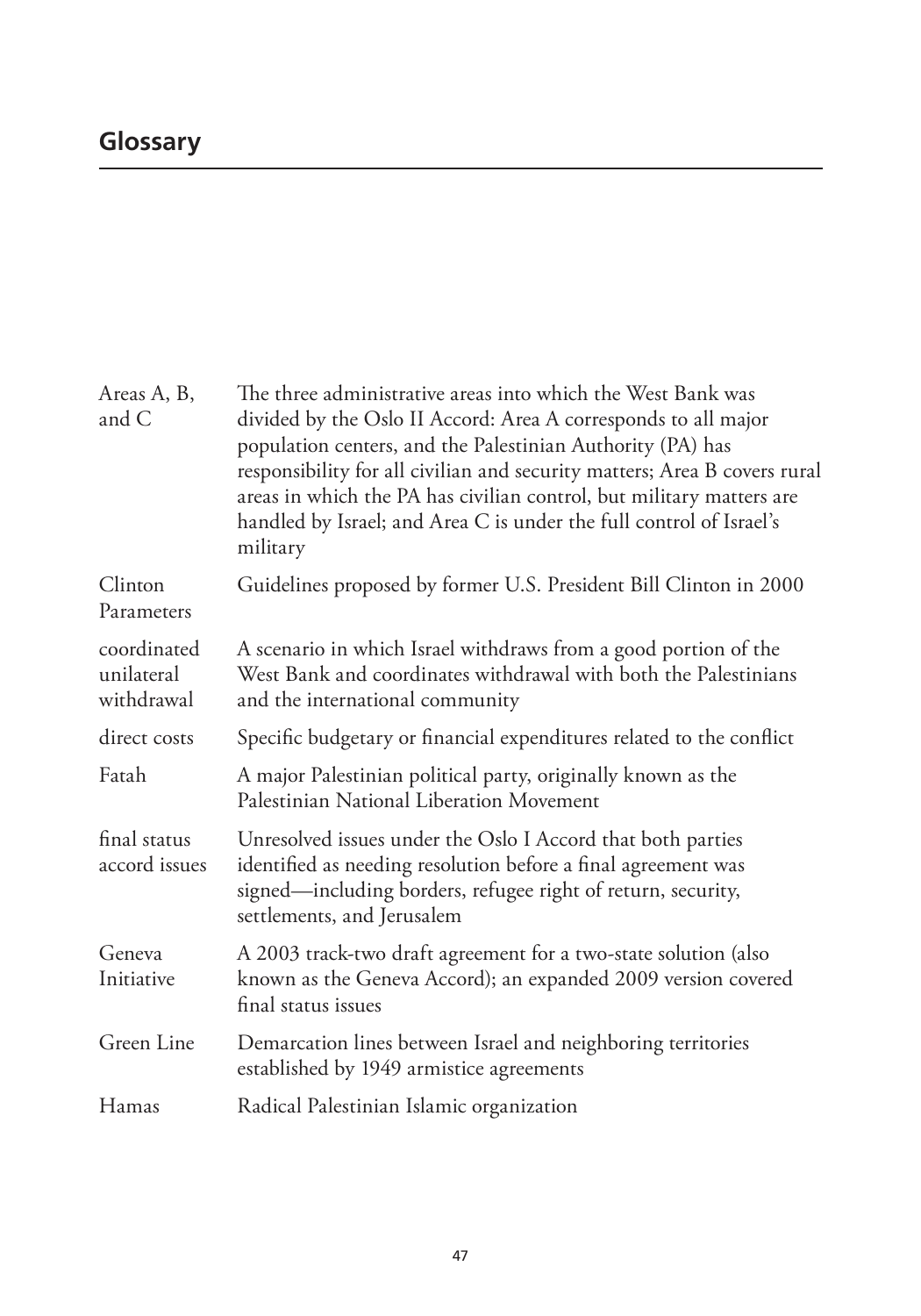| Haredi                        | Strictly or ultra-Orthodox Jews characterized by rejection of modern<br>secular culture                                                                                                                                                                                                   |
|-------------------------------|-------------------------------------------------------------------------------------------------------------------------------------------------------------------------------------------------------------------------------------------------------------------------------------------|
| Hezbollah                     | Shi'a Islamist militant organization based in Lebanon                                                                                                                                                                                                                                     |
| Iron Dome                     | Israel's missile defense system                                                                                                                                                                                                                                                           |
| Israel                        | Used in this report to refer to the State of Israel and to the territory<br>defined by the Green Line                                                                                                                                                                                     |
| Israelis                      | Used in this report to designate Israel's inhabitants in general; Jewish<br>Israelis and Palestinian citizens and residents of Israel are used when<br>appropriate to distinguish between these groups                                                                                    |
| Judea and<br>Samaria          | The ancient names of the kingdoms of Judea and Samaria, including<br>all of what today is the West Bank                                                                                                                                                                                   |
| nonviolent<br>resistance      | A scenario that considers nonviolent resistance by Palestinians<br>in pursuit of their national aspirations, including Palestinian<br>legal efforts at the United Nations and other world bodies,<br>continued support for trade restrictions on Israel, and nonviolent<br>demonstrations |
| Olmert-Abbas<br>package       | 2008 negotiations between Israeli Prime Minister Ehud Olmert and<br>Palestinian Authority President Mahmoud Abbas                                                                                                                                                                         |
| opportunity<br>costs          | Lost opportunities for fruitful activity resulting from the conflict                                                                                                                                                                                                                      |
| Oslo Accords                  | 1993 and 1995 agreements between the State of Israel and the<br>Palestine Liberation Organization that created the Palestinian<br>Authority and implied a future two-state solution                                                                                                       |
| Palestine                     | Used in this report (along with West Bank and Gaza) to refer to the<br>area of the West Bank and the Gaza Strip as defined by the Green<br>Line                                                                                                                                           |
| Palestinian<br>Authority (PA) | Used in this report to refer to the entity set up after the Oslo Accords<br>to administer parts of the West Bank and Gaza                                                                                                                                                                 |
| Palestinians                  | Used in this report to refer to the inhabitants (except settlers) of the<br>West Bank, Gaza, and East Jerusalem                                                                                                                                                                           |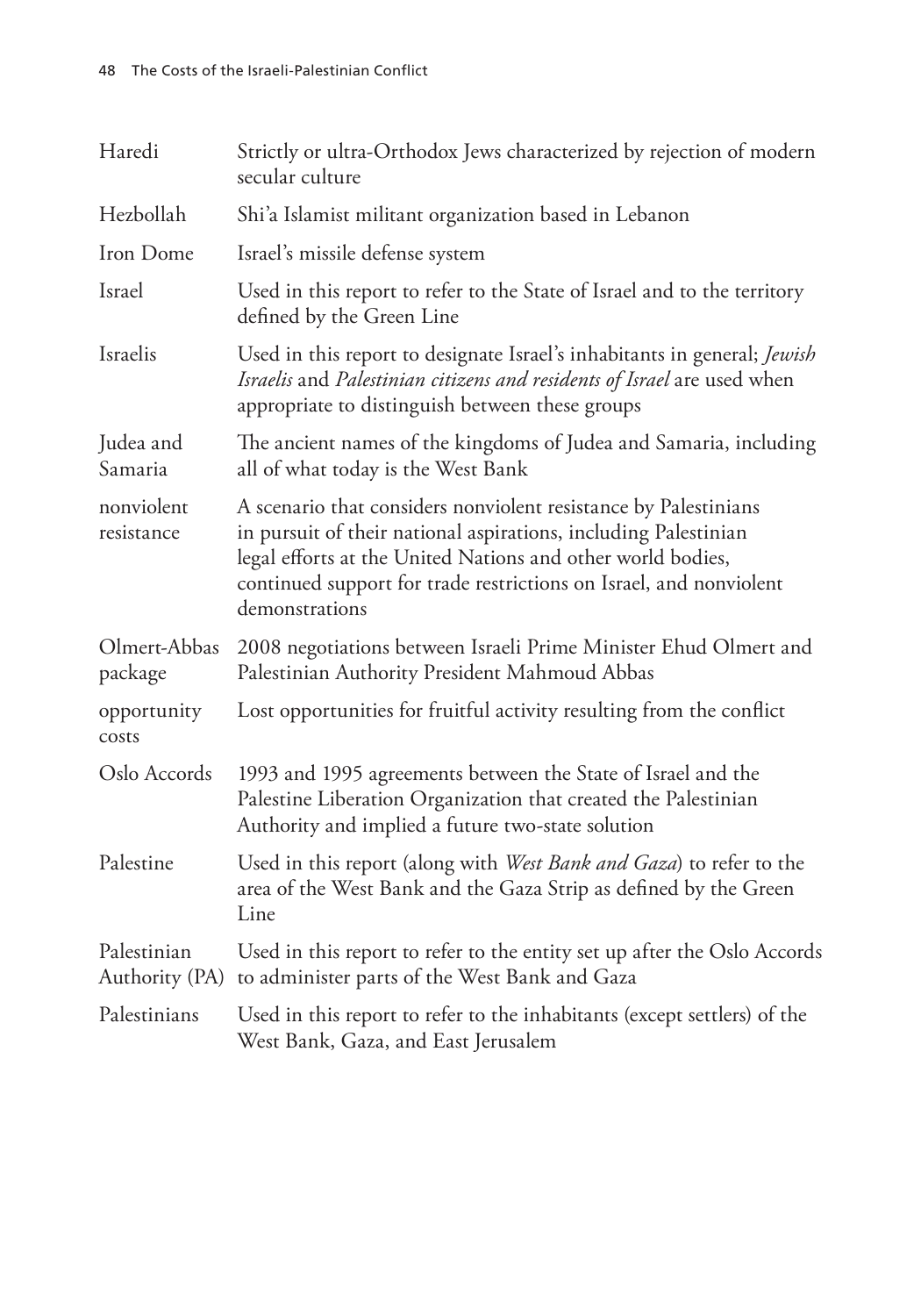| present trends           | Our base case, which assumes that economic and security outcomes<br>continue along their current trajectories-i.e., the final status accord<br>issues defined in the Oslo Accords remain unresolved, and there<br>are no significant shocks or changes to economic, demographic,<br>or security conditions. We assume that the impasse remains<br>dynamic, as it has always been, and that conditions, including<br>periodic business disruptions, flare-ups of military engagement, and<br>continued construction of Israeli settlements, continue to evolve<br>along current trajectories. |
|--------------------------|----------------------------------------------------------------------------------------------------------------------------------------------------------------------------------------------------------------------------------------------------------------------------------------------------------------------------------------------------------------------------------------------------------------------------------------------------------------------------------------------------------------------------------------------------------------------------------------------|
| Second<br>Intifada       | 2000–2005 Palestinian uprising against Israeli occupation (the First<br>Intifada began in 1987 and ended in 1993)                                                                                                                                                                                                                                                                                                                                                                                                                                                                            |
|                          | security barrier Israel's term for a barrier it constructed to separate Israel and the<br>West Bank (called the wall by Palestinians). The route of the barrier,<br>construction of which started in 2002, lies entirely along or within<br>the West Bank side of the Green Line; it generally follows the Green<br>Line, but parts of it extend into the West Bank to encompass some<br>Israeli settlement areas. Israel's stated position is that the current<br>barrier is not a political border.                                                                                        |
| State of<br>Palestine    | Used in this report when appropriate to refer to such a prospective<br>entity, especially with respect to the two-state solution scenario                                                                                                                                                                                                                                                                                                                                                                                                                                                    |
| track-two<br>diplomacy   | Informal conflict-resolution activities conducted by private citizens<br>(track one refers to official negotiations between governmental<br>representatives)                                                                                                                                                                                                                                                                                                                                                                                                                                 |
| two-state<br>solution    | A scenario in which a sovereign Palestinian state is established<br>alongside the State of Israel                                                                                                                                                                                                                                                                                                                                                                                                                                                                                            |
| unilateral<br>withdrawal | uncoordinated A scenario in which Israel withdraws from part of the West Bank<br>but does not coordinate with the Palestinians or the international<br>community, and they do not support Israel's actions                                                                                                                                                                                                                                                                                                                                                                                   |
| violent<br>uprising      | A scenario that considers the effects of a violent Palestinian uprising,<br>perhaps emanating from Gaza but also including the West Bank and<br>possibly participation from foreign terrorists                                                                                                                                                                                                                                                                                                                                                                                               |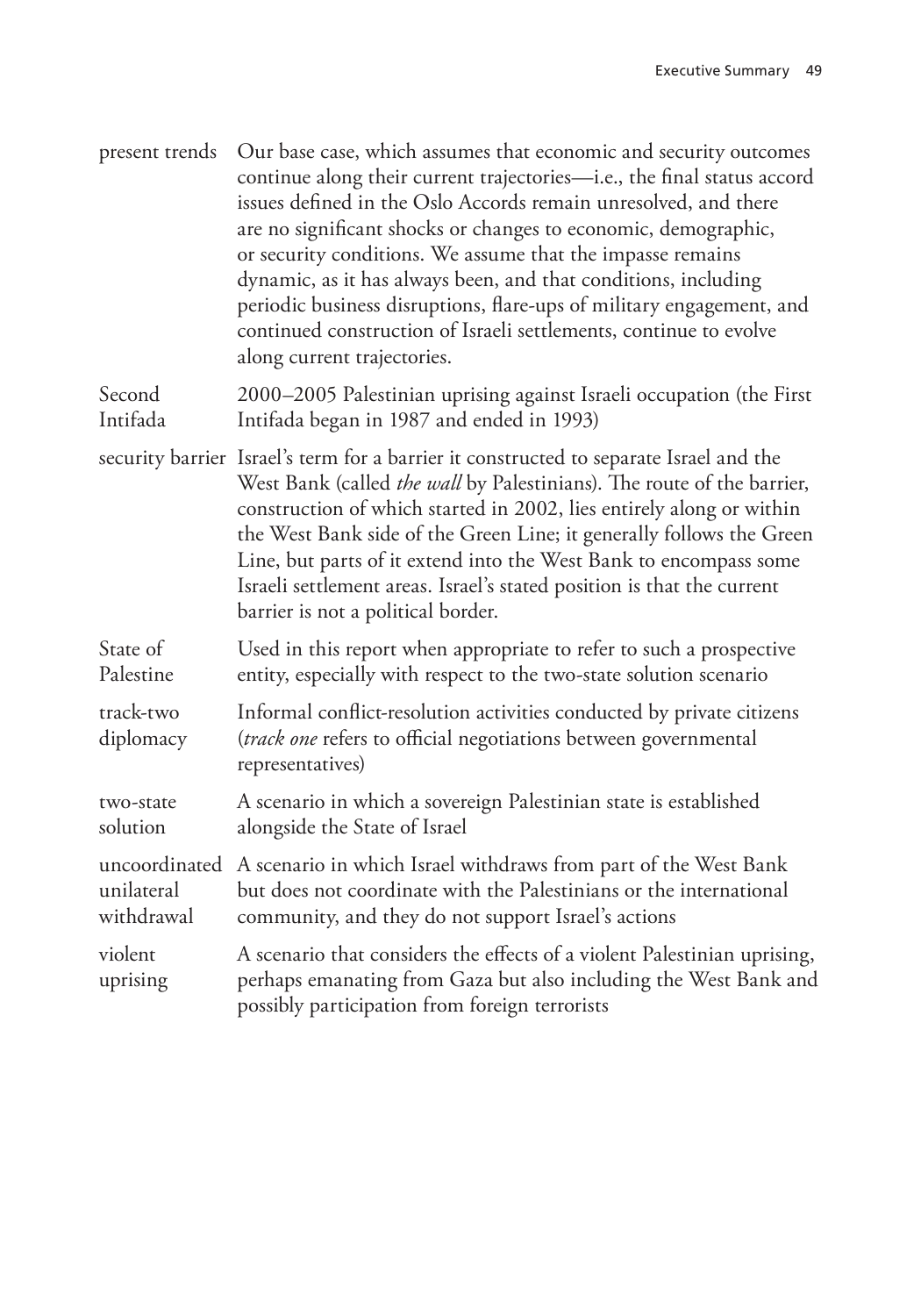| the wall | Palestinian term for an Israeli barrier separating Israel and the West       |
|----------|------------------------------------------------------------------------------|
|          | Bank (called a <i>security barrier</i> by Israel). The route of the barrier, |
|          | construction of which started in 2002, lies entirely along or within         |
|          | the West Bank side of the Green Line; it generally follows the Green         |
|          | Line, but parts of it extend into the West Bank to encompass some            |
|          | Israeli settlement areas. Israel's stated position is that the current       |
|          | barrier is not a political border.                                           |
|          |                                                                              |

West Bank and Gaza (WBG) Used in this report (along with *Palestine*) to refer to the area of the West Bank and the Gaza Strip as defined by the Green Line